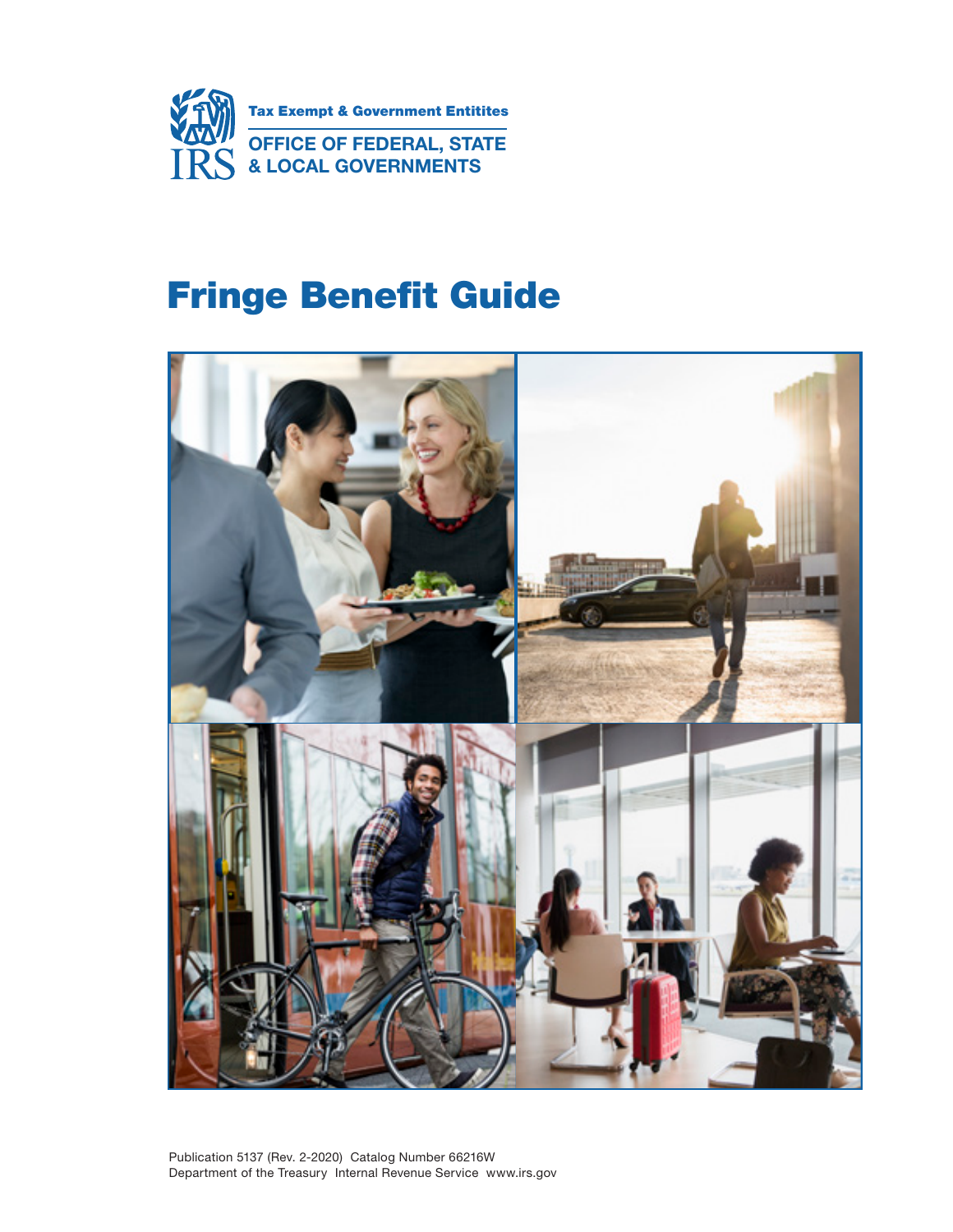## **Contents**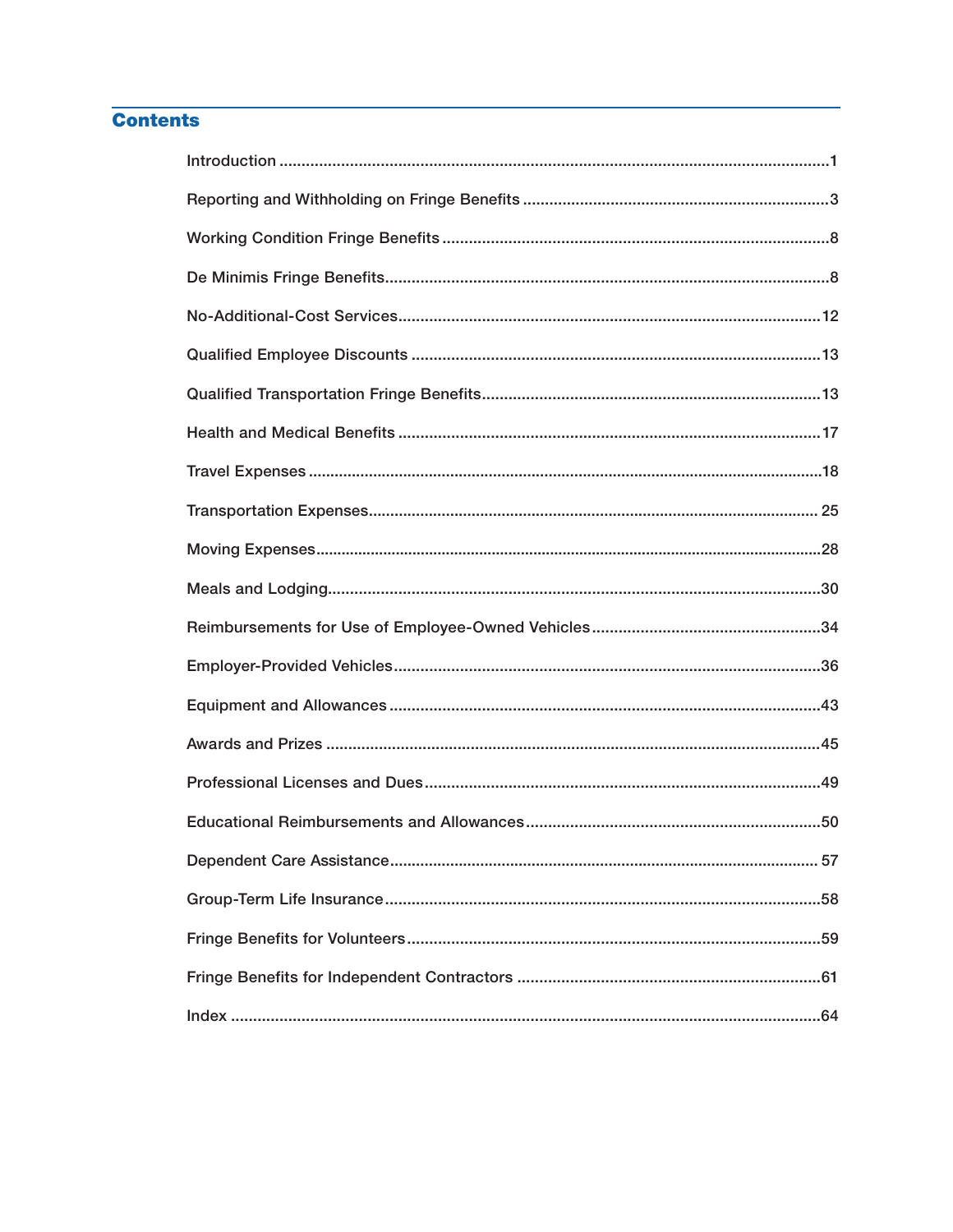## <span id="page-2-0"></span>Introduction

The Internal Revenue Service (IRS) created this publication to help government entities determine the correct tax treatment of employee fringe benefits, including using the appropriate withholding and reporting procedures.

This publication covers:

- How to determine whether specific types of benefits or compensation are taxable.
- $\blacksquare$  Procedures for computing the taxable value of fringe benefits.
- **Rules for withholding federal income, Social Security and Medicare taxes from taxable fringe** benefits.
- **Reporting of the taxable value of fringe benefits on Forms W-2, Wage and Tax Statement, and** 1099-MISC, Miscellaneous Income.
- How to contact the IRS with questions on taxation and reporting requirements.

### What Is a Fringe Benefit?

 A fringe benefit is a form of pay (including property, services, cash or cash equivalent) in addition to stated pay for the performance of services. Under Internal Revenue Code (IRC) Section 61, specifically designated as "fringe benefits" in the IRC; others, such as moving expenses or awards, are addressed by statutory provisions providing for special tax treatment but are not all income is taxable unless an exclusion applies. Some forms of additional compensation are designated as fringe benefits by the IRC. This publication uses the term "fringe benefit" broadly to refer to all remuneration other than stated pay for which special tax treatment is available. The definition of fringe benefits for this purpose generally applies to services of independent contractors and employees; however, unless otherwise indicated, this guide applies to fringe benefits provided by an employer to an employee. (For a discussion of whether a worker is an employee or independent contractor, see [Publication 15-A, Employer's Supplemental Tax](https://www.irs.gov/publications/p15a)  Guide.) Fringe benefits for employees are taxable wages unless specifically excluded by a section of the IRC. IRC Sections 61, 61(a)(1), 3121, 3401

More than one IRC section may apply to the same benefit. For example, education expenses up to \$5,250 may be excluded from tax under IRC Section 127. Amounts for additional education expenses exceeding \$5,250 may be excluded from tax under IRC Section 132(d).

A benefit an employer provides on behalf of an employee is taxable to the employee even if someone other than the employee, such as a spouse or a child, receives the benefit. Treasury Regulation (Treas. Reg.) Section 1.61-21(a)(4)

#### **NOTICE**

This publication provides basic information on the tax treatment of fringe benefits. It reflects the IRS interpretation of tax laws, regulations and court decisions. The explanations in the publication are for general guidance only and are not intended to provide a legal determination for a particular circumstance. The text includes citations to legal authority you can use to research an issue. You may also want to consult a tax advisor for your situation.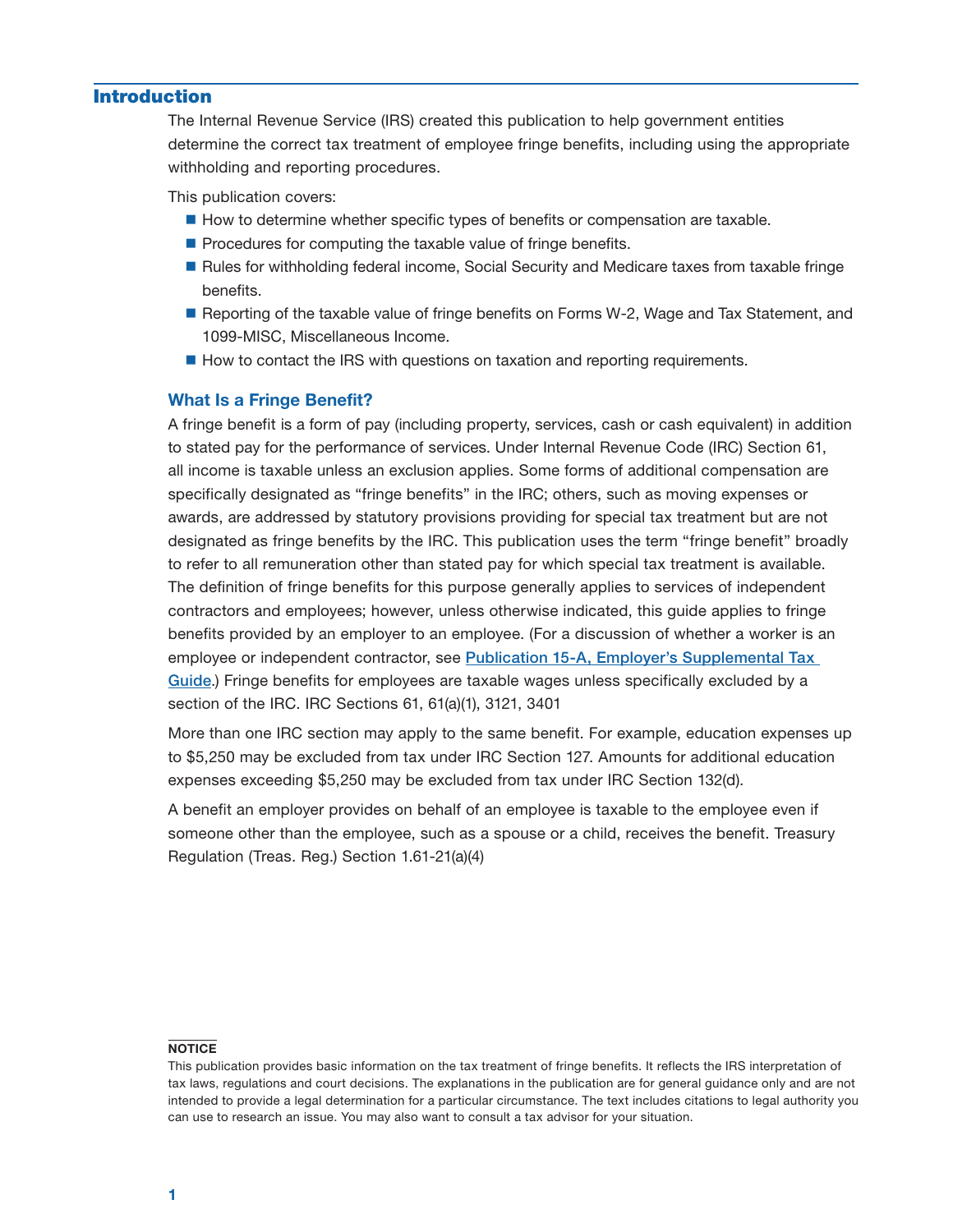## <span id="page-3-0"></span>Types of Tax Treatment of Fringe Benefits

The IRC may provide that a fringe benefit is taxable, nontaxable, partially taxable or taxdeferred. These terms are defined below.

 generally is subject to federal income tax withholding, Social Security and Medicare taxes. For Taxable – Includible in gross income, not excluded under any IRC section. If the recipient is an employee, this amount is includible as wages and reported by the employer on Form W-2 and example, bonuses are always taxable because they are income under Section 61 and no IRC section excludes them from taxation.

Fringe benefits that do not meet any statutory requirements for exclusion are fully taxable. Although there are special rules and elections for certain benefits, in general, employers report taxable fringe benefits as wages on Form W-2 for the year in which the employee received them. No tax reporting is required for benefits that meet the accountable plan rules. IRC Section 451(a); Announcement (Ann.) 85-113, 1985-31 I.R.B. 31

If an employee's wages are not normally subject to Social Security or Medicare taxes (for example, because the employee is covered by a qualifying public retirement system), these taxes would not apply to fringe benefits the employee received. However, the value of the benefits must still be reported for income tax withholding purposes.

Nontaxable (excludable) – Excluded from wages by a specific IRC section; for example, qualified health plan benefits are excludable under IRC Section 105.

Partially taxable – Part is excluded by an IRC section and part is taxable. Benefits may be excludable up to dollar limits, such as the public transportation subsidy under IRC Section 132.

Tax-deferred – Benefit is not taxable when received, but subject to tax later. For example, employer contributions to an employee's retirement plan may not be taxable when made but may be taxed when the employee receives a distribution.

## General Valuation Rule

Generally, taxable fringe benefits are included in wages at their fair market value (FMV). FMV is the amount a willing buyer would pay an unrelated willing seller, neither one forced to conduct the transaction and both having reasonable knowledge of the facts. In many cases, the cost and FMV are the same; however, there are situations in which FMV and cost differ, such as when the cost an employer incurs to provide the benefit is less than the value of the benefit to the employee. Treas. Reg. Section 1.61-21(b)

The taxable amount of a benefit is reduced by any amount paid by or for the employee. For example, an employee has a taxable fringe benefit with a FMV of \$300. If the employee pays \$100 for the benefit, the taxable fringe benefit is \$200.

Special valuation rules apply for certain fringe benefits. These rules are covered in other sections of this publication.

## IRC Sections Excluding Fringe Benefits

The following IRC Sections provide a statutory basis for specific benefits that may apply to public employees. Each of these IRC Sections is discussed later in the publication.

- 105 Benefits received through employer health or accident insurance
- 106 Health insurance premiums paid by employer
- $\blacksquare$  117(d) Qualified tuition reductions
- 119 Meals or lodging provided for the employer's convenience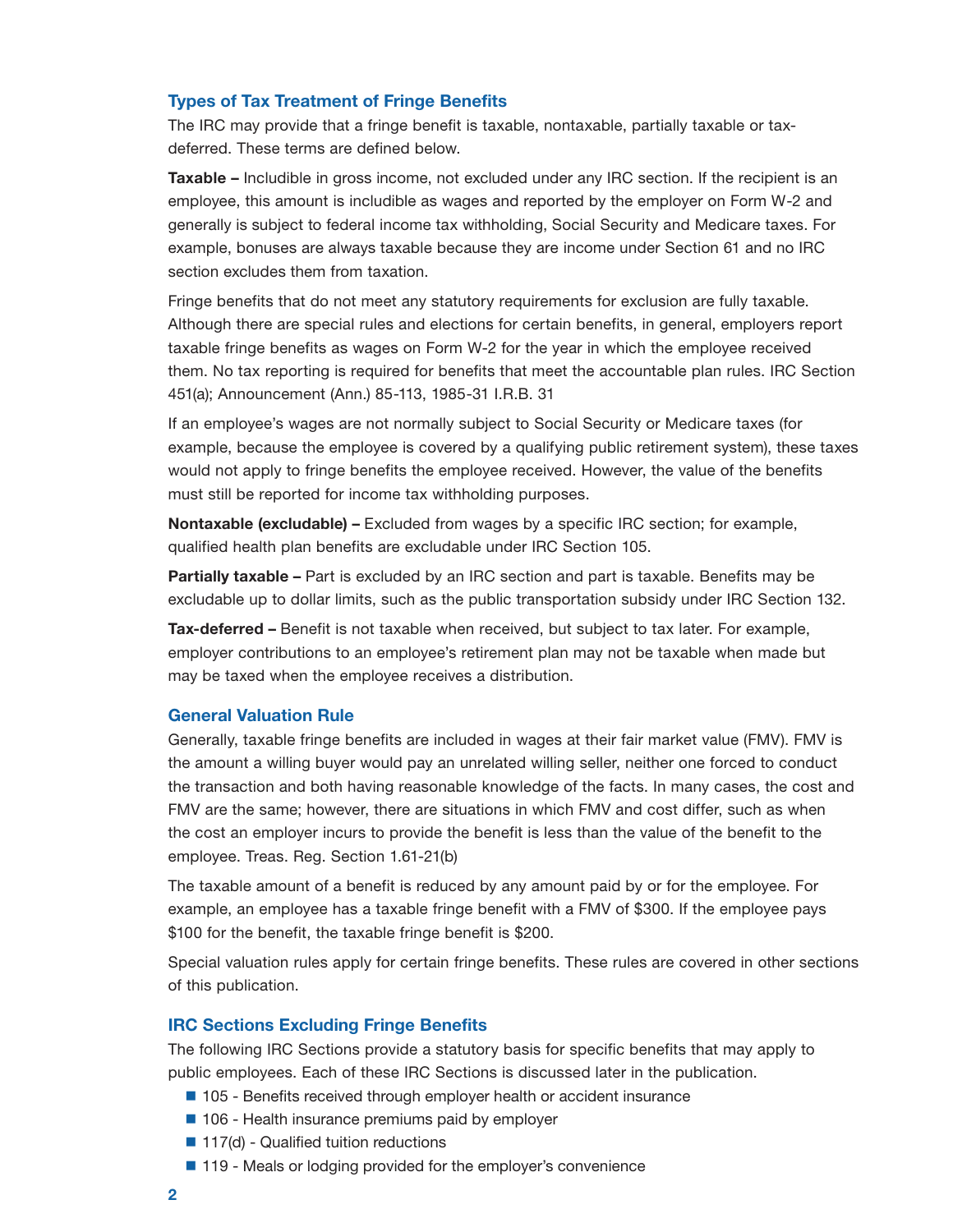- <span id="page-4-0"></span>■ 125 - Cafeteria plans
- 127 Educational assistance program
- 129 Dependent care assistance program
- 132(b) No-additional-cost service
- 132(c) Qualified employee discounts
- 132(d) Working condition fringe
- $\blacksquare$  132(e) De minimis benefit
- 132(f) Qualified transportation fringe
- $\blacksquare$  132(g) Qualified moving expense reimbursements
- $\blacksquare$  132(j)(4) On-premises athletic facilities
- $\blacksquare$  132(m) Qualified retirement planning services
- 132(n) Qualified military base realignment and closure fringe
- 137 Adoption assistance programs

## Reporting and Withholding on Fringe Benefits

In general, taxable fringe benefits are subject to withholding when they are made available. The employer may elect to treat taxable noncash fringe benefits as paid in a pay period, or on a quarterly, semiannual or annual basis, but no less frequently than annually. Ann. 85-113

### Alternative Rule for Income Tax Withholding

The employer may elect to add taxable fringe benefits to employee regular wages and withhold on the total or may withhold on the benefit at the supplemental wage flat rate of 22% (for tax years beginning after 2017 and before 2026). Treas. Regs. 31.3402(g)-1 and 31.3501(a)-1T

## Special Accounting Period

Under a special rule, benefits provided in November and December, or a shorter period in the last two months of the year, may be treated as paid in the following year. You may only treat the value of benefits provided during the last two months as paid in the subsequent year. You don't have to notify the IRS that you're using this special accounting rule. Ann. 85-113; Treas. Reg. 1.61-21(c)(7)

An employer may use this rule for some fringe benefits and not others. The special accounting period doesn't need to be the same for each fringe benefit. However, if an employer uses the special accounting period rule for a particular benefit, it must use the rule for all employees who receive that benefit.

### Employer's Election not to Withhold Income Tax on Vehicle Use

In general, an employer does not have a choice whether to withhold on taxable fringe benefits. However, an employer may elect not to withhold income taxes on the employee's taxable use of an employer's vehicle that is includible in wages if the employer:

- Notifies the employee, and
- Includes the benefit in the employee's wages on Form W -2 and withholds Social Security and Medicare tax.

Note: This election is available only for employer-provided vehicles. IRC Section 3402(s)(1)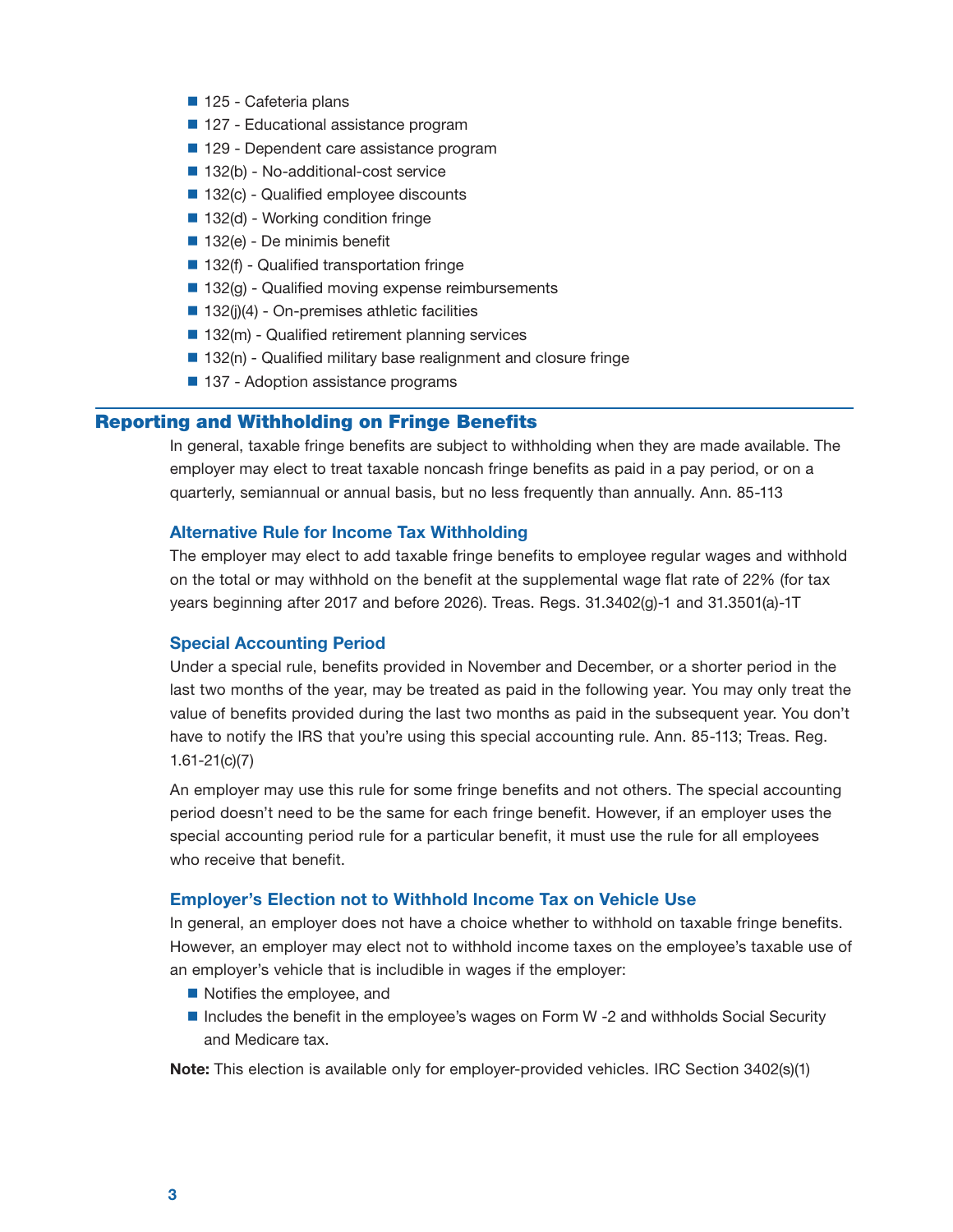## <span id="page-5-0"></span>Nontaxable Benefits Provided Under an Accountable Plan

Under an accountable plan, allowances or reimbursements paid to employees for job-related expenses are excluded from wages and are not subject to withholding. An allowance or reimbursement policy (not necessarily a written plan) is considered an accountable plan if:

- $\blacksquare$  There is a business connection to the expenditure.
- $\blacksquare$  There is adequate accounting by the recipient within a reasonable period of time.
- **Excess reimbursements or advances are returned within a reasonable period of time. IRC** Section 62(c); Treas. Reg. Section 1.62-2(c)(2)

#### Business Connection

"Business connection" means the employee must have paid or incurred allowable business expenses while performing services as an employee. The reimbursement or advance must be payment for the expenses and must not be an amount that would have otherwise been paid to the employee as wages. Treas. Reg. Section 1.62-2(d)

#### Wage Recharacterization

Generally, wage recharacterization occurs when the employer structures compensation so that the employee receives the same or a substantially similar amount whether or not the employee has incurred deductible business expenses related to the employer's business. If an employer reduces wages by a designated amount for expenses, but all employees receive the same amount as reimbursement, regardless of whether expenses are incurred or are expected to be incurred, this is wage recharacterization. If wage recharacterization is present, the accountable plan rules have not been met, even if the actual expenses are later substantiated. In this case, all amounts paid are taxable as wages. For more information, see [Revenue Ruling 2012-25](http://www.irs.gov/irb/2012-37_IRB/ar05.html).

**Example:** A government entity employs workers who occasionally incur expenses for travel. The employees receive the same total hourly compensation regardless of whether they incur travel expenses. When an employee incurs travel expenses, the employer will treat a portion of the hourly compensation paid to the employee as a nontaxable per diem allowance for travel expenses and treat the remainder as wages. If the employee doesn't incur any travel expenses, the employee will receive the same total amount of hourly compensation, but the employer will instead treat the whole amount as wages. This is not an accountable plan because the amount of the reimbursements is not based on actual expenses incurred and substantiated. Treas. Reg. Section 1.62-2(d)(3)(i); Rev. Rul. 2012-25

#### Adequate Accounting

The employee must verify the date, time, place, amount and business purpose of expenses. Receipts are required unless the reimbursement is made using per diem rates (per diem rates are only available for certain expenses). Treas. Reg. 1.62-2(e), IRC Section 274(d) and Revenue Procedure (Rev. Proc.) 2011-47

Employees generally should have documentary evidence, such as bills, receipts, canceled checks or similar items to support their claimed expenses. This rule does not apply to:

- Meal or lodging expenses that you reimburse on a per diem basis (discussed later), at a rate at or below the allowable maximum, under an accountable plan.
- Individual expenditures (except for lodging) of less than  $$75$ .
- **Expenditures for transportation expense for which a receipt is not readily available. IRC** Section 274(d)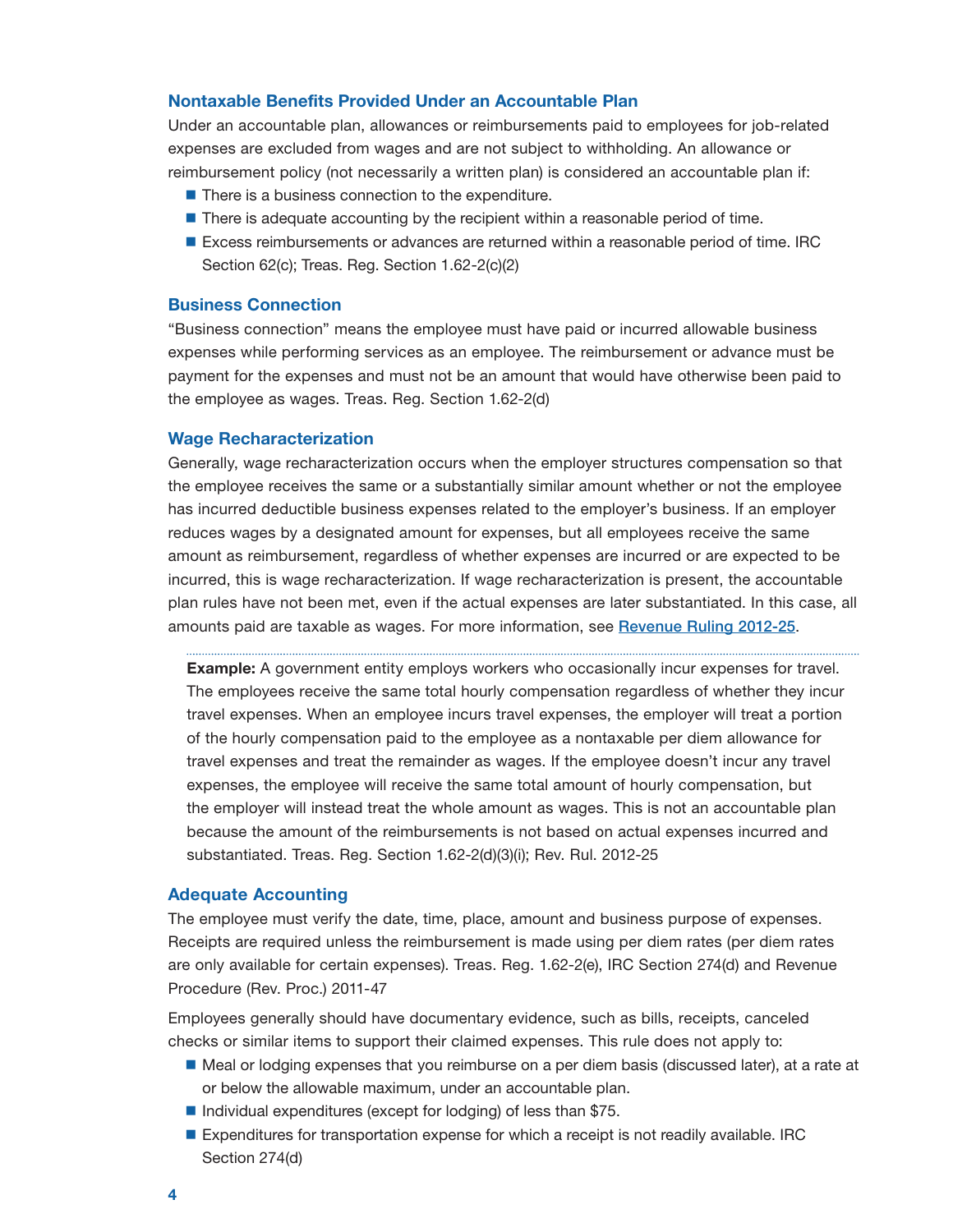## <span id="page-6-0"></span>Timely Return of Excess Reimbursements

The employee must return any excess reimbursement within a reasonable period of time. The determination of the length of a reasonable period of time will depend on the facts and circumstances. The regulations provide "safe harbors" for meeting the test of timeliness. Treas. Reg. 1.62-2(f)(1) and 1.62-2(g)

## Nonaccountable Plan

A nonaccountable plan is an allowance or reimbursement program or policy that does not meet all three requirements for an accountable plan. Treas. Reg. Section 1.62-2(c)(3)

Payments, including advances, reimbursements, allowances and so on, made under a nonaccountable plan are taxable wages subject to all withholding when paid or constructively received by an employee. Treas. Reg. Section 1.62-2(c)(5)

Employers may have multiple expense allowance policies and may have both accountable and nonaccountable plans for different types of reimbursements. Employers may establish more restrictive conditions for the plan than imposed by the IRS accountable plan requirements. Employees cannot compel the employer to treat nonaccountable plan payments as if they were paid under an accountable plan. Treas. Reg. Section 1.62-2(c)(3)

#### Travel Advances

To prevent a financial hardship to employees traveling away from home on business, employers often provide advance payments to cover the costs incurred while traveling. Travel advances may be excludable from employee wages if they are paid under an accountable plan. (Allowable travel expenses are discussed in [Transportation Expenses](#page-26-0)) There must be a reasonable timing relationship between when the advance is given to the employee, when the travel occurs and when it is substantiated. The advance must also be reasonably calculated not to exceed the estimated expenses the employee will incur. Treas. Reg. Section 1.62-2(f)(1)

## Accountable Plan Advances

Travel advances made under an accountable plan are not treated as wages and are not subject to income and employment taxes when they're paid. The advances must be paid for travel expenses related to the employer's business, substantiated by the employee, and any excess returned in a reasonable period of time. Treas. Reg. Section 1.62-2(c)

If an employee does not substantiate expenses or timely return excess advances, the advance is includible in wages and subject to income and employment taxes no later than the first payroll period following the end of the reasonable period. Treas. Reg. Section 1.62-2(c)(3)(ii), (h)(2)

## Nonaccountable Plan Advances

Advances from nonaccountable plans to the employee are subject to withholding when the advances are made to the employee. Treas. Reg. Section 1.62-2(h)(2)(ii)

## When Advances are Included in Income

Advances become taxable, to the extent they are not substantiated by the employee, no later than the first payroll period following the end of the reasonable period of time. A reasonable period may end in the year after the advance was made. After the end of the calendar year, any amounts previously reported in wages cannot be reversed unless the amount was erroneously treated as wages at the time it was included. Treas. Reg. Section 1.62-2(h)(2)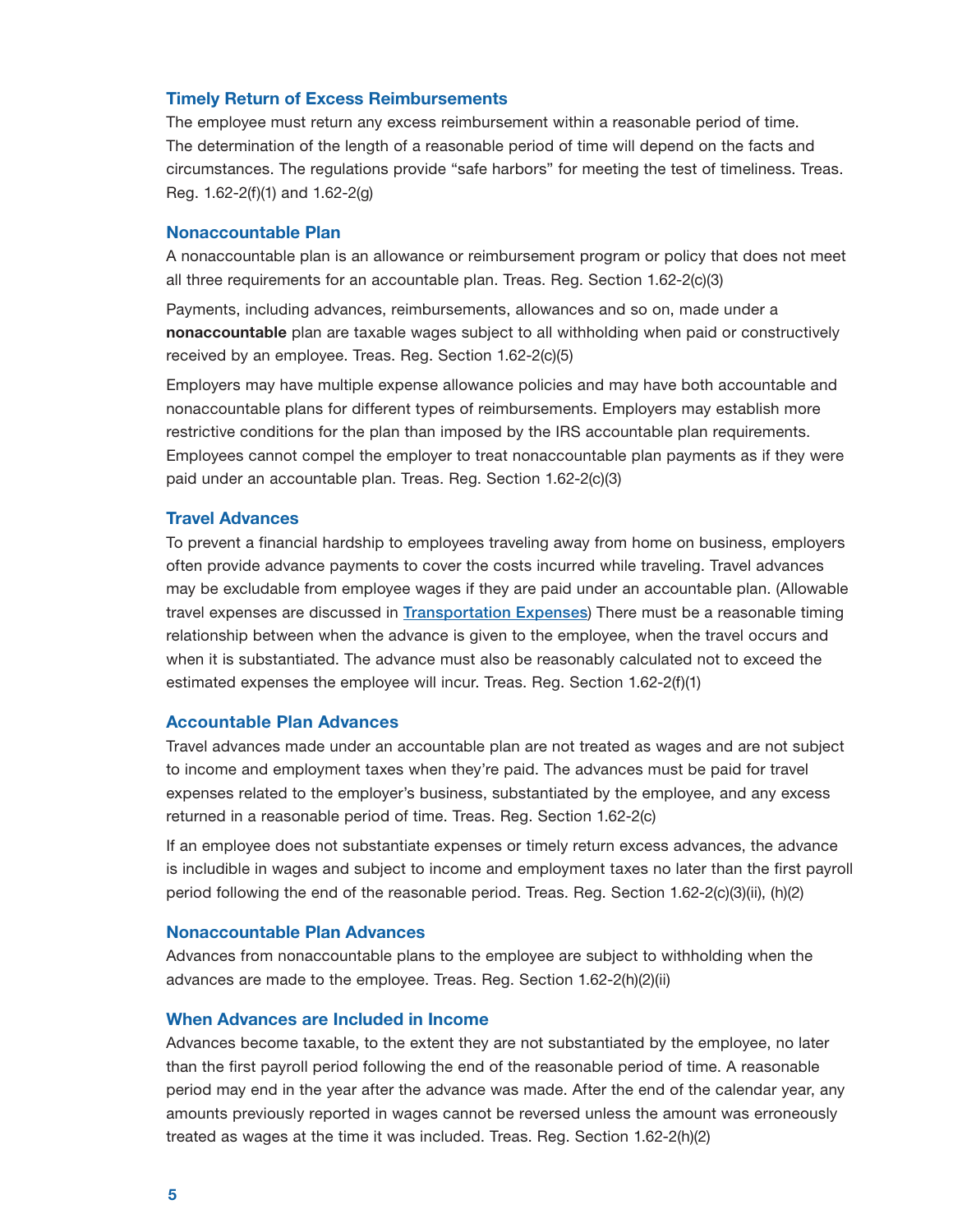**Example:** A small state agency pays a monthly mileage allowance of \$200 to certain employees. The agency does not require the employees to substantiate their expenses or return any excess. The mileage allowance does not meet the rules for an accountable plan and therefore is a nonaccountable plan. The \$200 allowances are taxable wages to the employees when paid to them; therefore, the employer should withhold Social Security, Medicare and income taxes, and pay employer shares of these taxes.

**Example:** An agency has an accountable plan that requires employees to account for their business mileage and return any excess allowance. Two of the employees account for their mileage but fail to return the excess. The mileage allowance meets the requirements of an accountable plan; however, because the excess allowance was not returned, the excess is wages to the two employees and is subject to withholding for income, Social Security and Medicare taxes. The withholding is required no later than the first payroll period following the end of the reasonable period.

## Late Substantiation or Return of Excess

If an employee substantiates expenses and returns excess advances after the employer has treated amounts as wages, the employer is not required to return any withholding or treat amounts as nontaxable. Treas. Reg. Section 1.62-2(c)(3)

#### Safe Harbors for Substantiating Expenses and Excess Reimbursements

If an employer uses either the fixed date method or periodic statement method, the requirements of timely substantiation and return of excess advances/reimbursements will be considered met. Treas. Reg. Section 1.62-2(g)

## Fixed Date Method

If the fixed date method is elected:

- **The advance must be made within 30 days of when an expense is paid or incurred,**
- The expense must be substantiated within 60 days after it is paid or incurred, and
- Any excess amount must be returned to the employer within 120 days after the expense is paid or incurred. Treas. Reg. Section 1.62-2(g)(2)(i)

Under this method, the maximum number of days for repayment of an advance is 150 (up to 30 days in advance plus 120 days maximum for settlement).

## Periodic Statement Method

If this method is used, substantiation and the return of excess must be made within 120 days after the employer provides the employee with a periodic statement (at least quarterly) stating that any excess amounts must be returned. Treas. Reg. Section 1.62-2(g)(2)(ii)

Under this method, the maximum number of days for repayment of an advance is 210 (90 days for the calendar quarter plus 120 days maximum for settlement).

## Other Reasonable Method

An arrangement that does not conform to one of the safe-harbor methods may still be considered timely if it is reasonable based on the facts and circumstances. Treas. Reg. Section 1.62-2(g)(1)

**Example:** An employee on an extended travel assignment might have a longer period to substantiate expenses and return any excess allowance than an employee on a brief overnight trip.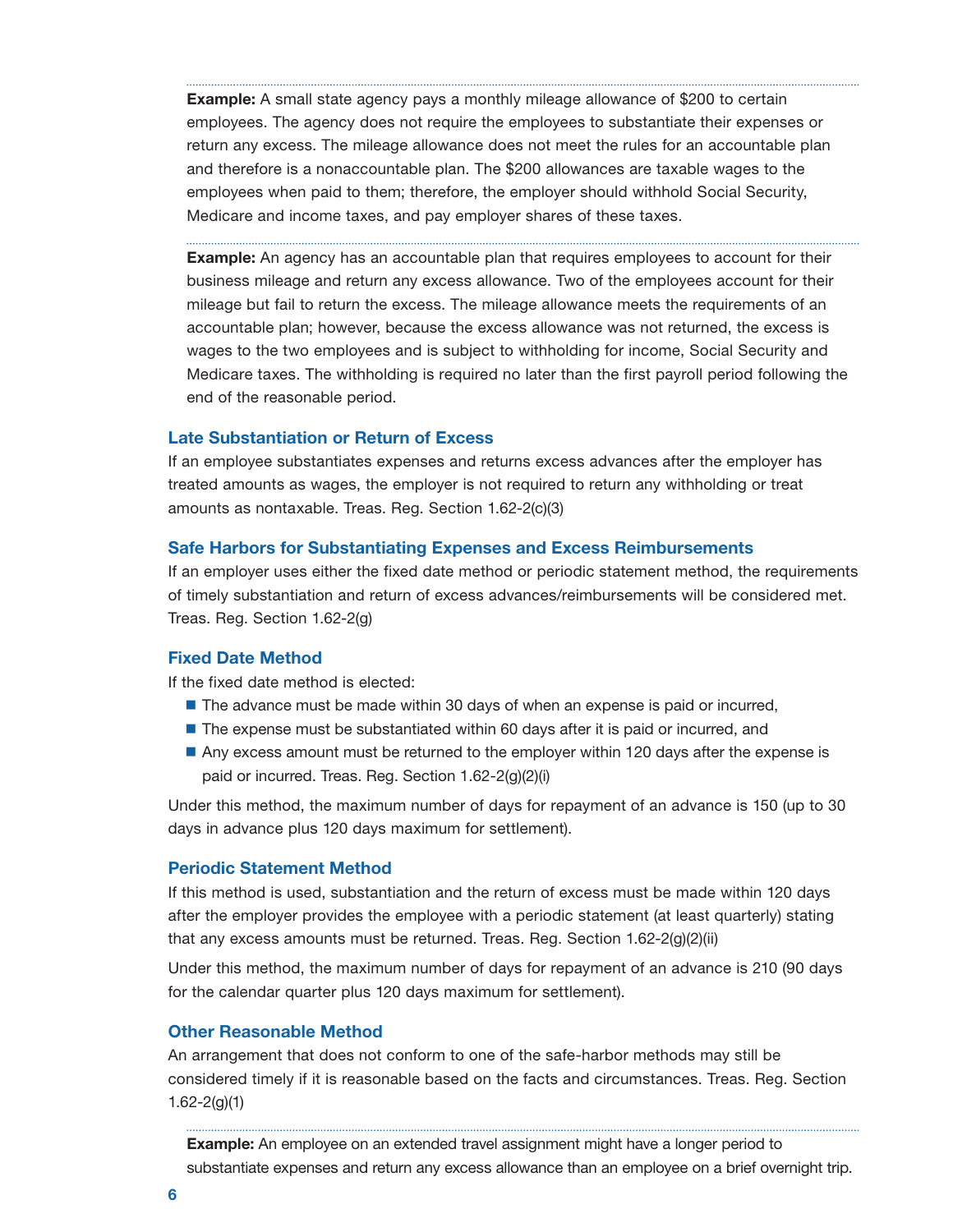## Form W-2 Reporting

Payments an employer made under an accountable plan may be excluded from the employee's gross income and are not reported on Form W-2. However, cash advances, allowances and reimbursements that do not fall under the accountable plan rules become wages subject to the reporting rules. If the employer pays a per diem or mileage allowance and the amount paid exceeds the amount the employee substantiated under IRS rules, you must report the excess as wages on Form W-2. The excess amount is subject to income tax withholding and Social Security and Medicare taxes. Report the amount substantiated (the nontaxable portion) in box 12 using code L. (See the Forms W-2 and W-3 [Instructions](https://www.irs.gov/pub/irs-pdf/iw2w3.pdf).)

Note: This chart refers to the 2019 Form W-2. If you are considering another year, check the instructions for that year. The box numbers and codes are subject to change.

| Type of Reimbursement Employer W 2 Reporting*                                                                        |                                                                                                                                                                                                                                                                         |  |
|----------------------------------------------------------------------------------------------------------------------|-------------------------------------------------------------------------------------------------------------------------------------------------------------------------------------------------------------------------------------------------------------------------|--|
| Under an Accountable Plan                                                                                            |                                                                                                                                                                                                                                                                         |  |
| Actual expense reimbursement:<br>Excess returned                                                                     | No amount reported.                                                                                                                                                                                                                                                     |  |
| Actual expense reimbursement:<br>Excess not returned                                                                 | The excess amount is reported as wages in boxes<br>1, 3 and 5. Taxes withheld are reported in boxes 2, 4<br>and $6.$                                                                                                                                                    |  |
| Per diem or mileage allowance up to the<br>federal rate:<br>Excess returned                                          | No amount reported.                                                                                                                                                                                                                                                     |  |
| Per diem or mileage allowance up to the<br>federal rate:<br>Excess not returned                                      | The excess amount is reported as wages in boxes<br>1, 3 and 5. Taxes withheld are reported in boxes 2,<br>4 and 6. The allowance up to the federal rate is<br>treated as substantiated and reported only in box 12,<br>Code L - it is not reported in boxes 1, 3 and 5. |  |
| Per diem or mileage allowance exceeds the<br>federal rate:<br>Excess reimbursement over federal rate not<br>returned | The excess amount is reported as wages in boxes<br>1, 3 and 5. Taxes withheld are reported in boxes 2, 4<br>and 6. The allowance amount up to the federal rate<br>is reported only in box 12, Code L - it is not reported<br>in boxes 1, 3 and 5.                       |  |
| Under a Nonaccountable Plan                                                                                          |                                                                                                                                                                                                                                                                         |  |
| Either adequate accounting or return of<br>excess, or both, not required by plan                                     | The entire amount reported as wages in boxes 1, 3<br>and 5. Taxes withheld are reported in boxes 2, 4 and<br>6.                                                                                                                                                         |  |
| No Reimbursement Plan                                                                                                | The entire amount reported as wages in boxes 1, 3<br>and 5. Taxes withheld are reported in boxes 2, 4 and 6.                                                                                                                                                            |  |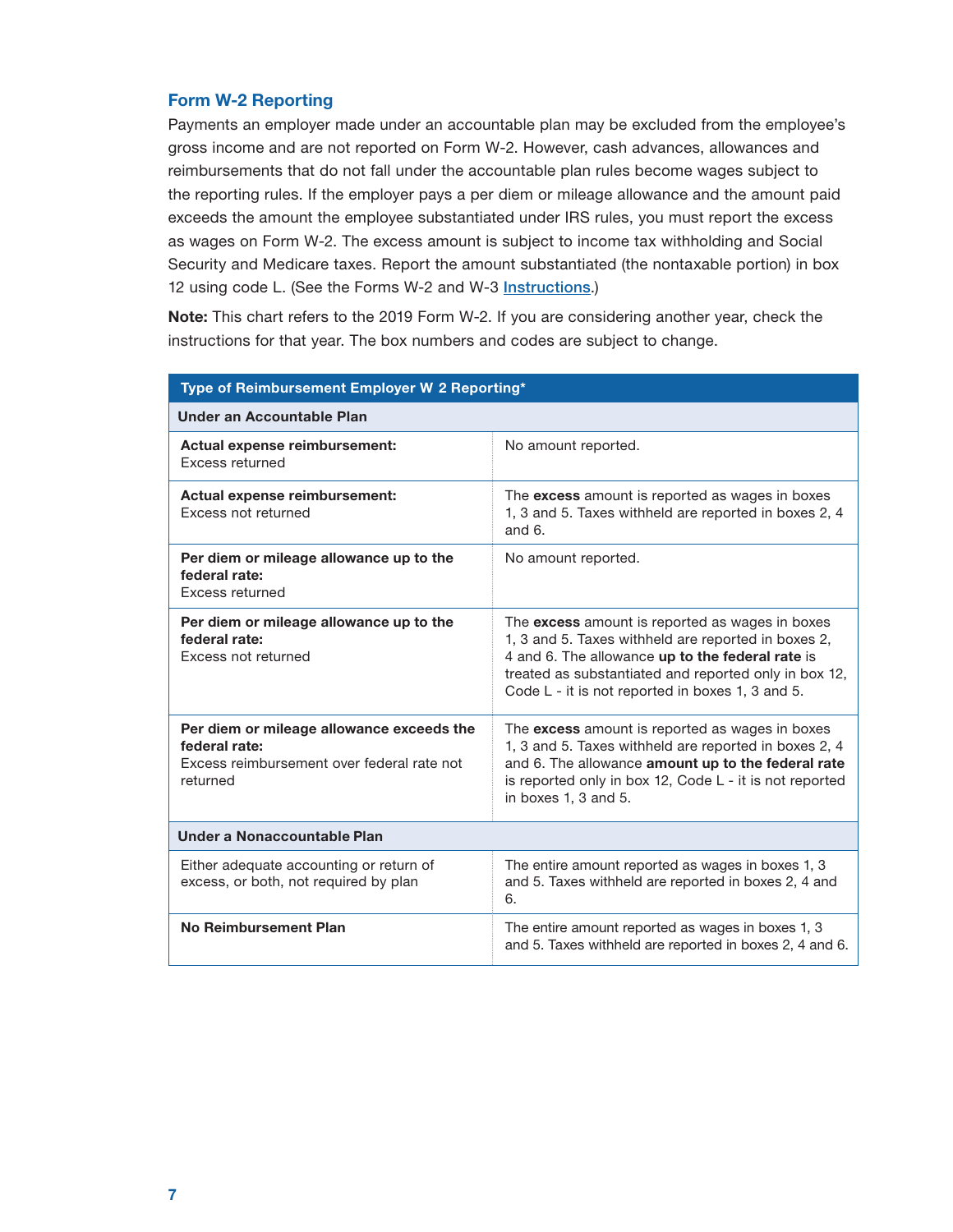## <span id="page-9-0"></span>Working Condition Fringe Benefits

Working condition fringe benefits include property or services that, if the employee had paid for the property or service, the cost would have been allowable as a business expense deduction to the employee. That is, if the cost of an item is an allowable business expense deduction for the employee, it may be excludable from the employee's wages as a working condition fringe benefit if provided by the employer. IRC Section 132(d)

If the Internal Revenue Code provides an exclusion from income for a specific benefit, the rules regarding working condition fringe benefits under Section 132 do not apply to that benefit. Treas. Reg. Section 1.132-1(f)(1)

## General Rules for Working Condition Fringe Benefits

To be excludable as a working condition fringe benefit, all the following must apply:

- The benefit must relate to the employer's business,
- **The expense would have been an allowable business expense deduction to the employee if** the expense had been paid personally, and
- $\blacksquare$  The business use must be substantiated with records.

Any expense that meets these tests can be a working condition fringe benefit. It is not necessary that a specific statute addresses that type of expense.

## Definition of Employee

All the following are considered employees for purposes of working condition fringe benefits:

- Current employees
- **Partners**
- Board of directors of the employer
- Independent contractors

Treas. Reg. Section 1.132-1(b)(2)

Although not employees for most employment tax purposes, independent contractors are treated as employees for this purpose and are, therefore, eligible to receive nontaxable reimbursements as working condition fringe benefits. Taxable fringe benefits for independent contractors are generally reported on Form 1099-MISC.

Cash payments or cash equivalents are not working condition fringe benefits; however, they may be excludable if they represent reimbursements paid under an accountable plan.

## De Minimis Fringe Benefits

De minimis fringe benefits include any property or service, provided by an employer for an employee, the value of which is so small in relation to the frequency with which it is provided, that accounting for it is unreasonable or administratively impracticable. The value of the benefit is determined by the frequency it's provided to each employee, or, if this is not administratively practical, by the frequency provided by the employer to the workforce as a whole. IRC Section 132(e); Treas. Reg. Section 1.132-6(b)

**Example:** An employer provides an employee daily taxi fare valued at \$5 for travel to and from work (and the taxi isn't provided for safety reasons). Although small in amount, the benefit is provided on a regular basis and is, therefore, taxable as wages.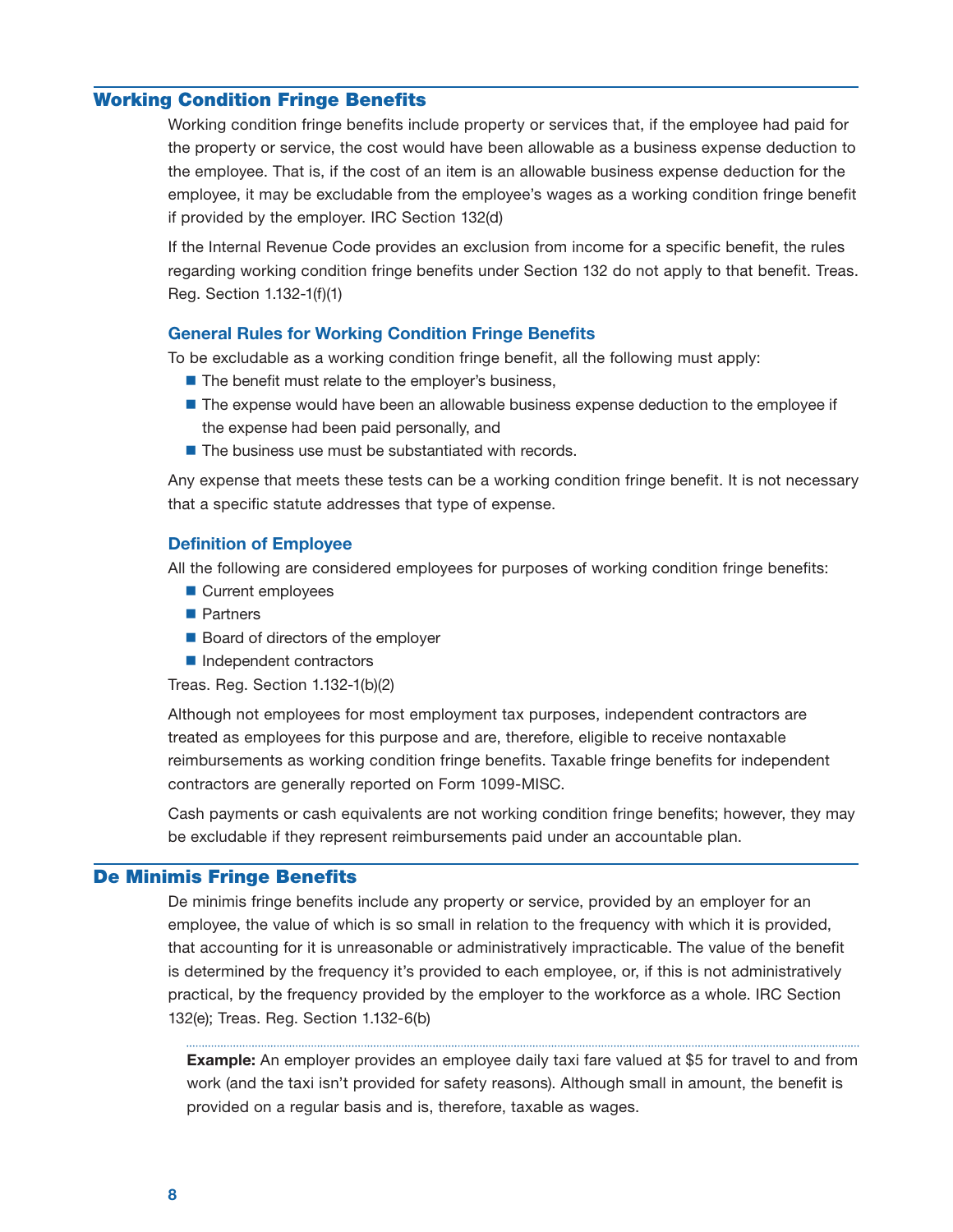<span id="page-10-0"></span>**Example:** An employer provides a meal daily to one employee, but not to any other employee. The benefit is "frequent" for that employee and is, therefore, not de minimis even though the benefit may be "infrequent" with respect to the entire workforce. Treas. Reg. Section 1.132 6(b)(2)

The law does not specify a value threshold for benefits to qualify as de minimis. The determination will always depend on facts and circumstances. The IRS has given advice at least once, in 2001, that a benefit valued at \$100 did not qualify as de minimis. However, this technical advice addresses a specific situation and cannot be relied upon in addressing another specific situation. Chief Counsel Advice 200108042

## Definition of Employee for De Minimis Fringe Benefits

 Any individual receiving a de minimis fringe benefit is treated as an employee for purposes of applying these rules. Treas. Reg. Section 1.132-1(b)(4)

## Examples of Excludable De Minimis Fringe Benefits

All the following may be excludable de minimis fringe benefits if they are occasional or infrequent, not routine:

- Personal use of photocopier (no more than 15% of total use)
- Group meals, employee picnics
- Theater or sporting event tickets
- Occasional coffee, doughnuts or soft drinks
- **Filowers or fruit for special circumstances**
- Local telephone calls
- Traditional birthday or holiday gifts (not cash) with a low FMV
- Commuting use of employer's car if no more than once per month
- **Employer-provided local transportation**
- Personal use of cell phone provided by employer primarily for a business purpose

Treas. Reg. Section 1.132-6(e)(1); Notice 2011-72

Special rules apply to occasional meals and local transportation.

## Benefits That Do Not Quality as De Minimis

Common examples of benefits that do not qualify as de minimis:

- Cash except for infrequent meal money to allow overtime work
- Cash equivalent (for example, savings bond, gift certificate)
- Certain transportation passes or costs
- Use of employer's apartment, vacation home, boat
- Commuting use of employer's vehicle more than once a month
- **Membership in a country club or athletic facility**

Private Letter Ruling (PLR) 200437030; Treas. Reg. Section 1.132-6(e)(2)

 their family members, may be excludable from wages under section IRC Section 132(j)(4). See Some of these benefits may be excludable under other provisions of the law. For example, the use of athletic facilities on the premises of the employer by current or former employees, or [Publication 15-B, Employer's Tax Guide to Fringe Benefits](https://www.irs.gov/publications/p15b).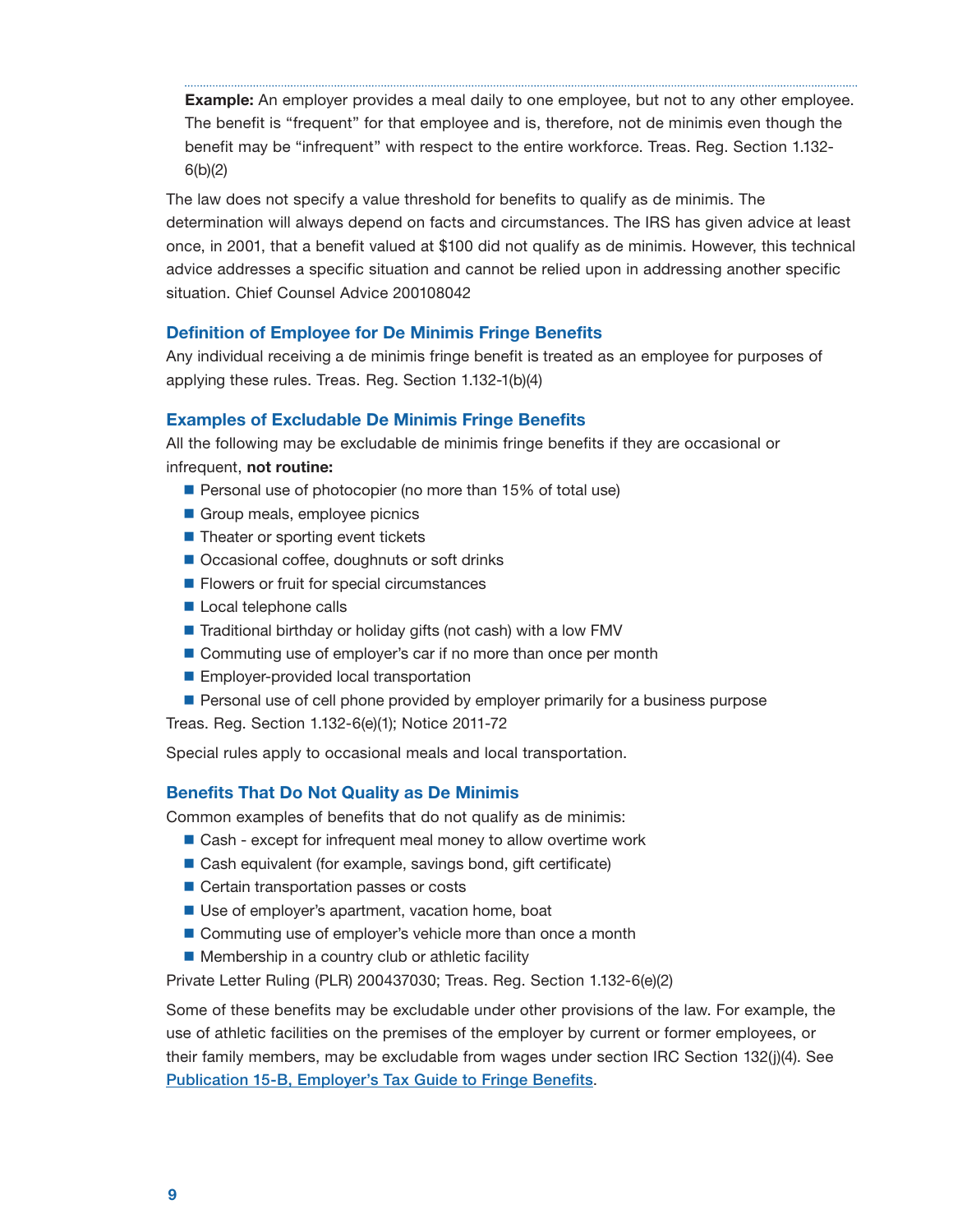## <span id="page-11-0"></span>De Minimis Exclusion for Occasional Meal Reimbursements

Regularly provided meal money does not qualify for the exclusion for employer provided de minimis fringe benefits. Occasional meal money can meet an exception and be excludable if three conditions are met:

- 1. Occasional basis Meal is reasonable in value and is not provided regularly or frequently.
- 2. Provided for overtime work Overtime work necessitates an extension of the employee's normal work schedule.
- 3. Enables overtime work Provided to enable the employee to work overtime.

Meals provided on the employer's premises that are consumed during the overtime period, or meal money expended for meals consumed during that period satisfy this condition. Treas. Reg. Section 1.132-6(d)(2)

If meal reimbursements are provided as part of a company policy or union contract, they are not excludable as de minimis benefits because the benefit is required and is not occasional. The employer would normally have the opportunity to set up the administrative procedures for reporting the benefit, so accounting for it does not meet the "administratively impracticable" standard for de minimis benefits.

Meal money calculated based on number of hours worked (for example, \$5 per hour for each hour worked over 8 hours) is never excludable as a de minimis fringe benefit. Treas. Reg. Section 1.132-6(d)(2)(i)

**Example:** A commuter ferry breaks down and engineers are required to work overtime to make repairs. After working 8 hours, the engineers break for dinner because they will be working for an additional 3 hours. The supervisor gives each employee \$10 for a meal. The meal is not taxable to the engineers because it was provided to permit them to work overtime in a situation that is not routine.

**Example:** An employer has a policy of reimbursing employees for breakfast or dinner when they are required to work an extra hour before or after their normal work schedule. The reimbursements are taxable because the employer has a policy that indicates the benefit is provided routinely. In addition, the meal reimbursement does not enable the employee to work overtime but is an incentive to do so.

**Note:** Meals provided by the employer on the business premises and for the convenience of the employer may be excludable under IRC Section 119. See [Meals and Lodging](#page-31-0).

#### De Minimis Transportation Benefits

Local commuting transportation fare an employer provides to an employee on an occasional basis and to enable the employee to work overtime may be excluded as a de minimis fringe benefit. Whether the transportation provided is "occasional" depends on the frequency it's provided to the employee. Overtime work must be an extension of the employee's normal work schedule. Treas. Reg. Section 1.132-6(d)(2)(i)

## Special Valuation Rule for Unusual Circumstances and Unsafe Conditions

Local transportation for commuting an employer provides to an employee because of unusual circumstances and unsafe conditions is taxable to the employee as wages at a rate of \$1.50 each way; any additional value is excludable. Treas. Reg. Section 1.132-6(d)(2)(iii)(A)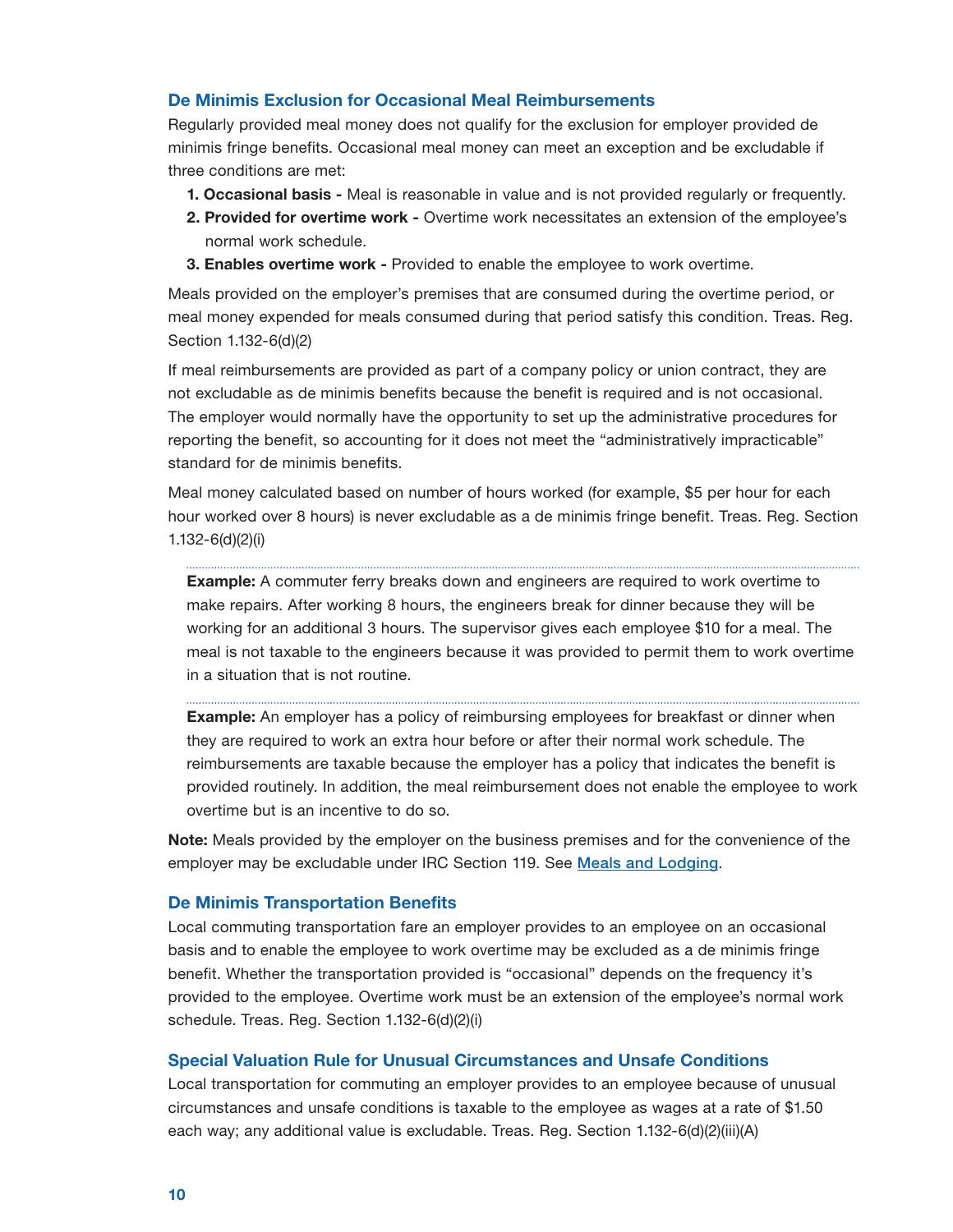<span id="page-12-0"></span>Determining if "unusual circumstances" exist with respect to the employee receiving the transportation is based on all facts and circumstances. Treas. Reg. Section 1.132-6(d)(2)(iii)(B)

Example: Unusual circumstances include an employee temporarily working outside their normal work hours or an employee temporarily making a shift change.

"Unsafe conditions" is determined by a history of crime in the geographic area surrounding the employee's workplace or residence and the time of day during which the employee must commute. Treas. Reg. Section 1.132-6(d)(2)(iii)(C)

## Special Valuation Rule for Commuting – Unsafe Conditions

Under a special rule, transportation provided for commuting (occasionally or regularly) to a qualified employee solely because of unsafe conditions, may be valued and included in wages at \$1.50 per trip, with the remainder excludable. For this purpose, "unsafe conditions" exist if a reasonable person would, under the facts and circumstances, consider it unsafe for the employee to walk to or from home, or to walk or use public transportation at the time of day the employee must commute. Treas. Reg. Section 1.61-21(k)

A "qualified employee" for this purpose is one who:

- $\blacksquare$  Performs services during the year;
- $\blacksquare$  Is paid on an hourly basis;
- Is not exempt under the Fair Labor Standards Act (FLSA) of 1938;
- Is within a classification to which the employer actually pays, or has specified in writing that it will pay, overtime pay of at least 1  $\frac{1}{2}$  times the regular rate provided in FLSA Section 207; and

Received pay of not more than a specified dollar amount for the year (\$130,000 for 2020 Treas. Reg. Section 1.61-21(k)(6)

To use this rule, the following conditions must be met:

- **The employee would ordinarily walk or use public transportation for commuting;**
- A written policy is in place under which transportation is not provided for personal purposes other than commuting because of unsafe conditions; and
- **The employee does not use the transportation for personal purposes other than commuting** because of unsafe conditions. Treas. Reg. Section 1.61-21(k)(1)

**Example:** Alison is a qualified employee under the requirements for the commuting valuation rule and works as a data-entry clerk for the state revenue department. Her normal hours of work are 11 p.m. to 7 a.m. Public transportation, the only means of transportation available to her, is considered unsafe by a reasonable person at the time she is required to commute from home to her workplace. The employer hires a car service to pick her up at her home each evening to transport her to work and to return her to home each morning when she finishes her shift. The amount includible in Alison's income is \$1.50 for the one-way commute from home to work each evening, because public transportation is considered unsafe at that time of day. However, the fair market value of the commute from work to home each morning is includible in Alison's income, because unsafe conditions do not exist for this trip.

This benefit is not available to individuals considered control employees.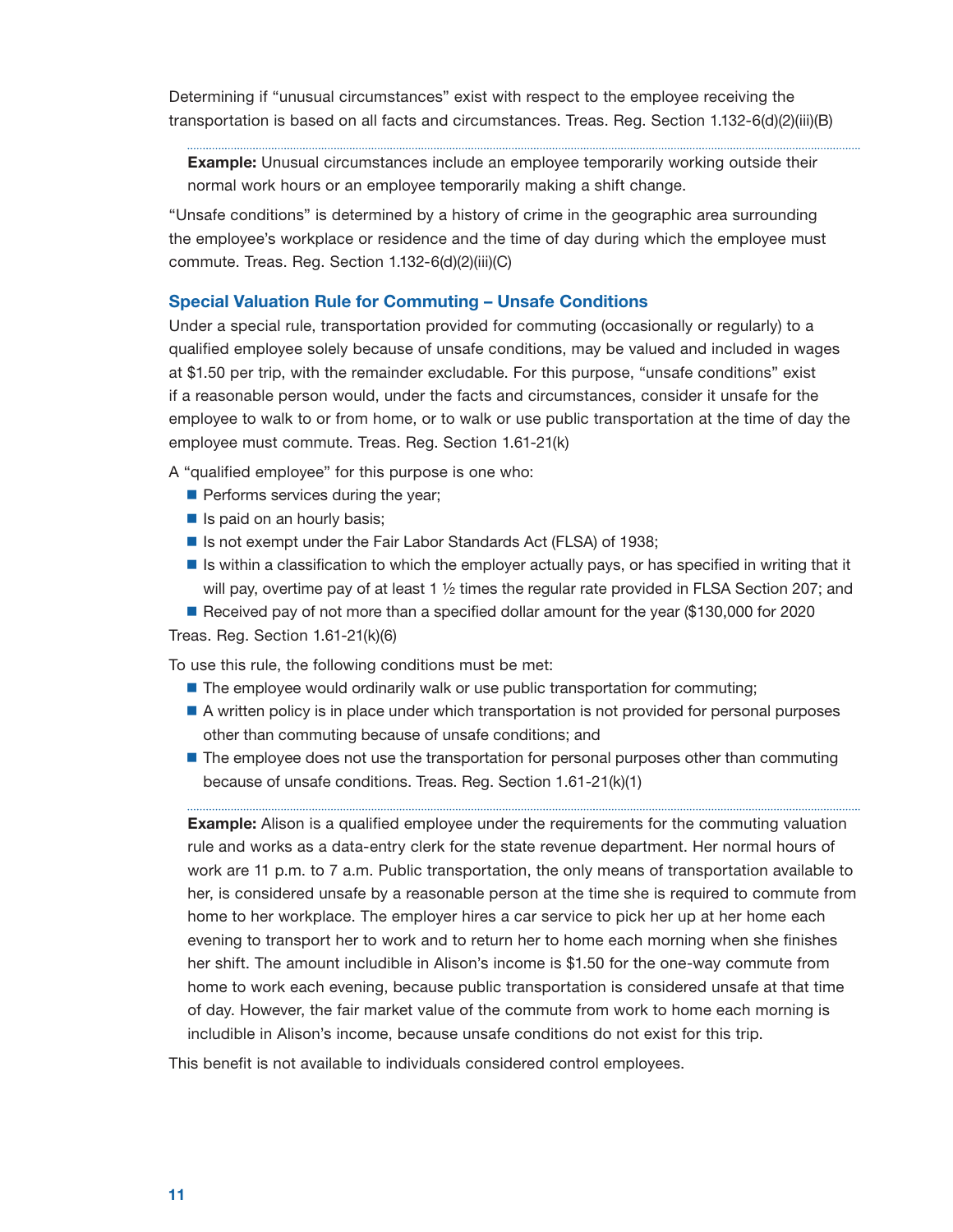## <span id="page-13-0"></span>No-Additional-Cost Services

A service provided to employees that does not impose any substantial additional cost on the employer may be excludable as a no-additional-cost fringe benefit. A "no-additional-cost service" is a service the employer offers to its customers in the ordinary course of the line of business in which the employee performs substantial services, and the employer incurs no substantial additional cost (including foregone revenue) in providing the service to the employee. IRC Section 132(b)

No-additional-cost services occur frequently in industries with excess capacity services. Examples include transportation tickets, hotel rooms, entertainment facilities and so on; they may also occur with governmental facilities (for example, a municipal golf course or recreation center). Treas. Reg. Section 1.132-2(a)(2)

To determine whether the employer incurs any substantial additional cost, include lost or foregone revenue as a cost. An employer is considered to incur substantial additional costs if the employer or employees spend a substantial amount of time in providing the service to the employee receiving the service, even if their time spent would otherwise be idle or if the service is provided outside normal business hours. Determine whether an employer incurs substantial additional cost without regard to any amounts paid by the employee for the service. Treas. Reg. Section 1.132-2(a)(5)

### Employee

For purposes of this exclusion, an "employee" may be a current employee; a former employee who retired or left on disability; a widow or widower of an individual who died while an employee, or who retired or left on disability; or certain leased employees. Treas. Reg. Section 1.132-1(b)(1)

## Reciprocal Agreements

A no-additional-cost service provided to your employee by an unrelated employer (for example, another government entity) may qualify as a no-additional-cost service if all the following apply:

- $\blacksquare$  You and the employer providing the service have a written reciprocal agreement under which a group of employees of each employer, all of whom perform substantial services in the same line of business, may receive no-additional-cost services from the other employer.
- **The service is the same type of service generally provided to customers in both the line** of business in which the employee works and the line of business in which the service is provided.
- Neither you nor the other employer incur any substantial cost either in providing the service or because of the written agreement. Treas. Reg. Section 1.132-2(b)

## Highly Compensated Employees

No-additional-cost benefits made available only to highly compensated employees are not excludable. Treas. Reg. Section 1.132-8

For more information on no-additional-cost benefits and restrictions that apply to them, see [Publication 15-B](https://www.irs.gov/publications/p15b).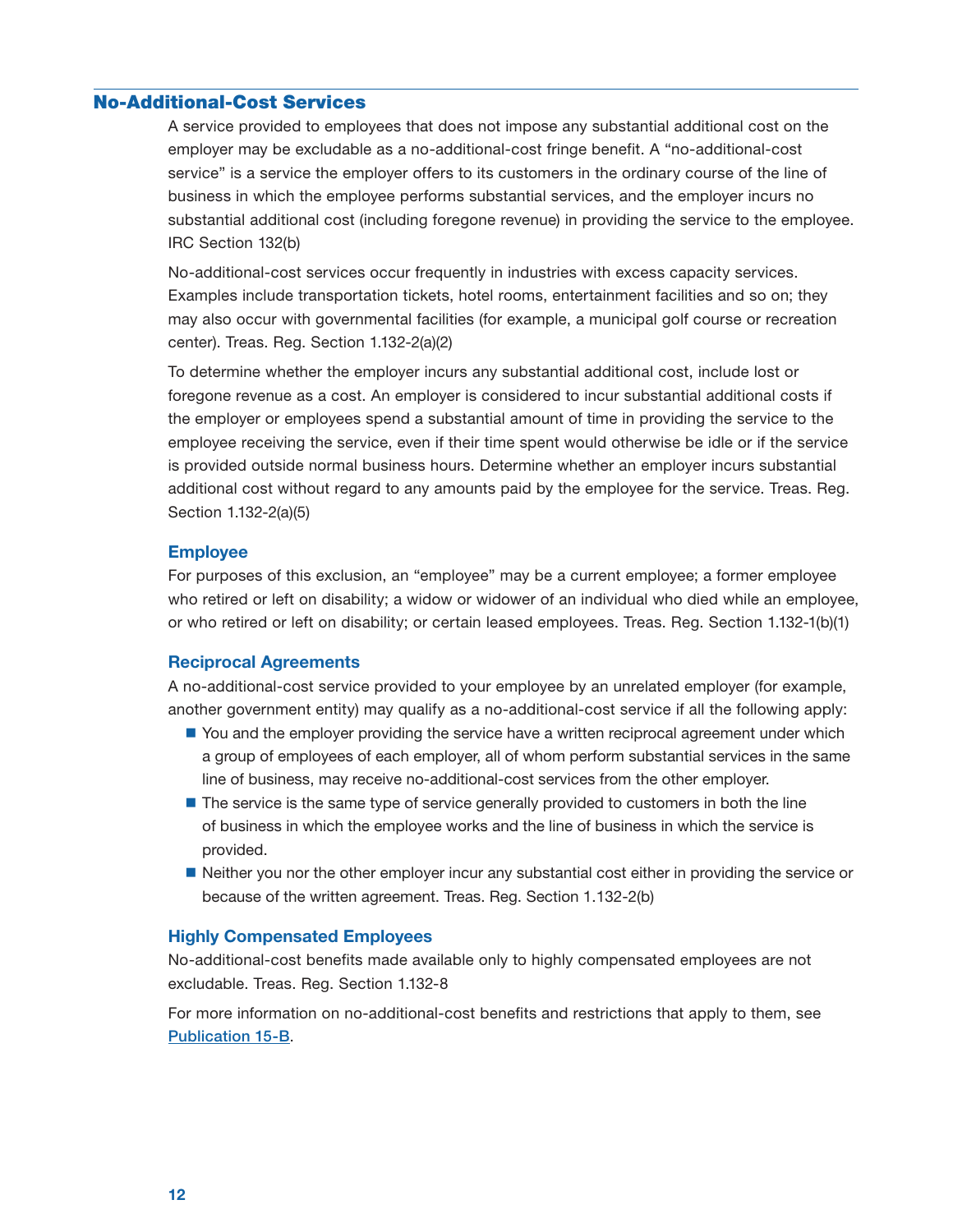## <span id="page-14-0"></span>Qualified Employee Discounts

An employee discount allows employees to obtain property or services from their employer at a price below that available to the general public. When these amenities are offered to the public for a fee and the same amenities are offered to an employee at a reduced price, the benefit may be taxable to the employee. However, the benefit is excludable if it meets the requirements of a qualified employee discount.

For the benefit to be excludable, the property or service must be offered to the public in the ordinary course of business.

An employee, for this purpose, includes individuals that qualify for no-additional-cost fringe benefits.

An excludable "qualified employee discount" generally cannot exceed:

- **For merchandise or other property, the employer's gross profit percentage times the price** charged to the public for the property. IRC Section132(c)(1)(A)
- **For services, no more than 20% of the price charged to the general public for the service. For** this purpose, the price charged to the general public at the time of the employee's purchase is controlling. IRC Section 132(c)(1)(B); Treas. Reg. Section 1.132-3(b)(2)(iii)

The exclusion for a qualified employee discount applies whether the property or service is provided at no charge (in which case, only a portion will be excludable as a qualified employee discount) or at a reduced price. The exclusion also applies if the benefit is provided through a partial or total cash rebate of an amount paid for the property or service. Treas. Reg. Section 1.132-3(a)(4)

The exclusion is not available for discounts on real property or personal property of a kind commonly held for investment. Treas. Reg Section 1.132-3(a)(2)(ii)

Unlike no-additional-cost services, the exclusion for a qualified employee discount does not apply to property or services provided by another employer under a reciprocal agreement. Treas. Reg. Section 1.132-3(a)(3)

You cannot exclude from the wages of a highly compensated employee any part of the value of a discount that is not available on the same terms to all your employees, or a group of employees defined under a reasonable classification that does not favor highly compensated employees. Treas. Reg. Section 1.132-3(a)(6)

For more information on qualified employee discounts, see [Publication 15-B](https://www.irs.gov/publications/p15b).

## Qualified Transportation Fringe Benefits

The Tax Cuts and Jobs Act, Section 11047, suspends the exclusion of qualified bicycle commuting reimbursements from your employee's income for any tax year beginning after December 31, 2017, and before January 1, 2026.

This section discusses rules that apply to benefits provided to an employee for the employee's personal transportation for commuting to and from work. IRC Section 132(f)(1); Treas. Reg. Section 1.132-9(b)

## Qualified Transportation Fringe (QTF) benefits include:

- Commuter transportation in a commuter highway vehicle
- **Transit passes**
- Qualified parking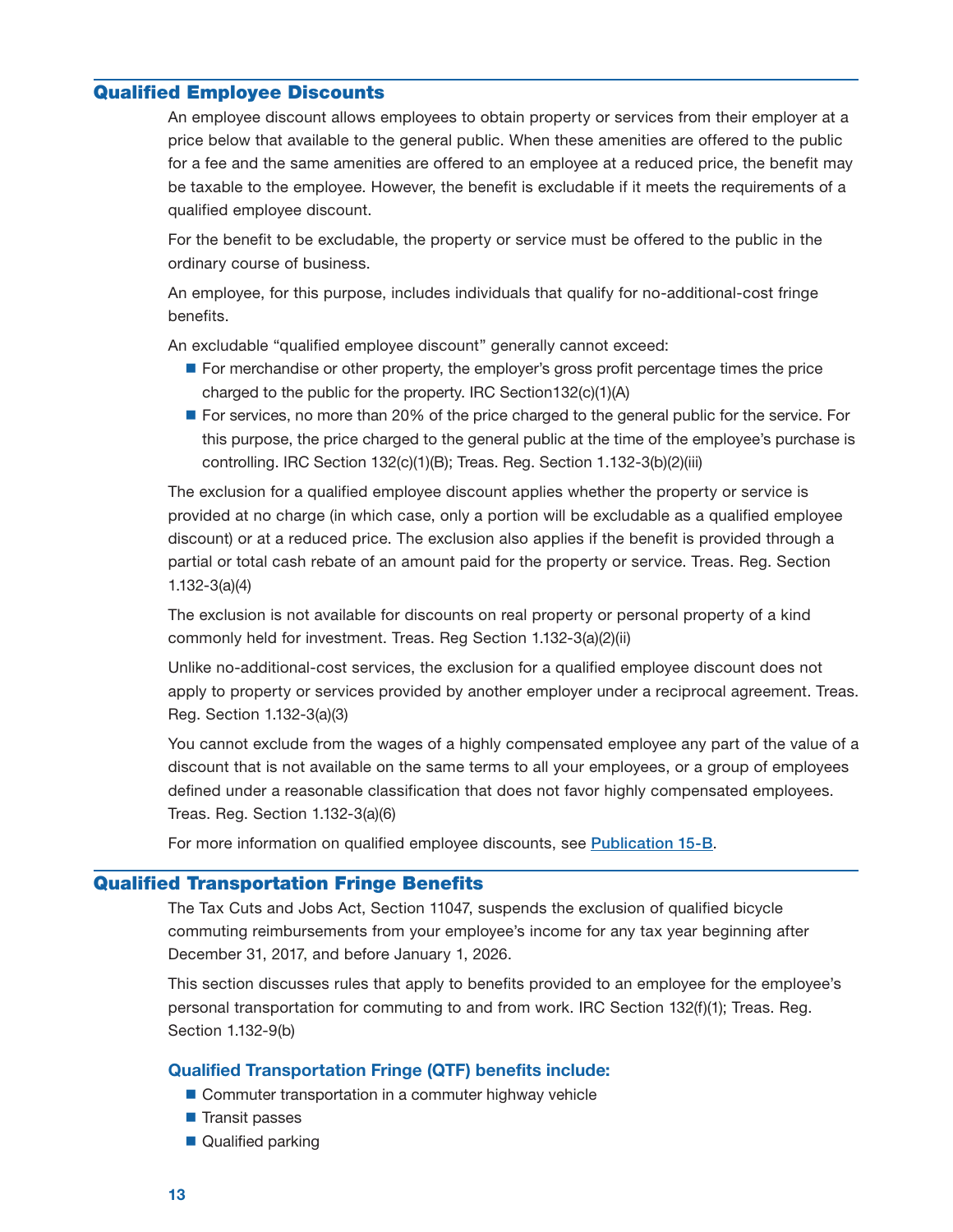<span id="page-15-0"></span>**Qualified bicycle commuting reimbursements (not an exclusion for tax years beginning after** December 31, 2017, and before January 1, 2026)

Employers may provide an employee with any one or more of these benefits at the same time. Employer-provided QTFs with FMV that does not exceed monthly excludable limits, set annually, are:

- Exempt from withholding and payment of employment taxes,
- Not reported as taxable wages on the employee's Form W -2, and
- Not included in gross income.

The exclusion from income for this benefit applies only to employees; former employees and independent contractors are not eligible to receive this benefit. IRC Section 132(f)(5); Notice 94-3; Treasury Decision 8933; Treas. Reg. Section 1.132-9(b)

#### **Valuation**

Generally, transportation benefits, under the general rule for fringe benefits, are valued at FMV; exceptions are noted where applicable.

## Cash Reimbursements for Transportation Expenses

Cash reimbursements for qualified transportation expenses can be excludable if the employer establishes a bona fide reimbursement plan (but see special rule for transit passes). This means there must be reasonable procedures to verify reimbursements and the employees must substantiate the expenses. IRC Section 132(f)(3)

## Cash Advances

Cash advances for transportation benefits are not considered reimbursements and are treated as taxable wages. Treas. Reg. Section 1.132-9(b) Q-16

#### Nondiscrimination Rules

Nondiscrimination rules that apply to other benefits do not apply to QTFs – these benefits are exempt even if provided exclusively to highly compensated employees. Treas. Reg. Section 1.132-8

## Dollar Limitations

The exclusion is available whether an employer provides only one, or a combination, of these benefits to employees. The total benefits cannot exceed the statutory dollar limitations, or the excess is taxable as wages to the employee. The benefit may also be offered in the form of a pre-tax payroll deduction for employees. See "Salary Reduction Agreements" below. IRC Section 132(f)(4)

For 2020, the maximum nontaxable value per person is limited to:

- $\blacksquare$  **\$270 per month for combined commuter highway vehicle transportation and transit passes.**
- \$270 per month for qualified parking.

IRC Section 132(f)(2) (annual limits can change each year due to cost of living adjustments; see [Publication 15-B](https://www.irs.gov/publications/p15b) for annual limits).

#### Salary Reduction Agreements

A salary reduction agreement is a way to provide QTF benefits pre-tax to employees, without additional cost to the employer. An employee can choose between receiving a fixed amount of taxable cash or QTF for a specified future period. A QTF salary reduction plan need not be in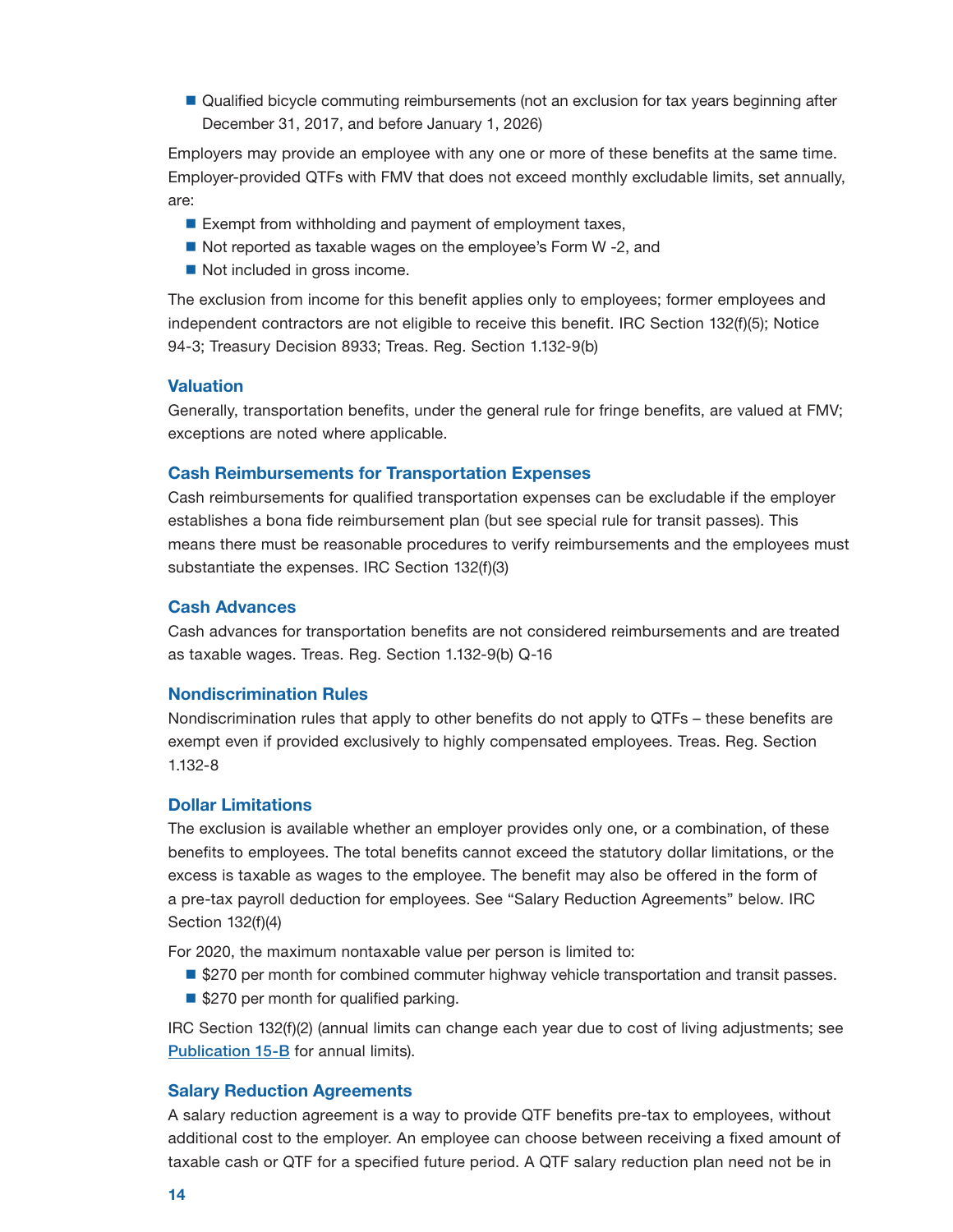writing; but the election by the employee must be in writing or another permanent form, such as electronically. IRC Section 132(f)(4); Treas. Reg. Section 1.132-9 Q&A 11-15

Note: QTFs are prohibited benefits under cafeteria plan rules. You cannot include these benefits as part of a cafeteria plan. IRC Section 125

The election under a salary reduction agreement must contain the:

- Date of the election
- Amount of compensation to be reduced
- Period for which the election is valid

The salary reduction may not exceed the statutory monthly dollar limits for QTFs.

This election may not be revoked after the employee is able to receive the cash or after the beginning of the period for which the QTF is to be provided. Any unused QTF may not be refunded. However, the unused portion may be carried over to subsequent periods and used to provide QTFs if the amount expended does not exceed annual limits.

#### Negative Election

An employer may allow for an employee to make a negative election to decline participation in a salary reduction plan, if the employee receives adequate notice that a salary reduction will be made and is given adequate opportunity to choose to receive cash compensation instead of the QTF. A negative election means that no response is treated as a "Yes" vote; that is, the employee is presumed to want the QTF and does not choose the cash. Treas. Reg. Section 1.132-9(b) Q-12

Example: Agency Y maintains a QTF benefit arrangement. Y's employees are paid twice per month, on the 10th and 25th day of the month. Employee Q elects, before the first day of the month, to reduce his compensation in return for QTFs totaling \$200 per month through the year (for qualified parking). Because the election was made before he could receive the cash and the election is for a specific period, the arrangement satisfies the requirements for a valid salary reduction.

**Example:** In the above example, if employee Q revoked his election on the 10th of the month, it would be effective for the second pay period, since the revocation cannot be effective during a current pay period. It must be for a future period.

#### Effect on Deferred Compensation Plans

Employees participating in a deferred compensation plan are limited to a percentage of their compensation that they may contribute annually. In computing what is considered compensation for purposes of the limitation, an employer may exclude certain fringe benefits, including QTFs. IRC 314(e); IRC 403(b)(3); IRC 414(s)(2)&(3); IRC 415(c)(3); IRC 125

## Transportation in a Commuter Highway Vehicle

To exclude the value of transportation in a commuter highway vehicle, the following must apply to the vehicle:

- $\blacksquare$  It is provided by an employer, or by a third party for the employer;
- It is used for travel between an employee residence (or parking lot) and the workplace;
- $\blacksquare$  It has seating capacity for at least six adults (excluding the driver);
- Half of the seating capacity (excluding the driver) is occupied by employees; and
- **The employer must reasonably expect that at least 80% of the mileage is used for transporting** employees between residences, the workplace or parking area. IRC Section 132(f)(5)(B); Treas. Reg. Section 1.132-9(b)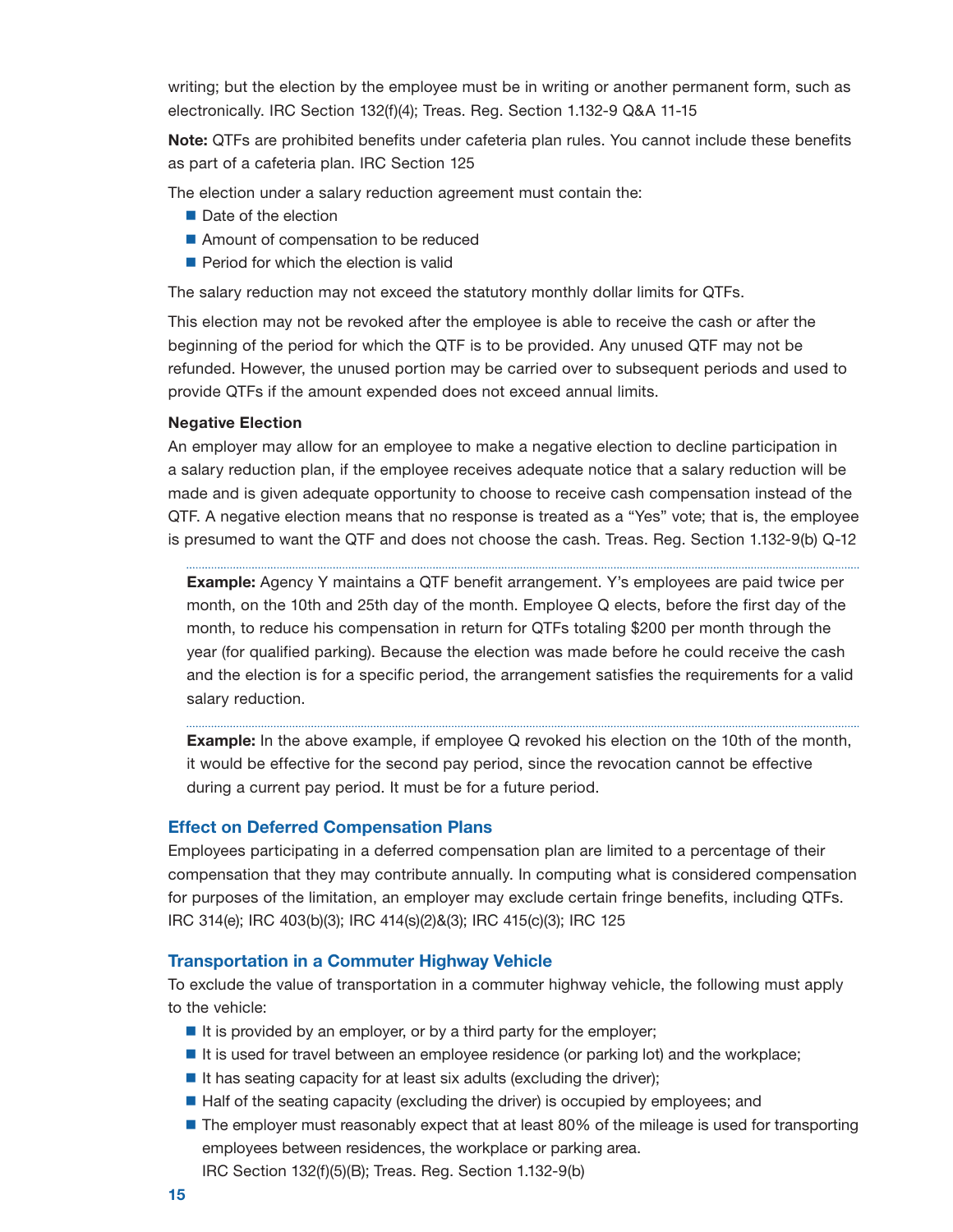<span id="page-17-0"></span>Commuter transportation may include vanpools, and the vehicles may be owned and operated by transit authorities or employees.

## **Valuation**

Automobile lease valuation, vehicle cents-per-mile rule, or commuting valuation rules (discussed in [Equipment and Allowances](#page-44-0)) may be used in lieu of FMV. If one of these methods is used, the employer must use the same valuation rule to value the use of the commuter vehicle by each employee who shares the use. Treas. Reg. Section 1.132-9(b), Q&A-21, and 1.61-21(d), (e) & (f)

#### Substantiation Requirements

Only cash reimbursements by employers for use of a commuter vehicle need to be substantiated with actual proof of the commuter vehicle use by the employee. Treas. Reg. Section 1.132-9(b) Q&A 16(c)

## Transit Passes

A transit pass is any pass, token, fare card, voucher or similar item (including an item exchangeable for fare media) entitling a person to transportation. The pass must be used for transportation on a public or privately-owned mass transit system, or on transportation provided by a person in the business of transporting people in a vehicle, seating at least six adults, excluding the driver.

### Valuation

For transit passes sold at a discount, the discounted price rather than the face amount of the transit pass can be used to figure the exclusion if the discount is available to the general public. Treas. Reg. Section 1.132-9(b) Q&A 9

**Example:** 10 tickets cost \$17.50 if purchased separately, but a packet of 10 tickets is available to the public for \$15, or \$1.50 each. Only \$15 counts against the annual maximum exclusion.

**Example:** Each month during 2020, the state health department distributes transit passes with a face amount of \$300 to all employees. These same passes can be purchased from the transit system by any individual for \$250. Because the value does not exceed the statutory monthly limit of \$270 for 2020, no portion of the transit pass is includible as compensation.

## Substantiation Requirements

If the employer distributes the transit passes, there are no substantiation requirements. Treas. Reg. Section 1.132-9(b) Q&A 18

## Cash Reimbursements - Special Rule

Cash reimbursements for transit passes are nontaxable only if no voucher or similar item is readily available for direct distribution to employees. A voucher is readily available for direct distribution only if an employee can obtain it from a voucher provider that does not impose fare media charges or other restrictions that effectively prevent the employer from obtaining vouchers. IRC Section 132(f)(3); Treas. Reg. Section 1.132-9(b), Q-16-19

Example: Maddy buys a transit pass for \$200 each month in 2020. At the end of each month, she presents her used transit pass to her employer and certifies that she purchased and used it during the month. The employer reimburses her \$200. Lulu also purchases a monthly transit pass for \$200 but presents it to her employer at the beginning of the month and certifies that she purchased it and will use it during the month. Her employer reimburses her at the time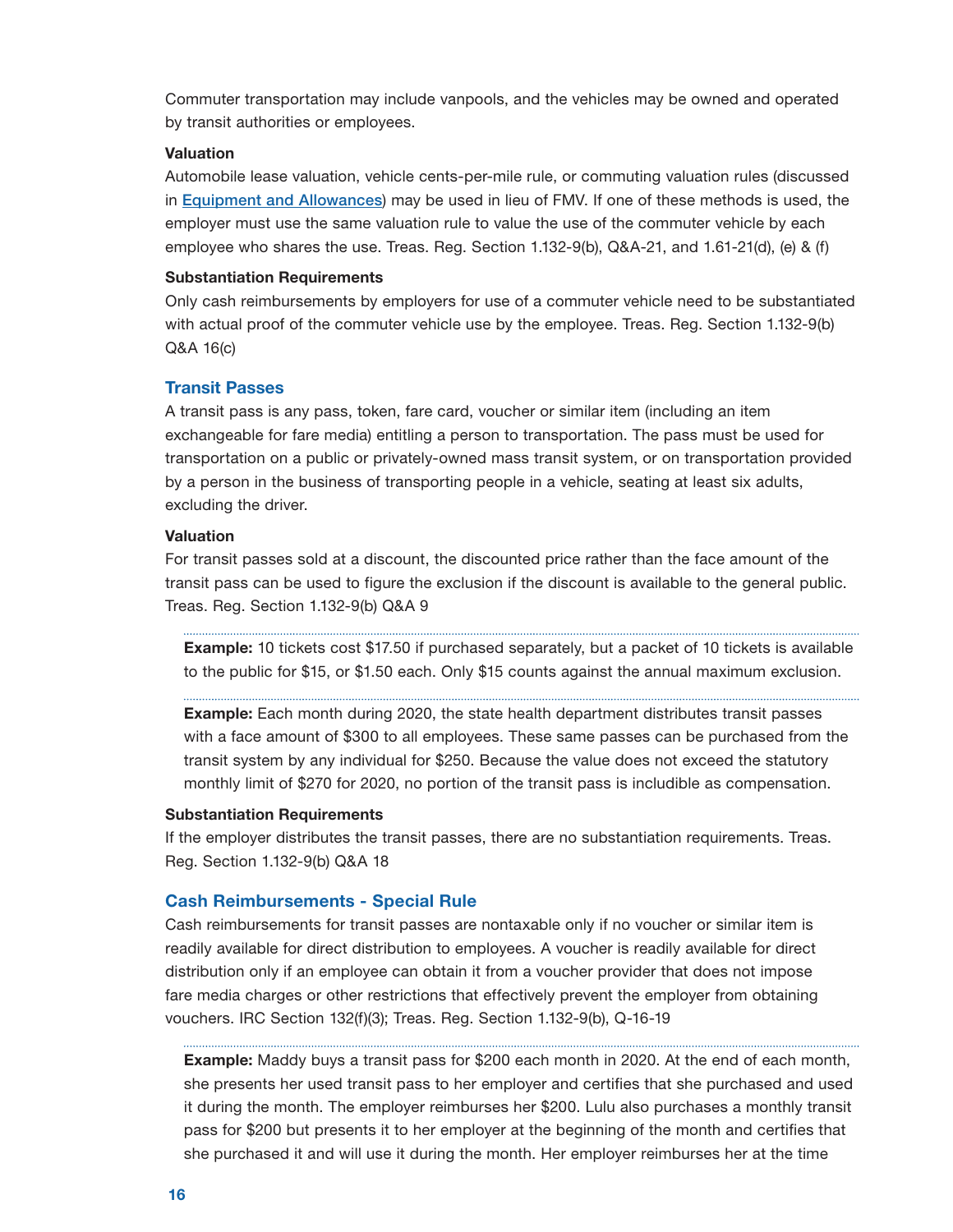<span id="page-18-0"></span>she presents the transit pass. In both situations, the employer has established a bona fide reimbursement arrangement for purposes of excluding the \$200 reimbursement from the employee's gross income in 2020.

### Qualified Parking

Qualified parking is parking provided to employees on or near the business work premises, or parking on or near a location from which employees commute to work by commuter highway vehicle, mass transit or vanpool. IRC Section 132(f)(5)(C)

### Qualified Bicycle Commuting Expenses

The Tax Cuts and Jobs Act, section 11047, suspends the exclusion of qualified bicycle commuting reimbursements from your employee's income for any tax year beginning after December 31, 2017, and before January 1, 2026. See [Publication 15-B](https://www.irs.gov/publications/p15b).

For tax years prior to 2018, employees could exclude reimbursements paid by employers for qualified bicycle commuting expenses. The maximum exclusion was \$20 times the number of months the employee used a bicycle for commuting to work. Allowable expenses included the purchase, maintenance, repair and storage expenses related to bicycle commuting. IRC Section 132(f)(1)(D)

The bicycle commuting expense exclusion could not be claimed for an employee for any period in which that employee claimed either the exclusion for public transit passes or qualified parking. IRC Section 132(f)(1)(F)(iii)(II)

## Health and Medical Benefits

reimbursements, are excluded from the income of the employee, spouse or dependent.<br>The following are examples of employer provided accident and health coverage: Under IRC Section 106, employer provided accident and health coverage, including insurance, is excluded from the income of an employee, spouse or dependent. Under IRC Section 105, amounts received from employer provided accident and health coverage, including

**Employer contributions to health plans -** Contributions to the cost of accident or health insurance, including qualified long-term care insurance paid by an employer, are excludable from the income of employees. This includes employer contributions to an Archer Medical Savings Account (MSA) or to a health savings account (HSA). See [Publication 969, Health Savings](https://www.irs.gov/publications/p969)  Accounts and Other Tax-Favored Health Plans, for more information on these plans. IRC Section 106

Direct reimbursement or payment - An employer may pay qualifying employee medical expenses, or reimburse those expenses, without the payment resulting in taxable income to the employee. This includes payments for specific injuries or illness, but not payments based on work missed (for example, sick pay). IRC Section 105

**Health Reimbursement Arrangement (HRA)** - An HRA is a written plan to provide employer payment or reimbursement for qualifying medical or health benefits. It may provide for the carryover of unused benefits from year to year and may specify the types of medical benefits that are covered. An HRA can only be financed by employer contributions and cannot involve an employee election to participate in a cafeteria plan provided under Section 125. These payments are excludable from income. For more information, see [Publication 969](https://www.irs.gov/publications/p969). IRC Section 105(b); IRC Section 106; Notice 2002-45 and Notice 2007-22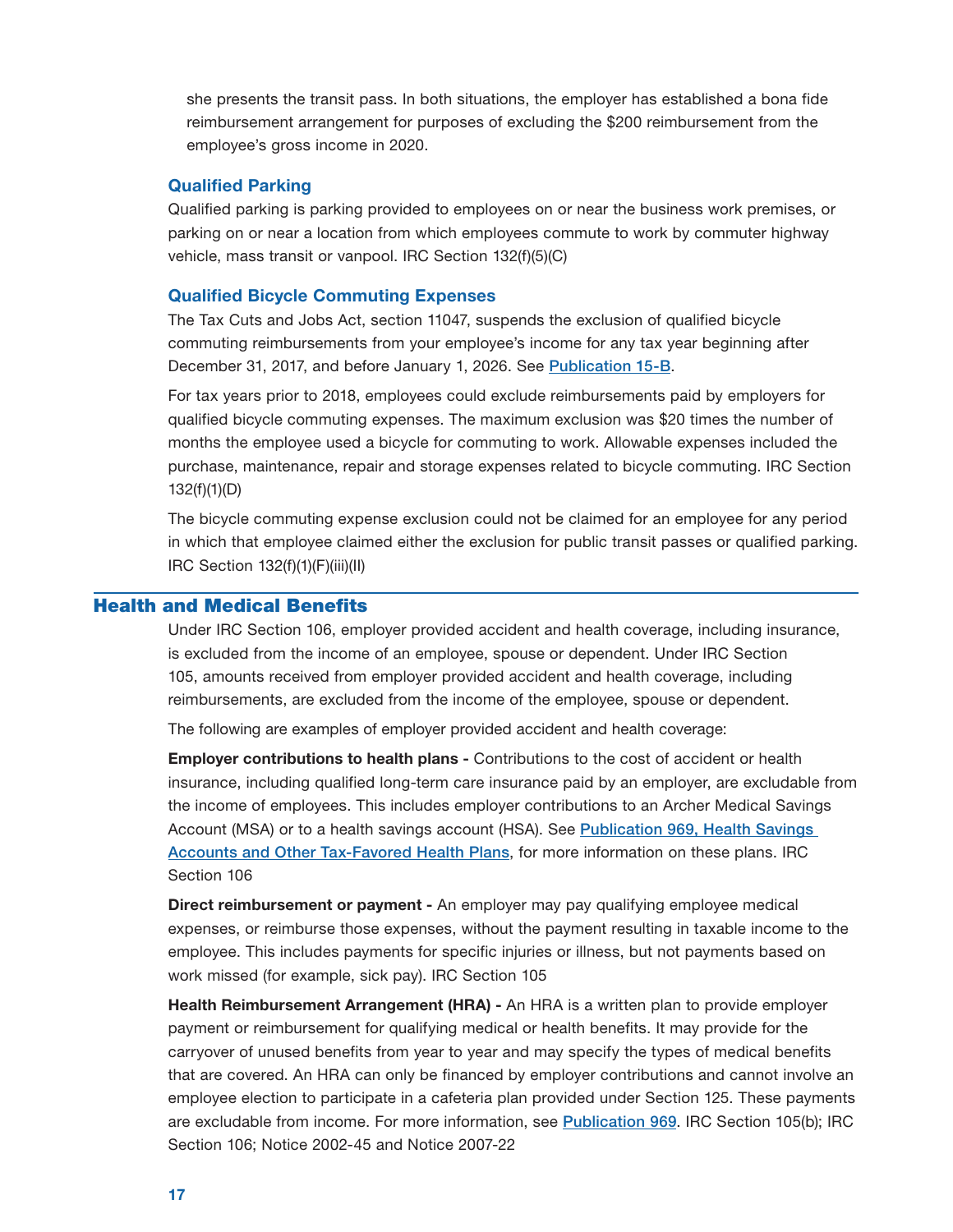<span id="page-19-0"></span>Flexible Spending Arrangement - Under a written employer plan, the employee may choose to reduce salary and contribute to an account for medical expenses on a pre-tax basis. Amounts in the account may be used to pay for qualifying medical expenses, generally only within that calendar year. Long-term care benefits are not excludable from income tax but are excludable from Social Security and Medicare taxes. IRC Section 106(c)(2)

Cafeteria plan - A cafeteria plan, which may include a flexible spending arrangement, is a written benefit plan that meets the requirements of IRC Section 125. Under Section 125, employees can choose from among cash and any qualified benefits the plan offers, including:

- Accident and health benefits (but not Archer MSA or long-term care insurance)
- Adoption assistance
- Dependent care assistance
- Group-term life insurance coverage
- $\blacksquare$  Health savings accounts

 If the employee elects qualified benefits, employer contributions are excluded from wages for income tax and withholding if the benefits elected are excludable from gross income under a specific section of the IRC (other than scholarship and fellowship grants under Section 117 and employee fringe benefits under Section 132). IRC Section 125

For more information, see Publication 15-B, [Publication 963, Federal-State Reference](https://www.irs.gov/publications/p15b)  Guide, and the [Cafeteria Plans FAQ](https://www.irs.gov/government-entities/federal-state-local-governments/faqs-for-government-entities-regarding-cafeteria-plans). IRC Section 125

## Travel Expenses

Reimbursements received by employees who travel on business outside the area of their tax home may be excludable from wages. This section covers key concepts related to determining whether travel-related expenses are excludable, including:

- Tax home
- The definition of "away from home" (overnight/sleep or rest rules)
- $\blacksquare$  Temporary vs. indefinite travel assignments
- Substantiation methods
- Reimbursements for travel expenses

Qualifying expenses for travel are excludable if they are incurred for temporary travel on business away from the general area of the employee's tax home. To be excludable from wages, the travel must be substantially longer than an ordinary day's work, require an overnight stay or substantial sleep or rest. IRC Section 162(a)(2); U.S. v Correll, 389 U.S. 299, 302-303 (1967); Rev. Rul. 75-170

Travel expense reimbursements may include:

- Costs to travel to and from the business destination
- $\blacksquare$  Transportation costs while at the business destination
- Lodging, meals and incidental expenses
- Cleaning, laundry and other miscellaneous expenses

Reimbursements for allowable expenses are excludable from wages if the **accountable** plan rules are met.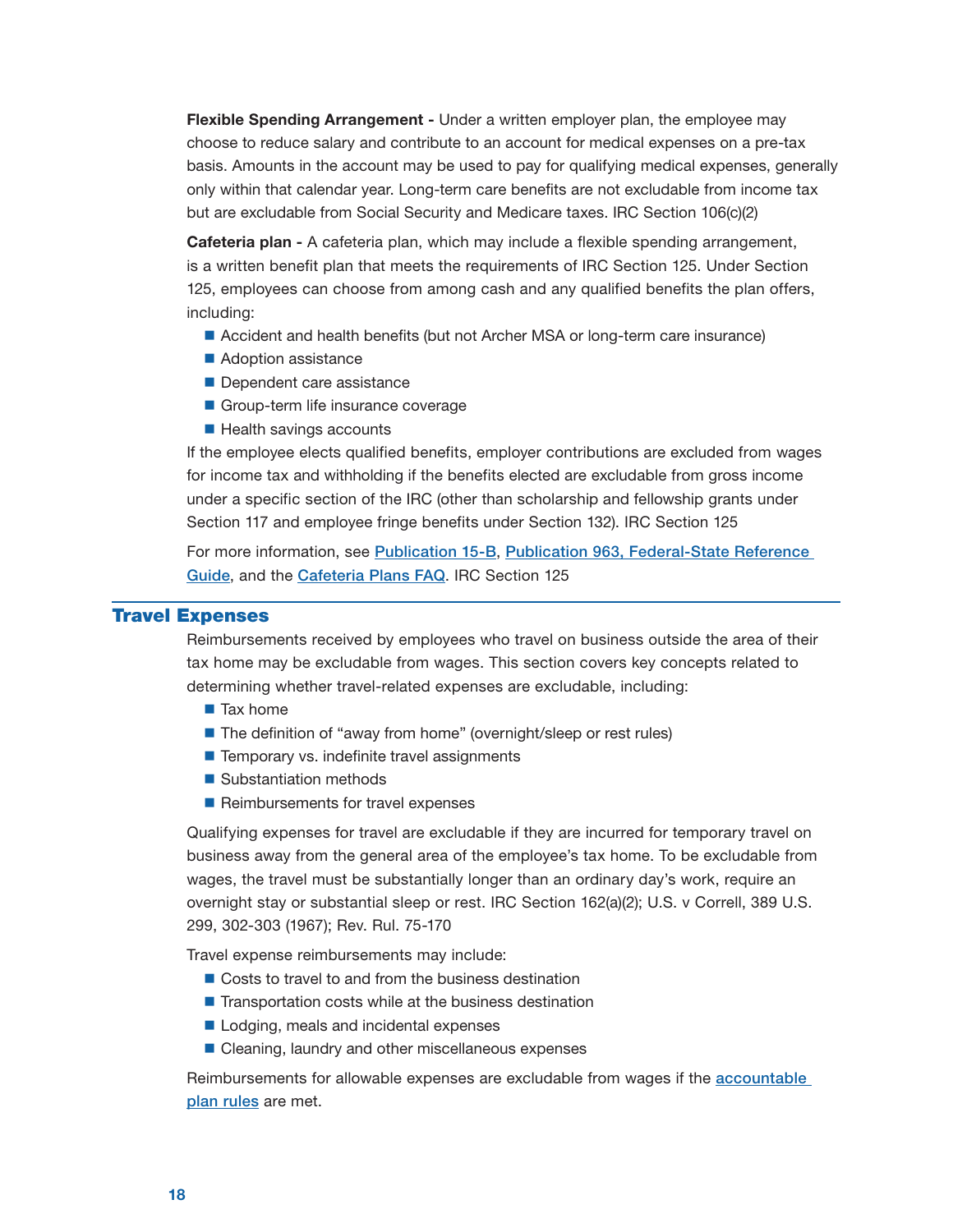<span id="page-20-0"></span>**Example:** An employee works for an agency in Detroit and travels to Denver to conduct business for an entire week. The employee incurs the cost of travel to and from Denver, as well as lodging and meals while there. Because the employee is traveling away from their tax home on the employer's business for substantially longer than a day, the employee is considered in travel status. Reimbursements for substantiated travel expenses the employee incurs are excludable from the employee's gross income and are not required to be reported as wages on the employee's W-2.

## Tax Home

Identifying the employee's tax home is critical because the employee must be considered away from their tax home for reimbursements of travel expenses to be excludable. In most cases, the employee's tax home is the general vicinity of their principal place of business. The employee may receive excludable travel reimbursements while temporarily away from their tax home for business. Regardless of whether the employee's tax home is the employer's business office or the employee's residence, the tax home includes the entire metropolitan area; therefore, the employee is not away from home unless they leave the metropolitan area. Rev. Rul. 73-529; Rev. Rul. 93-86; Rev. Rul. 56-49; Rev. Rul. 75-432

#### One Regular or Main Place of Business

Generally, the tax home is the employee's regular place of business or official duty station, regardless of where the employee maintains a family home.

Example: An employee lives and works in New York. The New York area is considered the employee's tax home.

Example: An employee lives in New York but works permanently in Philadelphia. Even though the employee lives in New York, Philadelphia is considered the employee's tax home.

#### More Than One Regular or Main Place of Business

If an employee has more than one regular place of business, the tax home is the employee's main place of business. The main place of business is generally determined by the time worked, degree of business activity and income earned in each location. Rev. Rul. 54-147, 1954-1 C.B. 51

**Example:** An hourly employee works in his employer's office in Portland three weeks a month and in a satellite office in Seattle for one week a month. Portland is the employee's tax home.

### No Regular or Principal Place of Business

Employees may have a tax home even if they don't have a regular or main place of business. If an employee works in the general area of the residence where they regularly live, the general area of that residence is the tax home. Rev. Rul. 73-529; Rev. Rul. 93-86

**Example:** A forestry worker has a home in a remote location and works at various forest sites in the general area. Her employer does not have an office where the employee works or reports. The general area of her residence may qualify as the employee's tax home.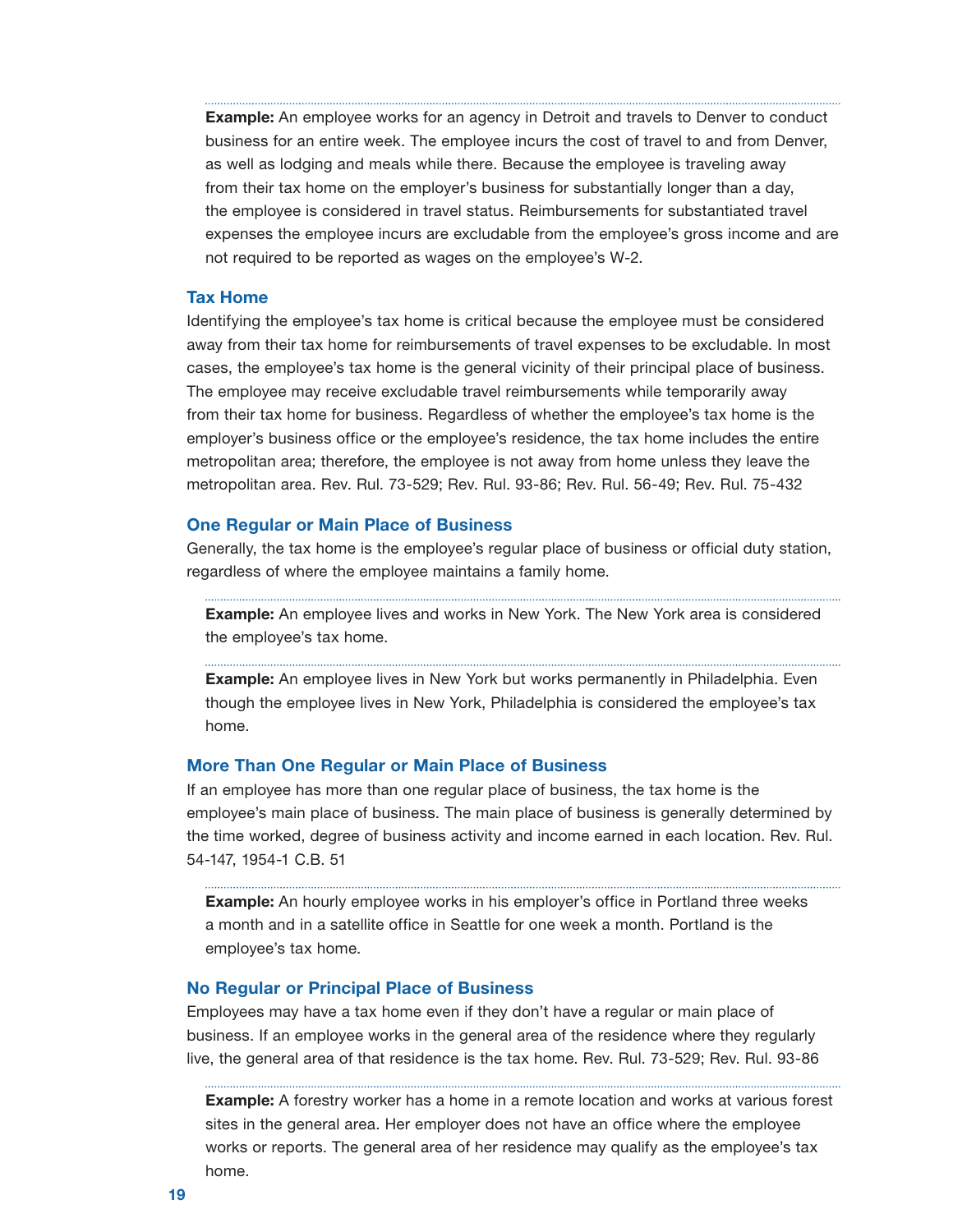## <span id="page-21-0"></span>Tax Home Election for State Legislators

IRC Section 162(h) provides that state legislators whose district is more than 50 miles from the capitol building may elect to treat their residence within the legislative district they represent as the tax home. IRC Section 162(h); TD 9481; Technical Advice Memorandum (TAM) 9127009; Treas. Reg. Section 1.162-24

#### Away From Tax Home

For a reimbursement of an expense, including meals and lodging, for business travel to be excludable from income, a taxpayer must temporarily travel in the pursuit of business.

The statutory phrase "away from home" has been interpreted by the U.S. Supreme Court to require a taxpayer to travel overnight, or long enough to require substantial "sleep or rest." Thus, merely working overtime or at a great distance from the taxpayer's residence does not create an exclusion for reimbursements for travel expenses if the employee returns home without spending the night or stopping for substantial "sleep or rest." U.S. v Correll, 389 U.S. 299, 302-303 (1967); Rev. Rul. 75-170; Rev. Rul. 75-432

**Example:** An employee is required to travel from Milwaukee to Madison to work on a project. She leaves home at 11:00 a.m. on Monday, with plans to return home the same day. She is unable to complete the project on Monday, so she spends the night in Madison. After completing the project the next day, she returns to Milwaukee by 10:30 a.m. Even though the employee had not planned to spend the night and is gone for less than 24 hours, she has met the "away from home" rule because she spent the night away from her tax home on business.

**Example:** An employee is required to travel from Dallas to Austin to work for the day. The employee leaves home at 6:30 a.m. and returns that night at 10:00 p.m. On the trip home the employee stops for dinner and rests in the car for two hours. Even though the employee has been away from home for substantially longer than her normal workday, she is not considered to be in travel status. The courts have ruled that stopping for a meal or a rest in a car does not meet the substantial "sleep or rest" rule.

**Example:** A government agency supplies office equipment to other agencies within the state. An employee drives a tractor-trailer with equipment from the warehouse in Sacramento to an agency in San Diego. After 10 hours the driver stops and rents a room at a rest stop for a 4-hour nap before completing the round trip. Because the driver rented a room to sleep, he is considered to have met the "sleep and rest" rule. Reimbursements for meals and lodging are not taxable to the employee if the accountable plan rules are met.

Questions concerning the sleep or rest rule have been addressed in numerous court cases and IRS rulings over the years. Each case addresses a specific situation and should not be relied on in another situation, but each provides an illustration of the development of law in this area. Some of the major cases and IRS rulings in this area are listed below, and some of these cases are referred to in the following discussion.

#### Sleep/Rest Test Not Met - Reimbursements Taxable

- U.S. v Correll, 389 U.S. 299, 302-303 (1967)
- Barry v. Commissioner, 27 AFTR 2d 71-334, 435 F2d 1290 (CA1 1970)
- Coombs v. Commissioner, 608 F2d 1269, 1276 (1979)
- Fife v. Commissioner, 73 T.C. 621(1980)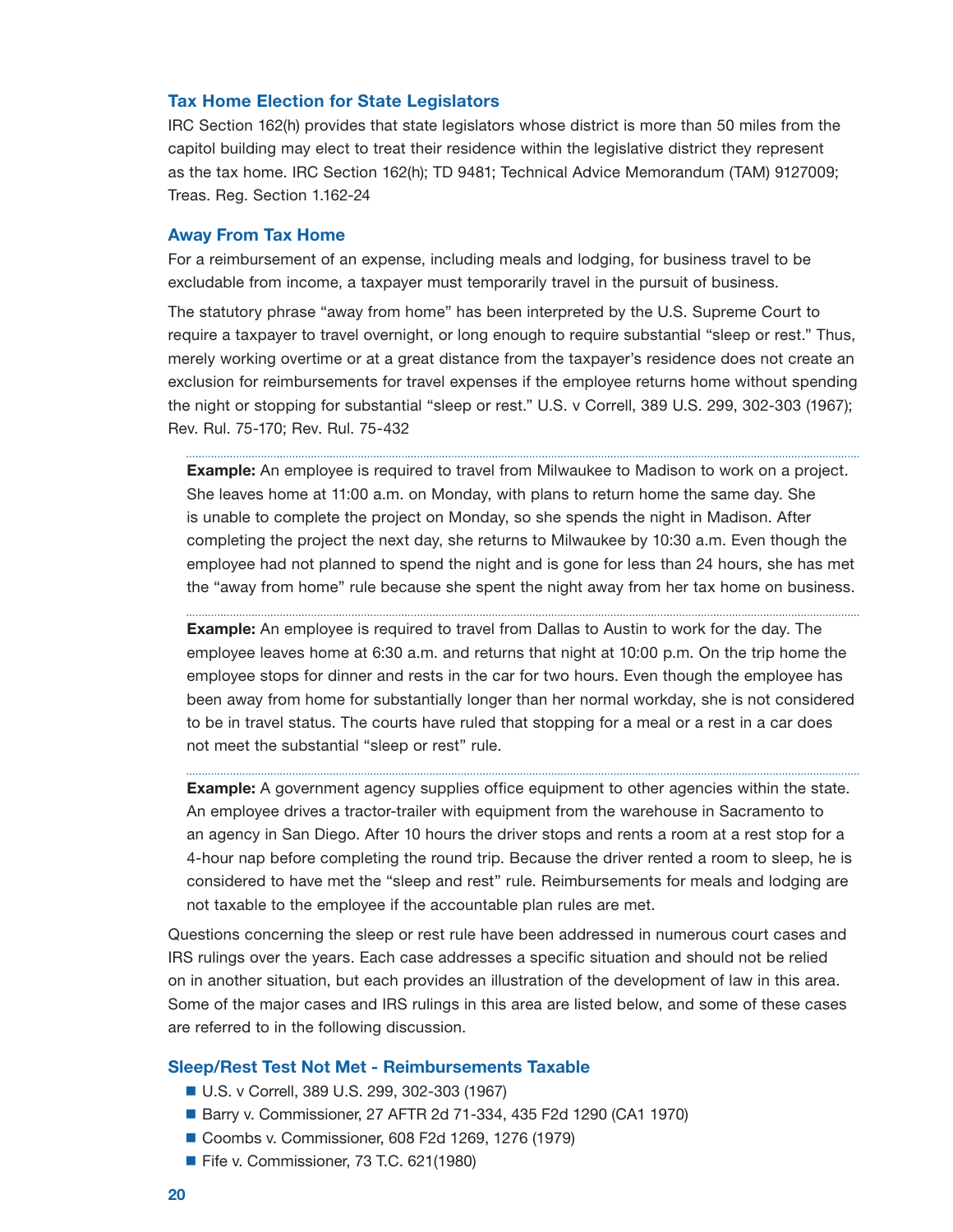- Rev. Rul. 68-663, 1968-2 C.B. 71
- Matteson v. Commissioner, T.C. Memo 1974-96
- Unger v. Commissioner, T.C. Memo 1986-64, 51 TCM 455
- Siragusa v. Commissioner, T.C. Memo 1980-68
- Bissonnette v. Commissioner, 127 T.C. 124 (2006)

### Sleep/Rest Test Met - Reimbursements Not Taxable

- Williams v. Patterson, 286 F.2d 333 (5th Cir. 1961)
- Rev. Rul. 75-170, 1975-1 CB 60
- Anderson, David, (1952) 18 TC 649
- Don W. & Sally W. Weaver v. Commissioner, (1953) PH TCM 54001, 12 CCH TCM 1421, 1953 Tax Ct. Memo LEXIS 17 (U.S. Tax Court Memos 1953)
- Rev. Rul. 75-168, 1975-1 CB 58
- Johnson, Mose, (1982) TC Memo 1982-2
- Rev. Rul. 75-432, 1975-2 CB 60
- Bissonnette v. Commissioner, 127 T.C. 124 (2006)

## Williams v. Patterson

A railroad conductor regularly rented a hotel room near a railroad station where he slept and ate during a 5-hour layover as part of an 18-hour workday. He could deduct his meals and lodging costs because his layover was long enough to obtain sleep or rest and he was required by his job to do so.

#### Barry v. Commissioner

A consulting engineer worked with clients in a three-state area by making one-day trips to each client. She frequently left home at 6:30 a.m. and did not return until midnight. During the day, she would stop in a rest area and close her eyes for 20 minutes to refresh herself for the drive. She could not deduct the cost of her meals on these trips because she was not away from home long enough to obtain substantial sleep or rest.

#### Unger v. Commissioner

A truck driver's "safety breaks" which consisted of resting or sleeping at the wheel of the truck for periods ranging from 45 minutes to 3 ½ hours, were considered by the courts to be mere pauses from his daily work routine and consequently did not constitute a substantial amount of sleep or rest. Therefore, the truck driver was not considered to be away from home.

### Temporary vs. Indefinite Travel Assignments

Reimbursements of travel expenses for "temporary" assignments away from the tax home at a single location are generally not taxable to employees. If the assignment is "indefinite," the employees are considered to have moved their tax home to the new work location. Reimbursements of travel expenses for "indefinite" assignments are taxable.

The employer must determine whether an assignment is realistically expected to last less than one year when the assignment begins.

- An assignment is generally considered temporary if it is realistically expected to be, and does in fact, last one year or less.
- An assignment is generally considered indefinite if it is realistically expected to last for more than one year.

The above are the general rules. All relevant facts must be considered to determine whether the travel assignment was intended to be temporary or indefinite. Rev. Rul. 93-86; Rev. Rul. 99-7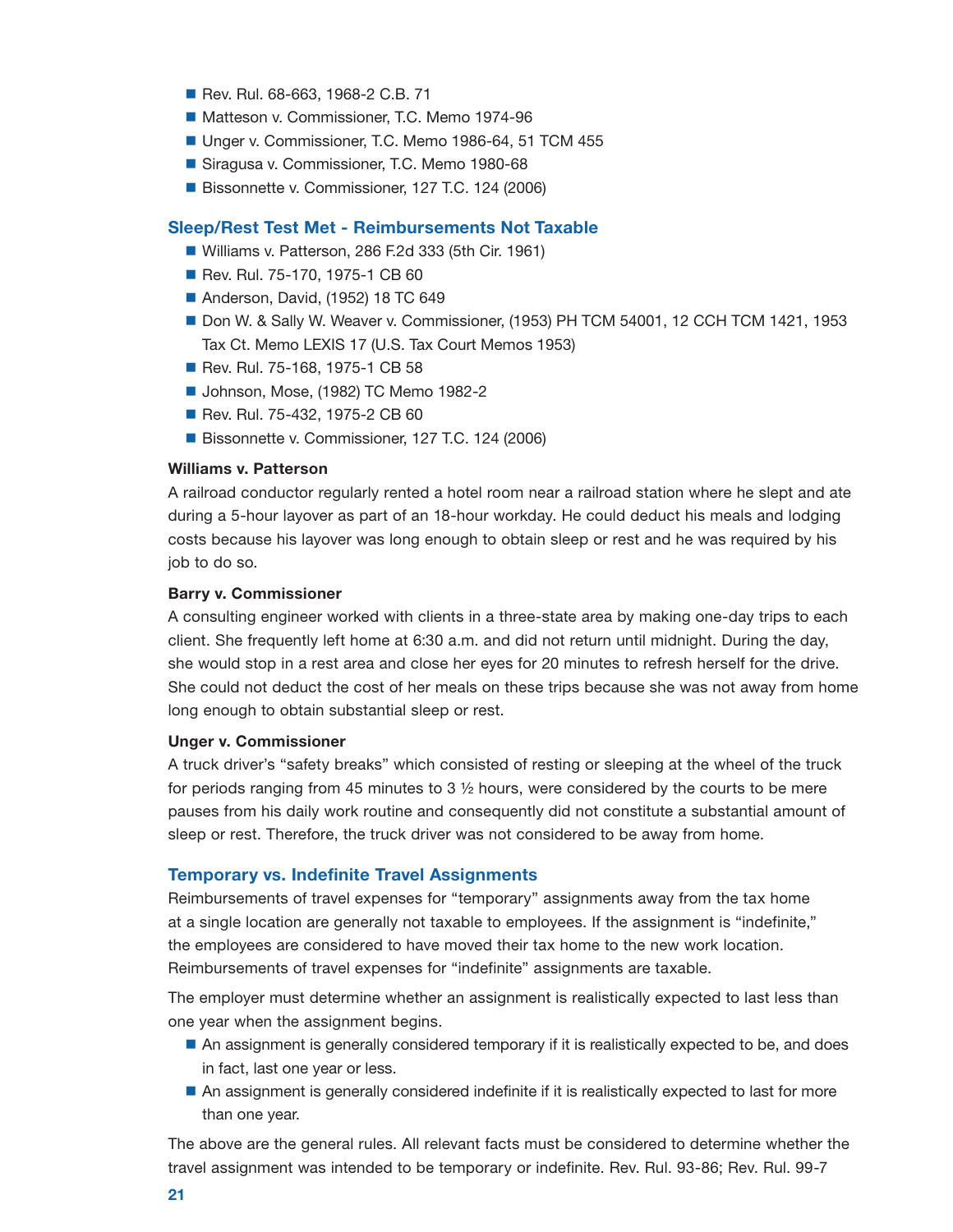## <span id="page-23-0"></span>Return Home From Temporary Work Location

If employees go home on days off from a temporary location while traveling away from their tax home, the allowable expense for those days is the lesser of:

- 1. Travel expenses home, or
- 2. The cost of staying at temporary assignment. Rev. Rul. 54-497, 1954-2 C.B. 75

#### "Temporary" Travel Assignment Becomes "Indefinite"

If an assignment away from home at a single location initially is realistically expected to last one year or less, and then later is realistically expected to last longer than one year, the assignment is considered temporary until the date the expectations change. At that time, the travel is considered "indefinite" and any travel reimbursements from that date on are taxable.

Example: Joan accepts a 6-month work assignment away from her tax home, intending to return to her tax home at the finish of the temporary assignment. The assignment lasts for 6 months and Joan returns to her regular job at her tax home. Joan's reimbursements are excludable because the assignment was intended to last, and did last, less than 1 year.

**Example:** Joan accepts a 6-month assignment away from her tax home, intending to return to her tax home at the finish of the temporary assignment. After 4 months at the temporary job assignment, Joan agrees to stay for an additional 14 months. Joan is not taxed on employer reimbursements for travel expenses paid or incurred during the first 4 months of her temporary assignment. Joan will be taxed on reimbursements for the additional 14 months because the assignment has now become an indefinite assignment. If there had been a reasonable basis at the start of the assignment to believe that it would be extended, then it would have been considered indefinite from the start. Rev. Rul. 73-578; Rev. Rul. 93-86

**Example:** Joan accepts an assignment away from her tax home for 15 months. After 7 months, the employer cancels the assignment and Joan returns to work at her tax home. Although Joan's assignment lasted less than 1 year, it had been realistically expected to last for more than 1 year when the assignment began. Therefore, the assignment was considered "indefinite" and the reimbursements for the 7 months are taxable. Rev. Rul. 93-86

#### Reimbursements for Travel Expenses

For reimbursements for ordinary and necessary business expenses incurred while traveling away from the employee's home overnight to be excludable from taxable wages, the reimbursements must be made under an [accountable plan](#page-5-0). An **accountable plan** requires that expenses have a business connection, adequate documentation of expenses and a timely return of excess reimbursements. An accountable plan may include per diem rates for certain expenses. Rev. Proc. 2011-47; IRC Section 274(d) and (e)(3)

#### Per Diem Reimbursement

 on business. The amount of the expenses reimbursed using per diem rates will be deemed substantiated without receipts, provided the requirements of the regulations are met. Treas. Reg A per diem is a daily allowance to pay for lodging, meals and incidental expenses while traveling Section 1.62-2(e)(2); Treas. Reg. Section 1.274-5(g)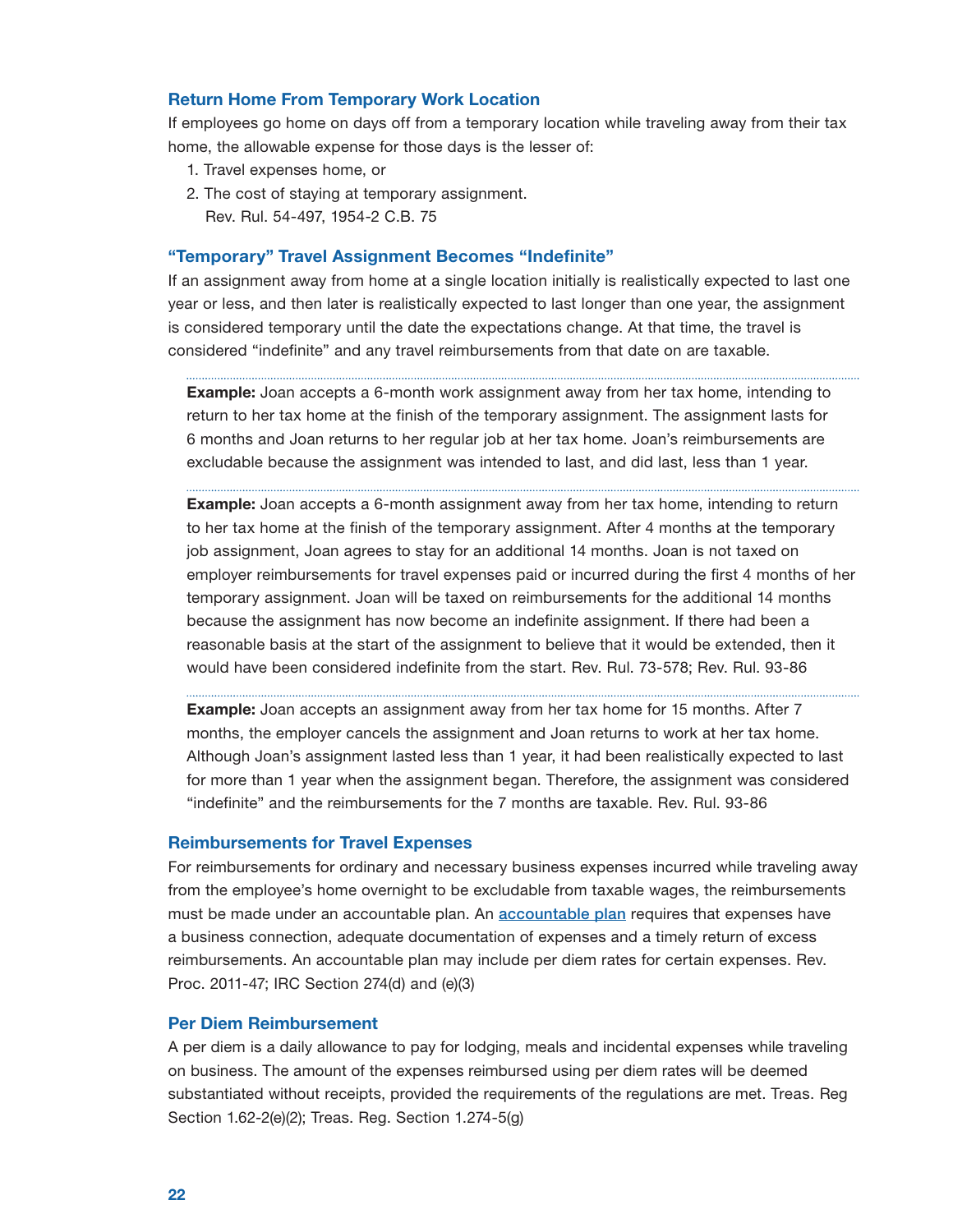## <span id="page-24-0"></span>Federal Per Diem Rate

Federal per diem rates include separate rates for lodging and for meals and incidental expenses (M&IE). These rates apply to employees of the federal government and establish the maximum amounts for different geographical areas that can be excluded per day for lodging and M&IE. An annual notice provides per diem rates for expenses incurred while traveling away from home. This includes alternate per diem rates, including a special transportation industry rate, an incidental expense only rate and rates for a high-low substantiation method. Current and previous per diem rates may be found on the [GSA per diem rate page](https://www.gsa.gov/travel/plan-book/per-diem-rates); see Rev. Proc. 2011-47 and [Notice 2019-55](https://www.irs.gov/irb/2019-42_IRB#Notice-2019-55) for special rules.

Lodging includes only the cost of the lodging itself. Room tax and energy surcharges are not considered part of the lodging cost.

**M&IE** includes meals, tips and fees for food and luggage-handling services.

An employer is not required to reduce the M&IE even if meals are provided in-kind to the employee, if the employer reasonably believes that the M&IE will be incurred.

Employers may use lower per diem rates than the federal rates. The accountable plan rules apply in the same manner in these cases. If a rate higher than the federal rate is used, the excess is taxable as wages.

## Per Diem Allowance Rules

If a per diem allowance is used, employees are deemed to have substantiated the amount of expenses equal to the lesser of the federal per diem rate or the per diem allowance paid by the employer.

- The per diem allowance must be at or less than federal rates to be fully excludable.
- $\blacksquare$  No receipts are required if a per diem allowance is used, but the payments must meet the other substantiation requirements including time (date), place and business purpose.
- An employer's substantiation requirements must, at a minimum, meet the federal requirements. An employer may have more stringent requirements, such as requiring meal and lodging receipts. Treas. Reg. Section 1.62-2(c); IRC Sections 274(d) and (e)(3); Rev. Proc. 2011-47; Rev. Rul. 2006-56

**Example:** An employee traveling away from home on business is reimbursed by his employer at the federal per diem rate for the city in which he spends the night. In this situation, the employee does not have to provide receipts; however, he must provide adequate substantiation verifying the time, place and business purpose of the trip. The employer may require additional substantiation. Treas. Reg.1-62-2(c)

### Miscellaneous Expenses

Miscellaneous expenses are not considered part of a per diem reimbursement and, therefore, substantiation is required. Employers may require actual receipts or written certification as substantiation depending on their travel policies.

Miscellaneous expenses include cab fares, fax, telephone, copy charges, room taxes, energy surcharges, laundry, cleaning and pressing of clothes and other business-related expenses.

Miscellaneous expenses are not part of M&IE per diem allowance, and therefore these reimbursements, in addition to the M&IE allowance, may be excludable from wages if properly substantiated.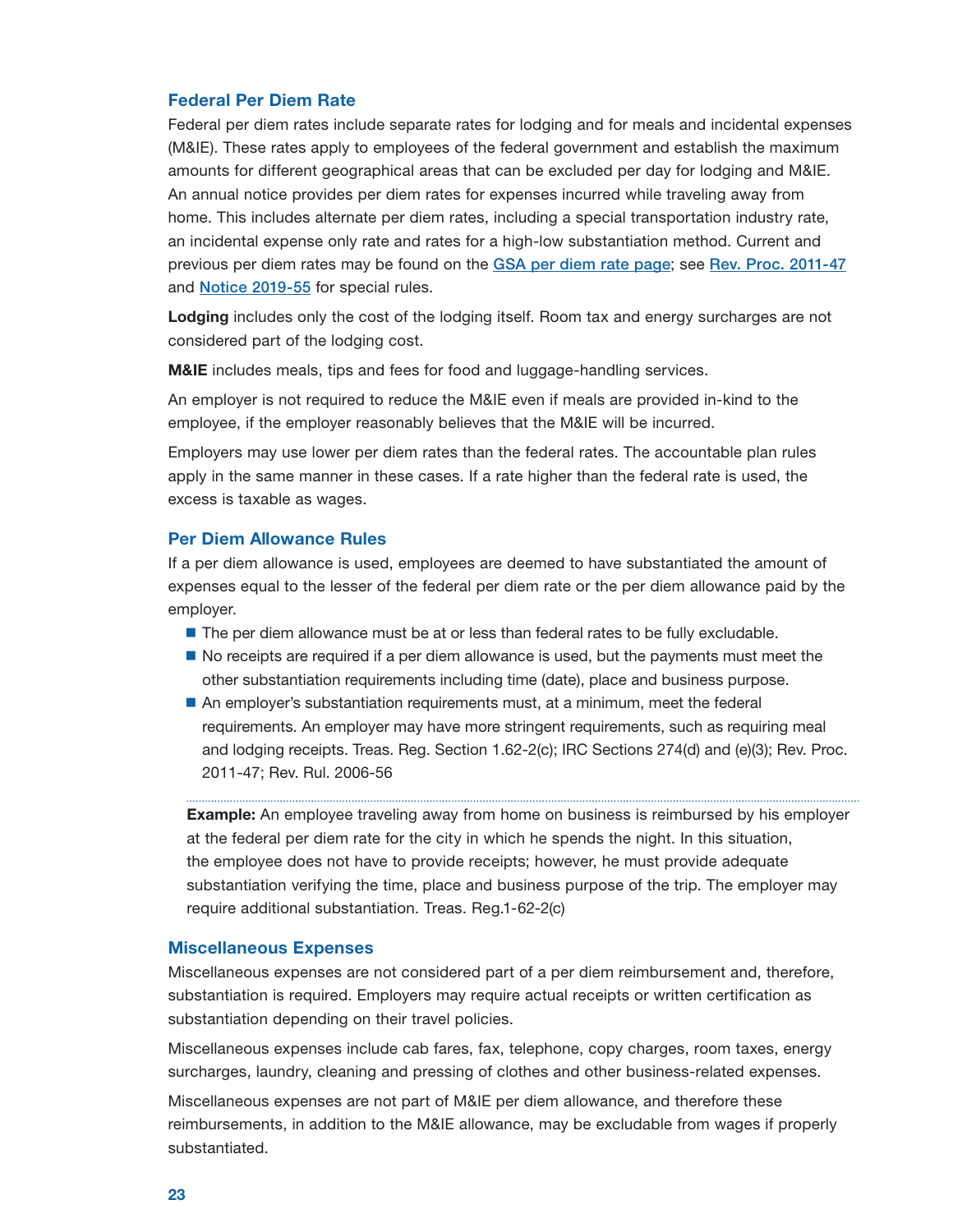## <span id="page-25-0"></span>Optional Method for Incidental Expenses Only

An employer payment of \$5 per day or partial day may be deemed to be substantiated expenses under the per diem rules if the employee:

- $\blacksquare$  Is traveling away from home on business,
- Does not pay or incur meal expenses, and
- Is not receiving per diem or M&IE expenses.

Rev. Proc. 2011-47; Notice 2019-55

#### Travel for Days of Departure and Return

For both the day travel begins and the day travel ends, the per diem meal allowance is to be prorated by one of two methods:

- Allow 3⁄4 of the per diem meal allowance for each of those days, or
- Use any method that is consistently applied and that is in accordance with reasonable business practice, such as the actual hours away from home on the first and last day.

Rev. Proc. 2011-47

## Traveling to More Than One Location

If the employee is traveling to more than one location in one day, use the per diem rate for the area where the employee stops for rest or sleep. Rev. Proc. 2011-47

## Per Diem Paid Under a Nonaccountable Plan

A per diem plan that fails to comply with any of the accountable plan requirements is considered a nonaccountable plan. Treas. Reg. Section 1.62-2(c)(3)

 and employer and employee Social Security and Medicare taxes. The payments are included in Per diem payments made under a nonaccountable plan are wages subject to federal income tax, wages in boxes 1, 3 and 5 on Form W-2.

**Example:** An employee regularly travels as part of her job requirements. The employer provides her with a monthly per diem allowance based on an estimate of the number of days traveled. The employer does not require the employee to return any of the allowance that exceeds substantiated business expenses. Because the employer does not require the employee to return excess advances or allowances, this is not an accountable plan and the entire amount of the allowance is taxable to the employee as wages.

## Other Per Diem Methods

The following are alternative per diem methods that may be applied to travel expenses.

## Meals-Only Substantiation Method

An employer may reimburse actual lodging expenses and use the M&IE per diem allowance plan for the meals and incidental expenses. Treas. Reg. Section 1.62-2; Rev. Proc. 2011-47; Notice 2019-55

#### High-Low Substantiation Method

"High-low substantiation" is another deemed substantiation method that may be used in place of the per diem method. The IRS designates key cities or localities as "high-cost" areas. All other localities are considered "low-cost" areas. Use of this method eliminates the need to keep records of the current rate for each city. A single per diem rate is assigned to all high-cost areas and all other areas are assigned another rate. An employer that uses the high-low method for an employee must use the high-low method for that employee for all travel in the continental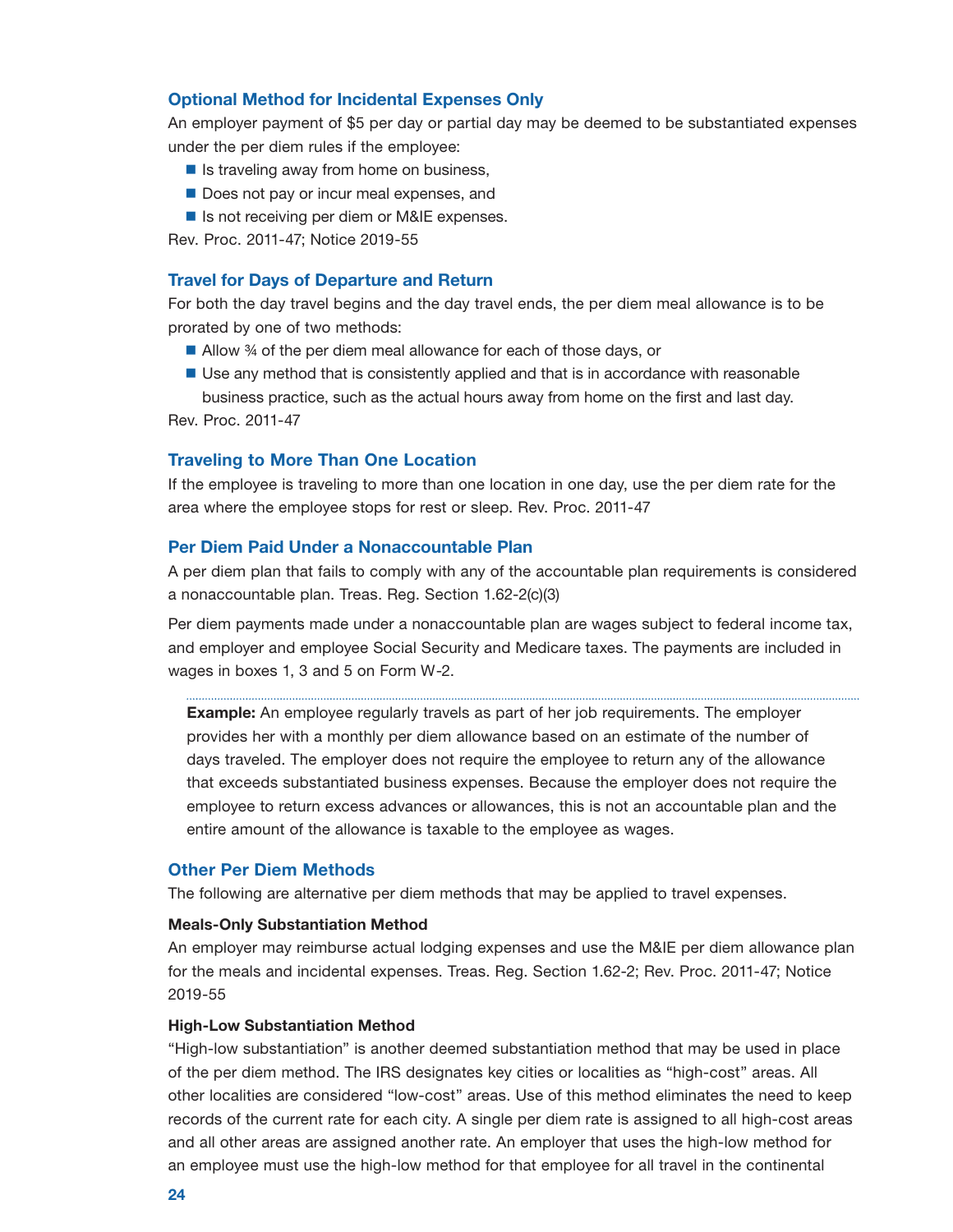<span id="page-26-0"></span>United States that year, unless an actual expenses method or the meals and incidental expenses method is used. See the GSA per diem rate page and [Rev. Proc. 2011-47](https://www.irs.gov/irb/2011-42_IRB#RP-2011-47) for more information and [Notice 2019-55](https://www.irs.gov/irb/2019-42_IRB#Notice-2019-55) for current high-low rates.

## Transportation Expenses

Transportation expenses are costs for **local** business travel that is **not** away from the tax home area overnight, and that is in the general vicinity of the principal place of business. Transportation expenses do not include commuting costs, which are not deductible business expenses and cannot be excluded from wages if provided by the employer. To be excludable, reimbursements for transportation expenses must meet the accountable plan requirements. IRC Section 162(a); IRC Section 62(c); Rev. Rul. 99-7

Reimbursements for transportation expenses between a residence and a work location are excludable from income if they are provided for:

- Daily transportation between one work location and another, neither one being the employee's residence.
- **Daily transportation between the employee's residence and a temporary work location outside** the metropolitan area where the employee generally works.
- Daily transportation between the employee's residence and a temporary work location in the same business (regardless of distance) if the employee has a regular work location away from the residence.
- **Daily transportation between the employee's residence and another work location in the same** business (regardless of whether the work location is temporary and regardless of distance), if the residence is the employee's principal place of business (the residence is exclusively used on a regular basis for the convenience of the employer).

If none of these situations apply, the transportation expenses are commuting costs and are taxable if reimbursed to the employee. See Transportation Expenses and Commuting, below. Rev. Rul. 55-109; Rev. Rul. 99-7

#### Transportation expenses may include:

- Air, train, bus, shuttle and taxi fares in area of tax home
- **Mileage expenses or costs of operating a vehicle**
- Tolls and parking fees

## Transportation expenses do not include:

- Meals and lodging
- Commuting costs to regular or principal place of business
- [Travel expenses](#page-19-0)

## Transportation Expenses and Commuting

It's important to distinguish expenses for transportation from commuting costs. "Commuting" refers to travel between an employee's personal residence and main or regular place of work. Reimbursements for these expenses are never excludable. However, reimbursements of transportation expenses for getting from one workplace to another in the course of the employer's business within the general area of the tax home may be excludable from wages. Treas. Reg. Sections 1.162-2(e) and 1.262-1(b)(5); Rev. Rul. 99-7

The following illustrate commuting situations, for which reimbursements are taxable:

An employee drives from his residence to his principal or regular workplace (during or after work hours, whether required or not by employer).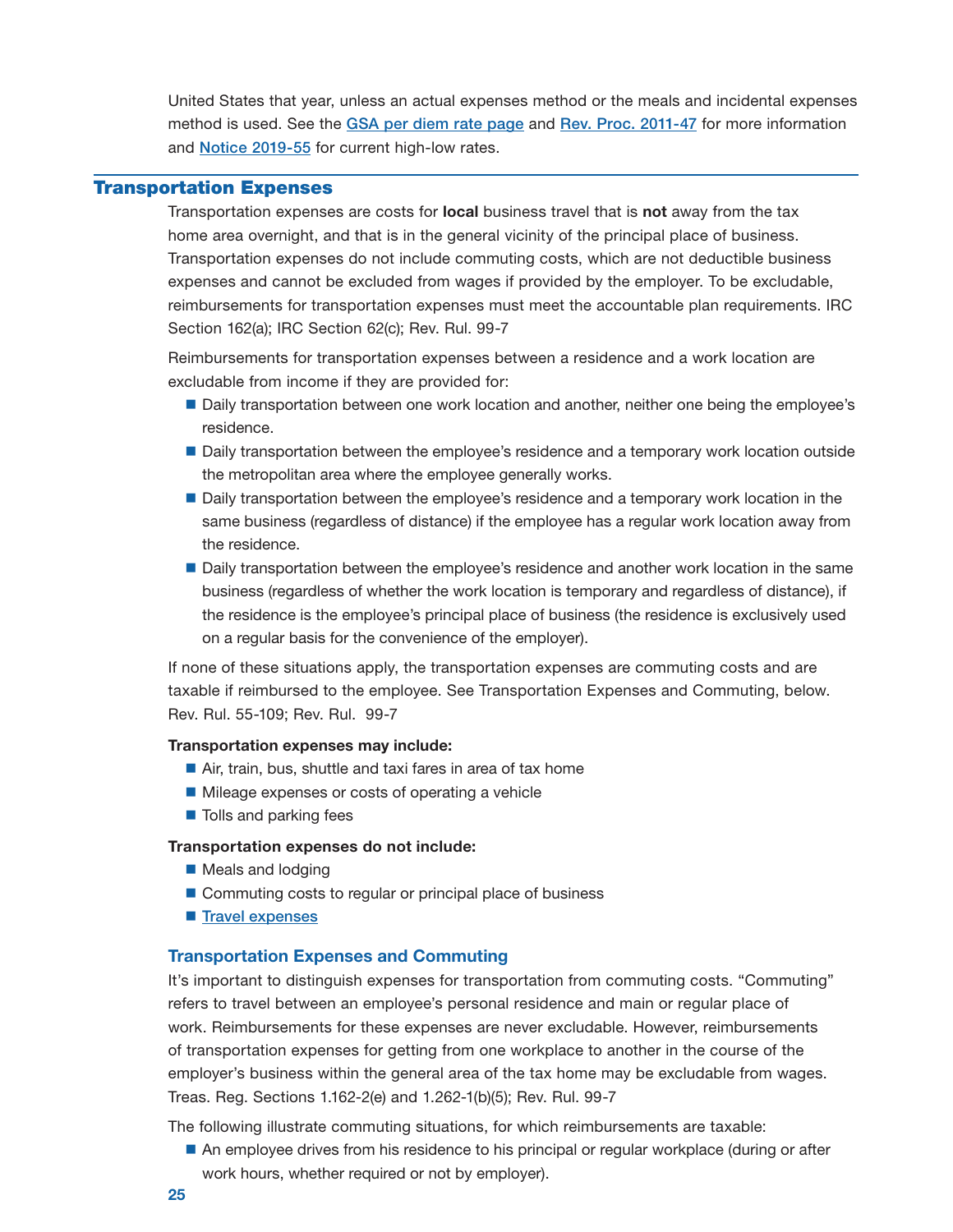- <span id="page-27-0"></span>An employee drives from her residence to her regular workplace on the weekend because of an urgent meeting convened by her employer.
- An employee has an office in the home that qualifies as a principal place of business and drives between the home and another work location in a different trade or business.
- An employee with no regular or main place of business drives between his residence and his first business stop, and from last business stop and home.

The rules for commuting are illustrated by the following examples:

**Example:** An employee drives from her home to her main office in the morning. In the afternoon, she drives to a satellite office in another town and then returns to her residence. The trip between the employee's home and place of business is personal commuting and any reimbursement for this part of the trip is taxable to her as wages. If the accountable plan rules are met, employer reimbursement for the travel from her main office to the satellite work site and the return trip home is excludable.

**Example:** A fish and game warden lives in a remote area and does not have a regular place of business. He drives daily to various temporary job locations and is reimbursed for his mileage. Reimbursements for the daily travel between the employee's residence and the first work location and last work location and home are taxable as wages because the game warden does not have a regular place of business and he is not driving to a work site outside of the general area of his residence. Reimbursements for travel between the work sites are not taxable.

**Example:** An employee travels from his residence to a temporary work site for the day, driving past his official duty station on the way. Reimbursements for transportation between the residence and a temporary work site may be excludable to the extent of the actual distance traveled. Rev. Rul. 99-7; Chief Counsel Advice (CCA) 199948018; CCA 200027047

**Example:** A high school music teacher is permanently assigned to two schools. She works at the first school in the morning and drives from the first to the second school in the afternoon. She is reimbursed for driving between the two locations. The travel is not taxable to the teacher because she is driving between work sites.

#### Temporary vs. Indefinite Assignments

For transportation expenses, as with travel expenses, it's important to note the distinction between "temporary" and "indefinite" assignments. Rev. Rul. 99-7; CCA 199948019

Note: The distinction between temporary and indefinite work locations only applies to determining whether expenses for transportation between an employee's residence and a work location are taxable. It doesn't apply to expenses for transportation between one work location and another. However, if the employee's residence is their principal place of business, all reimbursements for transportation between the residence and other work sites in the same trade or business are excludable.

#### Temporary Assignment - Transportation Expenses

Reimbursements of transportation expenses for temporary assignments in the general area of the tax home are generally taxable to the employee. However, if an employee has one or more regular work locations away from the employee's residence, the employer may reimburse the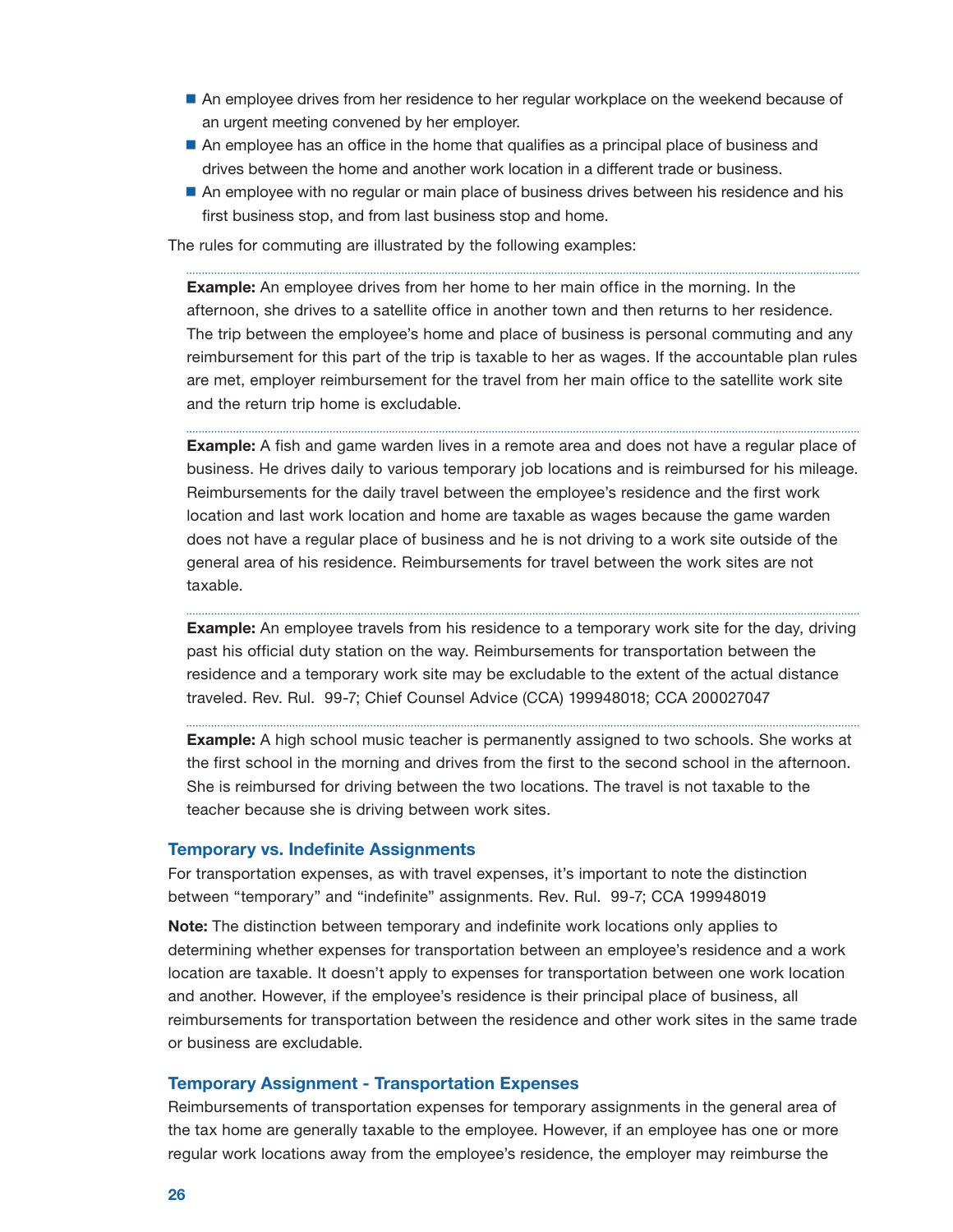work location in the same trade or business, regardless of distance. employee for expenses for transportation between the employee's residence and a temporary

Additionally, if the employee's principal place of business is their residence (the residence is exclusively used on a regular basis for the convenience of the employer), reimbursed expenses (paid under an accountable plan) for transportation between the employee's residence and another work location in the same business (regardless of whether the work location is temporary and regardless of distance) is not a taxable reimbursement. A temporary assignment exists under these circumstances:

- Duration at a single location is realistically expected to last, and does last, one year or less.
- Assignment is away from the main place of work. Rev. Rul. 99-7

## Indefinite Assignment - Transportation Expenses

Reimbursements of expenses for indefinite assignment transportation expenses generally are taxable. If an assignment is indefinite, this generally precludes exclusion for reimbursement of transportation expenses. An indefinite assignment exists under these circumstances:

- Duration at a single location is realistically expected to be longer than one year.
- $\blacksquare$  The assignment location is away from the main place of work.

A break in service of seven months at an assignment location generally results in the beginning of a new assignment for purposes of determining whether an assignment is temporary or indefinite. Rev. Rul. 99-7; CCA 200026025; CCA 200025052

### "Temporary" Transportation Assignment Becomes "Indefinite"

If an assignment at a single location, initially is realistically expected to last one year or less, and then later is realistically expected to last longer than one year, the assignment is considered temporary until the date the expectations change. At that time, the transportation is considered "indefinite" and any reimbursements from this date are taxable.

The decision of whether an assignment is realistically expected to last more than one year is made when the assignment begins.

The IRS considers all the facts to determine whether the travel assignment was truly intended to be temporary.

**Example:** Tom, a state auditor, is assigned to an audit of another agency that is expected to take, and does take, 18 months to complete. The agency he is auditing is in the same town as his regular place of business. Tom travels daily from his residence to the office of the agency he is auditing and is reimbursed for his mileage by his employer.

The travel is considered "indefinite" because the audit is expected to take more than one year, Tom is not traveling away from his tax home area and, therefore, the transportation is considered commuting. The reimbursements for mileage are taxable wages to Tom.

If Tom had traveled from his main place of business rather than from his residence, the reimbursements could be excludable because he was not traveling from his residence, so the "temporary vs. indefinite" rules do not apply.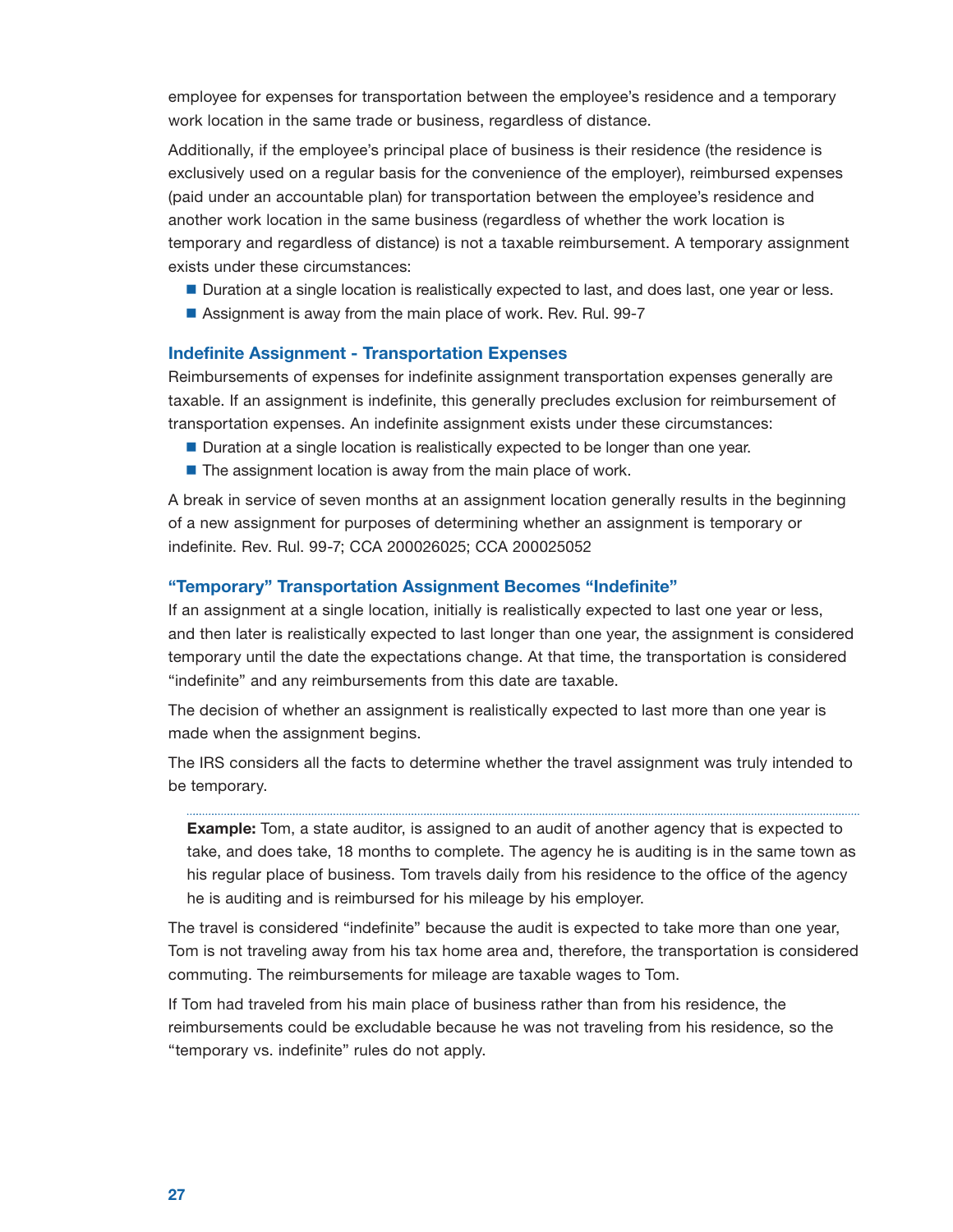## <span id="page-29-0"></span>Substantiation of Transportation Expenses

Transportation expenses are subject to the same accountable plan rules as those for travel expenses. Excludable transportation expense reimbursements can only be excluded when paid under an accountable plan. The following requirements must be met:

- **Business connection**
- Substantiation
- Excess returned within a reasonable time

Treas. Reg. Section 1.62-2(c)

Substantiation requires that the employees be able to prove amount, date and time, place and business purpose of expenses, and keep contemporaneous records such as receipts. Expenses must not be lavish but must be reasonable based on circumstances. Treas. Reg. Section 1.62-2; IRC Section 274(d)

## Moving Expenses

Payments or reimbursements for moving expenses are generally not considered fringe benefits; however, many employers provide compensation or reimbursement for these expenses and a brief discussion is included here. For more information, see [Publication 521, Moving Expenses](https://www.irs.gov/publications/p521).

Section 11048 of the Tax Cuts and Jobs Act suspends the exclusion for qualified moving expense reimbursements from employees' income for tax years beginning after December 31, 2017, and before January 1, 2026. However, the exclusion is still available in the case of a member of the U.S. Armed Forces on active duty who moves because of a permanent change of station. The exclusion applies only to reimbursement of moving expenses that the member could deduct if they had paid or incurred them without reimbursement. See Moving Expenses in [Publication 3, Armed Forces' Tax Guide](https://www.irs.gov/publications/p3), for the definition of what constitutes a permanent change of station and to learn which moving expenses are deductible; see Nondeductible Expenses in [Publication 521](https://www.irs.gov/publications/p521) for a list of expenses that are not deductible as moving expenses.

For payments or reimbursements made in 2018 in connection with a move that occurred prior to January 1, 2018, the suspension does not apply if the payments would have otherwise satisfied the requirements under IRC Section 217 for qualified moving expense reimbursements. Notice 2018-75

Accordingly, the following discussion only applies for tax years prior to 2018, or for members of the U.S. Armed Forces on active duty who move because of a permanent change of station. In all other cases, until 2026, reimbursements received by an employee for moving expenses are included in the employee's wages.

Generally, moving expenses incurred to change residences are personal expenses. Reimbursements or payments to cover them are included in wages, unless the move is directly related to work and the expenses meet the criteria under IRC Section 217. Personal expenses for moving are not deductible under IRC Section 262. If the moving expenses qualify under IRC Section 217, they may be taken as a deduction on the individual's federal income tax return. If the expenses are paid or reimbursed by an employer, the moving expense payment can be treated as an excludable fringe benefit to the employee under IRC Section 132(g).

#### General Rule for Employees

 A moving expense reimbursement received directly or indirectly from an employer (under an accountable plan) is excludable to the employee if the following tests of IRC Section 217 are met (IRC Sections 82 and 217):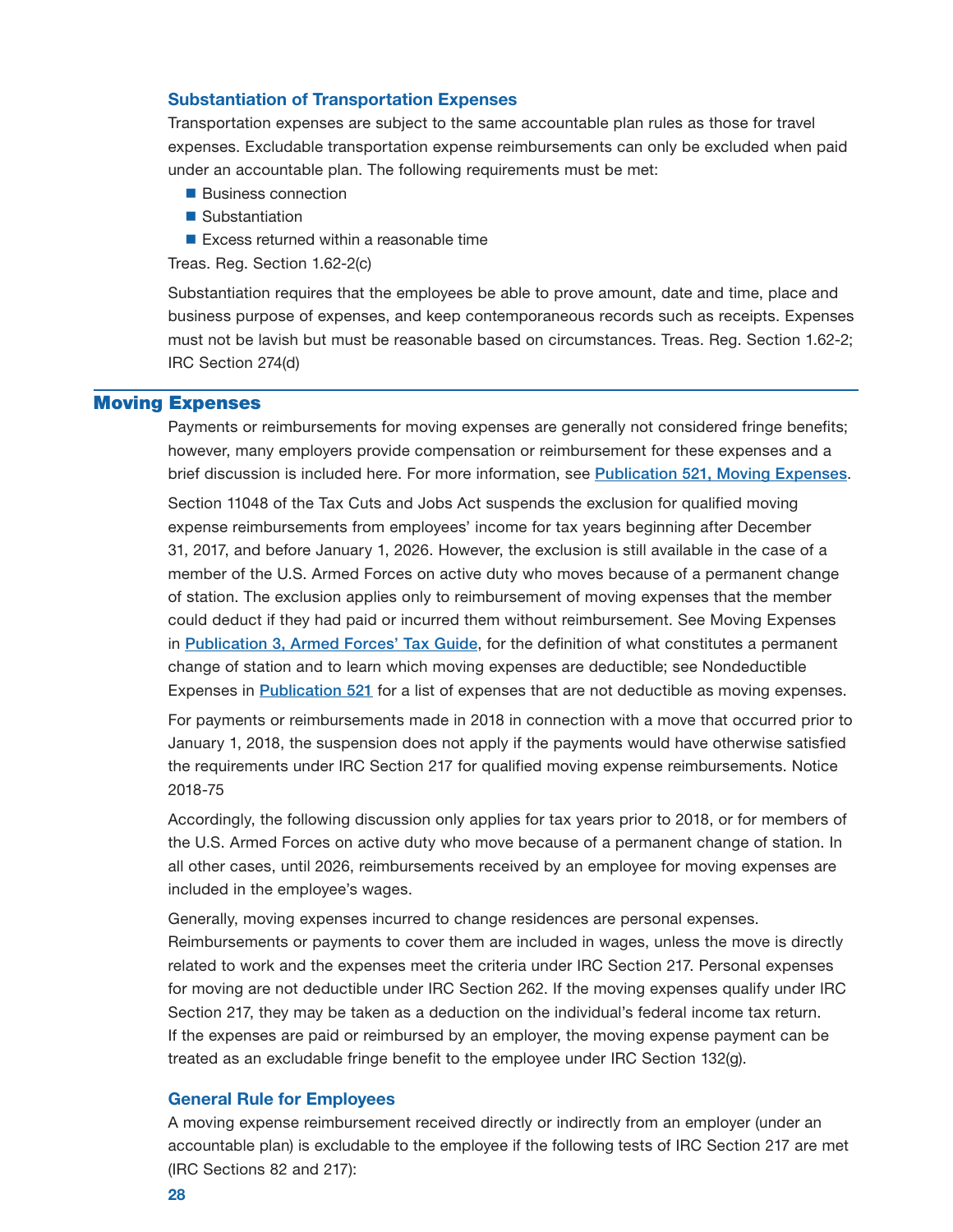- $\blacksquare$  Individual must be an employee.
- **Employee must actually incur or pay the expenses.**
- **Expenses are in connection with the commencement of work at a new principal place of work.**
- Move must bear a reasonable proximity both in time and location to starting work at the new job location (generally moving expenses incurred within one year of the date the employee first reports to work at the new location qualify; moving expenses incurred after this one-year period may be considered reasonably proximate if it can be shown circumstances prevented these costs from being incurred within the one-year period).
- **The move must meet the time and distance tests (however, see note below):** 
	- **Time test -** The employee must work at least 39 weeks full-time in the first year after arriving in the new location.
	- **Distance test -** The new job is at least 50 miles farther from the former home than the old job location was from the former home.

Note: Members of the U.S. Armed Forces on active duty who move because of a permanent change of station are not required to meet the time and distance tests.

## Allowable Expenses

Moving expenses are the reasonable expenses for:

- **Moving household goods and personal effects from the former to the new residence;**
- **The travel costs between the former and the new residence by the shortest and most direct** route; and
- **Certain in-transit storage expenses incurred within a period of 30 consecutive days after the** day the goods and effects are moved from the former residence and prior to deliver at the new residence.

IRC Section 217(b); Treas. Reg. Section 1.217-2(b)(3)

Moving expense payments can be direct or indirect. Direct payments are made directly to the employee for moving expenses. Indirect payments are made to a third party on behalf of the employee (for example, a moving and storage company, an airline or travel agency). Treas. Reg. Section 1.82-1(a)(3)

## Period for Traveling Expenses

Employees can be reimbursed for the cost of transportation and lodging for themselves and members of their household while traveling from their former home to their new home. This includes expenses for the day they arrive. Employees can include any lodging expenses they had in the area of their former home within one day after they could not live in their former home (the furniture had been moved). Employees can be reimbursed for traveling expenses for only one trip to their new home for themselves and members of their household. However, all family members do not have to travel together or at the same time.

The period for travel begins one day after former residence is no longer suitable for occupancy and includes one-night lodging at prior residence and ends on the date the employee secures lodging at the new place of residence. The qualified expenses are deductible only for the first day the employee arrives at the new location.

Any relocation allowances paying for more days than established by the guidelines above are taxable as wages to the employee. Treas. Reg. Section 1.217-2(b)(4)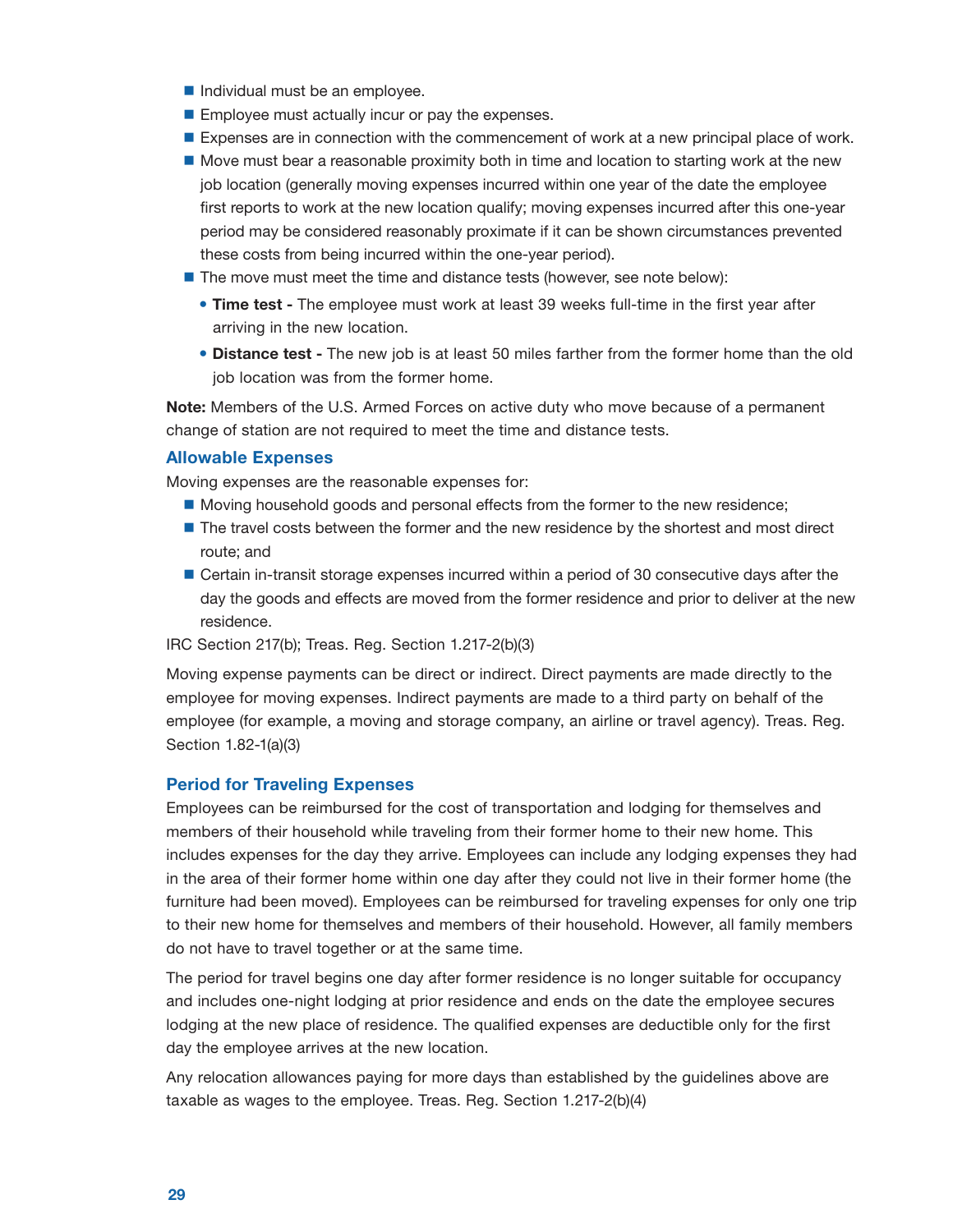## <span id="page-31-0"></span>Delayed Moving

There is no fixed time limit for incurring or reimbursing excludable moving expenses. As noted above, generally moving expenses incurred within one year of the date the employee first reports to work at the new location are considered to be reasonably proximate in time; moving expenses incurred after this one-year period may be considered reasonably proximate if it can be shown circumstances prevented these costs from being incurred within the one-year period). For example, the employee may be waiting for dependents to finish school. Rev. Rul.78-200; Treas. Reg. Section 1.217-2(a)(3)

These rules are further illustrated in [Publication 521](https://www.irs.gov/publications/p521).

## Meals and Lodging

The fair market value of meals or lodging furnished by an employer may be nontaxable to the employee. IRC Section 119 provides an exclusion for the value of meals and lodging provided by the employer under certain circumstances. Cash provided for meals is not excludable under this IRC Section. However, under certain circumstances cash for meals can be excluded as a [de minimis fringe benefit](#page-9-0).

## In-Kind Requirement

"In-kind" refers to payments made in something other than cash. Meals or lodging paid in the form of cash equivalent, do not qualify for this exclusion.

Meals are excludable from wages of the employee if they are provided:

- On the employer's business premises, and
- For the employer's convenience.

Lodging is excludable from the employee's wages if it is provided:

- On the employer's business premises,
- For the employer's convenience, and
- As a condition of employment.

Federal law takes precedence over a state statute or an employment or union contract in determining the federal tax liability for furnished meals or lodging. The facts and circumstances and the requirements of IRC Section 119 determine the liability for federal income, Social Security and Medicare taxes. IRC Section 119(b)(1)

**Example:** An employee of a state institution is required by his employer to reside at the institution to be available for duty at all times. Under the state statute, the employee's lodging is regarded as part of the employee's compensation. Although the amount may be subject to state tax, for federal tax purposes, the amounts are excludable.

If an employee has an option to receive additional compensation in place of actual meals or lodging, then the meals and lodging, if chosen, are taxable. Treas. Reg. Section 1.119-1(e)

## **Meals**

To be excludable, meals must be provided on the business premises and for the convenience of the employer.

### Meals on the Business Premises of the Employer

"On the business premises of the employer" means that the meals must be provided either at:

■ A place where the employee performs a significant portion of duties, or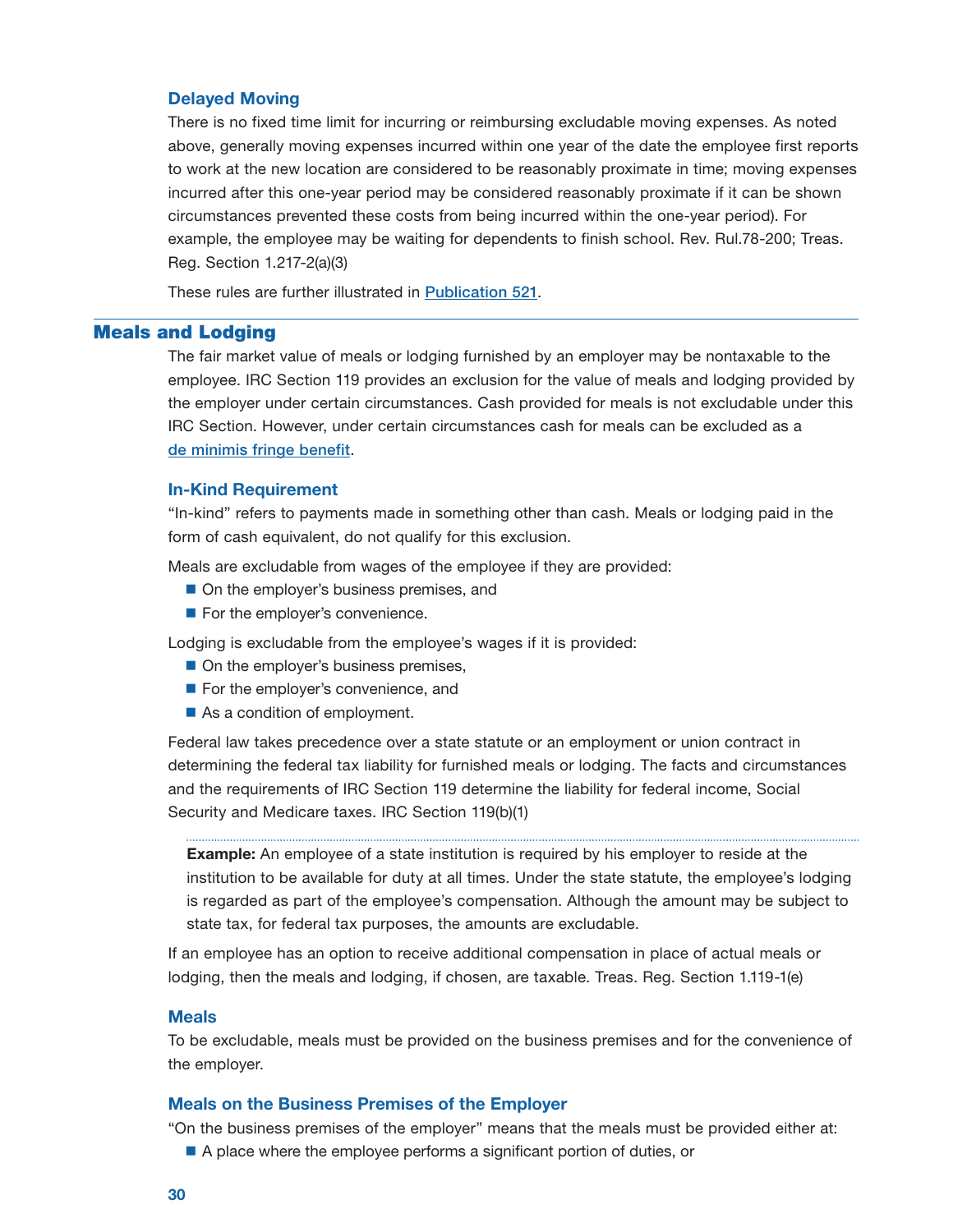<span id="page-32-0"></span>**The premises where the employer conducts a significant portion of his or her business.** Treas. Reg. Section 1.119-1(c)

**Example:** Meals are provided at no cost to employees on a state ferry. The ferry qualifies as the employer's business premises and the employee performs a significant portion of duties there. If the meals are furnished for the employer's convenience (because the employer cannot stop the ferry to allow the employees to go to lunch) the meals are not taxable.

## Meals for the Convenience of the Employer

Meals are provided for the convenience of the employer if they are provided for a substantial noncompensatory business reason; that is, the intention is not to provide additional pay for the employee. This determination depends on the facts and circumstances of the case.

Meals provided in the following situations are furnished for substantial noncompensatory business reasons:

■ Workers need to be on call for emergencies during the lunch period.

- The nature of the business (not merely a preference) requires short lunch periods.
- $\blacksquare$  Eating facilities are not available in the area of work.
- **Meals are furnished to restaurant employees before, during or after work hours.**

**Example:** Meals are furnished during working hours so that the employee is available for emergency calls during the meal; for example, firefighters at the firehouse. You must have evidence that emergencies occur.

**Example:** Meals are furnished to employees in a remote site because there are insufficient eating facilities in the area, such as at a remote logging camp.

**Example:** Meals are furnished by a bank that experiences highest customer demand during the lunch hour and, therefore, establishes a short meal period to meet this need (not to allow the employee to leave earlier).

Meals provided to improve general morale or goodwill, or to attract prospective employees, are not provided for a substantial noncompensatory business reason and are taxable. Treas. Reg. Section 1.119-1(a)(2)

If meals are furnished to over half an employer's employees for the convenience of the employer, then meals furnished to all employees will be considered furnished for the convenience of the employer. IRC Section 119(b)(4)

## Meals Provided Before or After Working Hours

Meals provided before or after working hours are not for the employer's convenience, unless:

- They are provided for a restaurant or cafeteria employee, or
- **Duties prevent the employee from taking a meal until immediately after working hours. Treas.** Reg. Section 1.119-1(a)(2)(ii)(f)

#### Meals Furnished With a Charge

The fact that an employer charges for meals and employees may accept or decline the meals isn't taken into account in determining whether or not meals are furnished for the convenience of the employer. IRC Section 119(b)(2)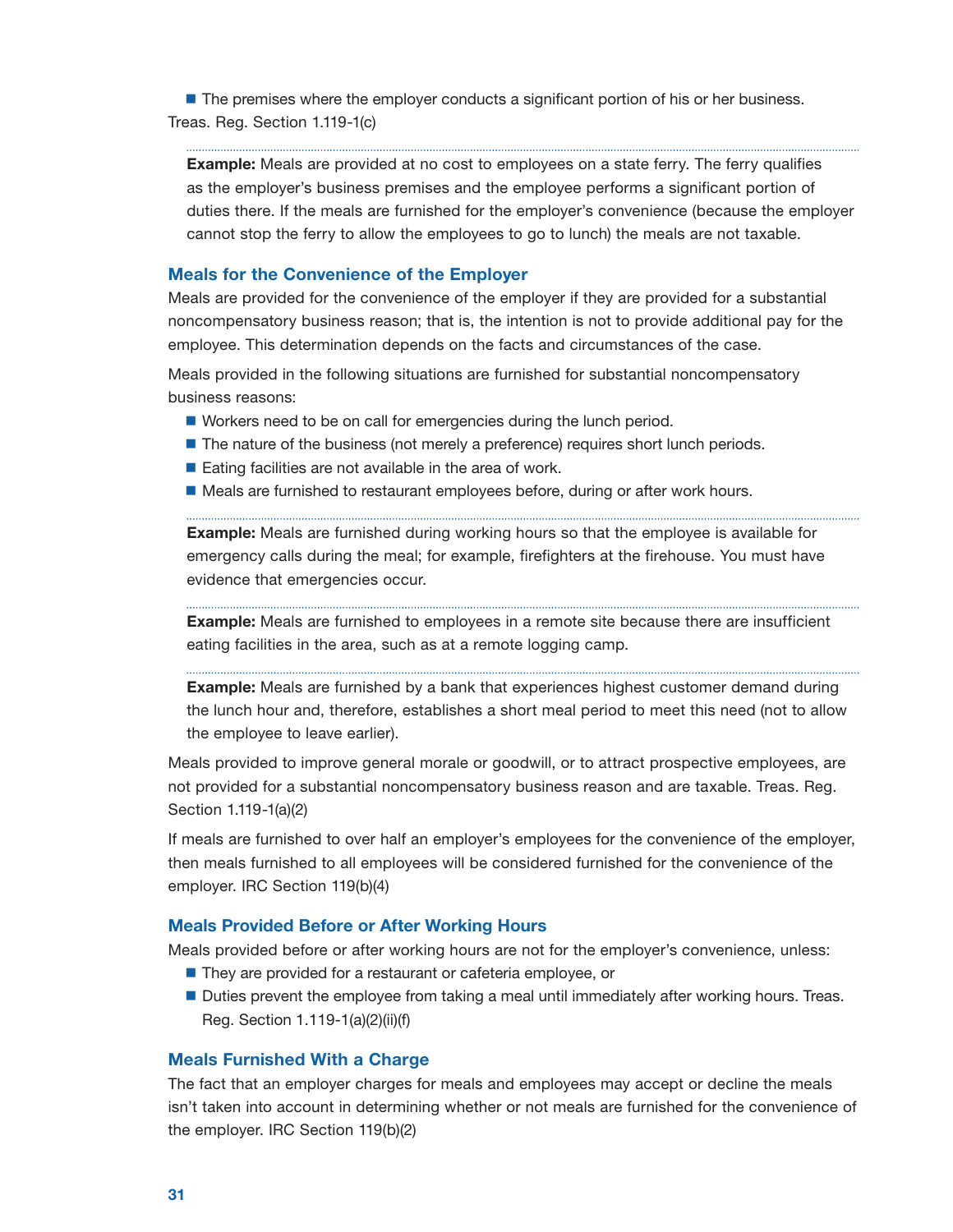<span id="page-33-0"></span>If an employer periodically charges an employee a fixed amount for meals, regardless of whether the employee takes the meal, the employee's regular taxable wages are reduced by the amount of the charge, if the meals are furnished for the convenience of the employer. If not provided for the convenience of the employer, the FMV of the meals is included in the employee's wages. Generally, the FMV of the meal will be the amount charged for the meal to the employee. IRC Section 119(b)(3)

## De Minimis Meals

Infrequent meals of minimal value may be excludable as a [de minimis fringe benefit](#page-9-0), regardless of the tests above.

## Meals and Lodging While Traveling

Reimbursements for meals and lodging expenses incurred while traveling away from home overnight for business reasons may be excludable. These expenses generally fall under the rule for [travel expenses](#page-19-0).

The taxability of these reimbursements or allowances depends on whether the meals and lodging expenses are connected to the business travel and whether the expenses are substantiated. Reimbursements or allowances must meet the accountable plan rules to be excludable. For travel meals and lodging reimbursements to be excludable from wages, employees must be traveling away from their tax home on their employer's business. As with other travel-related expenses, the general area of work, not the employee's residence, determines the tax home.

The requirements of "traveling away from home" are met when:

- **The employee must be traveling away from the general area of the tax home substantially** longer than an ordinary day's work, and
- **The employee requires an overnight stay or substantial sleep or rest to meet the demands of** the work while away from home. IRC Section 162(a)(2); U.S. v. Correll, 389 U.S. 299, 302-303 (1967); Rev. Rul. 75-170; Rev. Rul. 75-432 (See [Transportation Expenses](#page-26-0))

## Meals Away From Tax Home But Not Overnight

Generally, these meals are taxable as wages to the employee because travel expenses must be away from home overnight to be excludable.

**Example:** An employee is required to travel out of town to work for the day. The employer agrees to pay for the employee's meals while away. The employee leaves home at 7:00 a.m. and returns home at 9:00 p.m. Before the employee returns in the evening, the employee takes a nap in his car for an hour.

Although the employee is away from his tax home for substantially longer than a normal work day and even stops for rest, the rest is not considered to be substantial. The employee is not considered to be away from home overnight. Any meal money that the employee receives is taxable as wages.

For more information, see [Transportation Expenses](#page-26-0).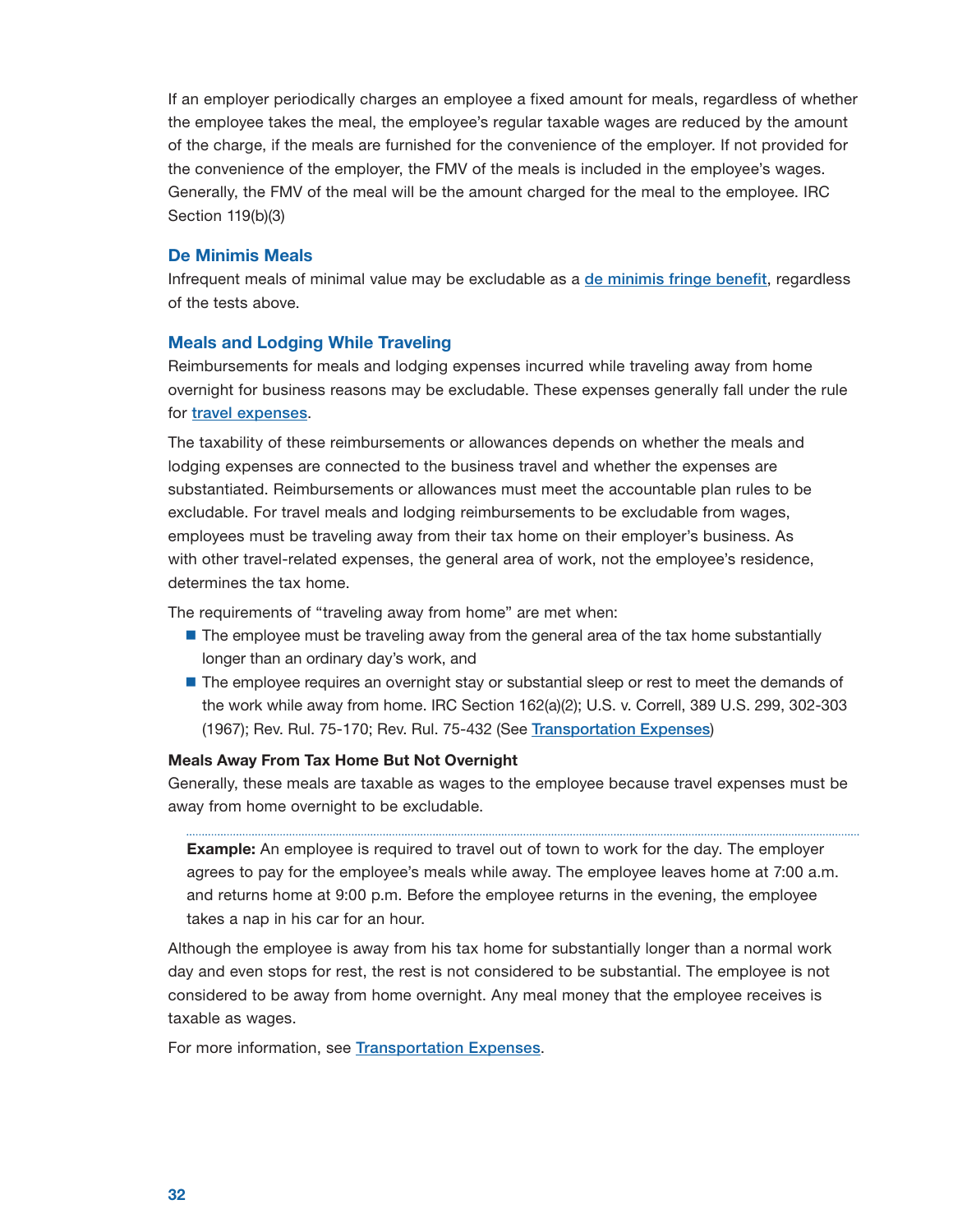#### <span id="page-34-0"></span>Business Meals

Reimbursements or allowances provided to employees for business meals may be excludable if the expenses are ordinary and necessary, the expense is not lavish or extravagant under the circumstances, and the taxpayer, or an employee of the taxpayer, is present at the furnishing of the food or beverages. IRC Section 274(k)

#### Substantiating Employee Meal Expense Reimbursements

Meal expense reimbursements or allowances must meet the **[accountable plan rules](#page-5-0)** to be excludable from wages. There must be a business connection, expense documentation and a requirement to return excess advances or reimbursements to qualify as an accountable plan. An employer may reimburse employees using an actual expense or per diem method.

 substantiated using the actual expense method. Meals while not traveling, such as meals with meetings or overtime meals, must be

## Lodging

For lodging to be excludable from wages, it must be for the convenience of the employer, on the employer's premises and furnished as a condition of employment. Treas. Reg. Section 1.119-1(b)

Lodging provided to a state governor is considered to be for the convenience of the employer. Rev. Rul. 75-540

Rent-subsidized living quarters provided to state legislators do not satisfy the convenience of the employer or condition of employment tests where the legislator is not required to accept them.

However, legislators may make an election to have their personal residence within the legislative district which they represent to be treated as their tax home, allowing the value of the lodging to be excludable as a [qualified travel expense](#page-19-0). IRC Section 162(h); Treas. Reg. 1.162-24; TAM 9127009

### Lodging Required as Condition of Employment

Lodging is required as a condition of employment if the employer requires the employee to live on the premises to be able to perform the job duties. Common examples may include park rangers, firefighters or apartment managers. For the exclusion to apply, the employee must be required to accept lodging. Where lodging is provided as a condition of employment, meals, if provided, may qualify as excludable. Treas. Reg. Section 1.119-1(f)-Example 5

**Example:** An employee of a state is employed at an institution. The employer requires the employee to be available for duty at all times. The employer furnishes the employee with meals and lodging at the institution without charge. Under the state statute, his meals and lodging are regarded as part of the employee's compensation. The employee would nevertheless be entitled to exclude the value of the meals and lodging from his gross federal income.

**Example:** An employee at a prison is given the choice of residing at the institution free of charge, or residing elsewhere and receiving a cash allowance in addition to the employee's regular salary. If the employee elects to reside at the prison, the value of the lodging is taxable as wages to the employee because the employee is not required as a condition of employment to reside on the premises.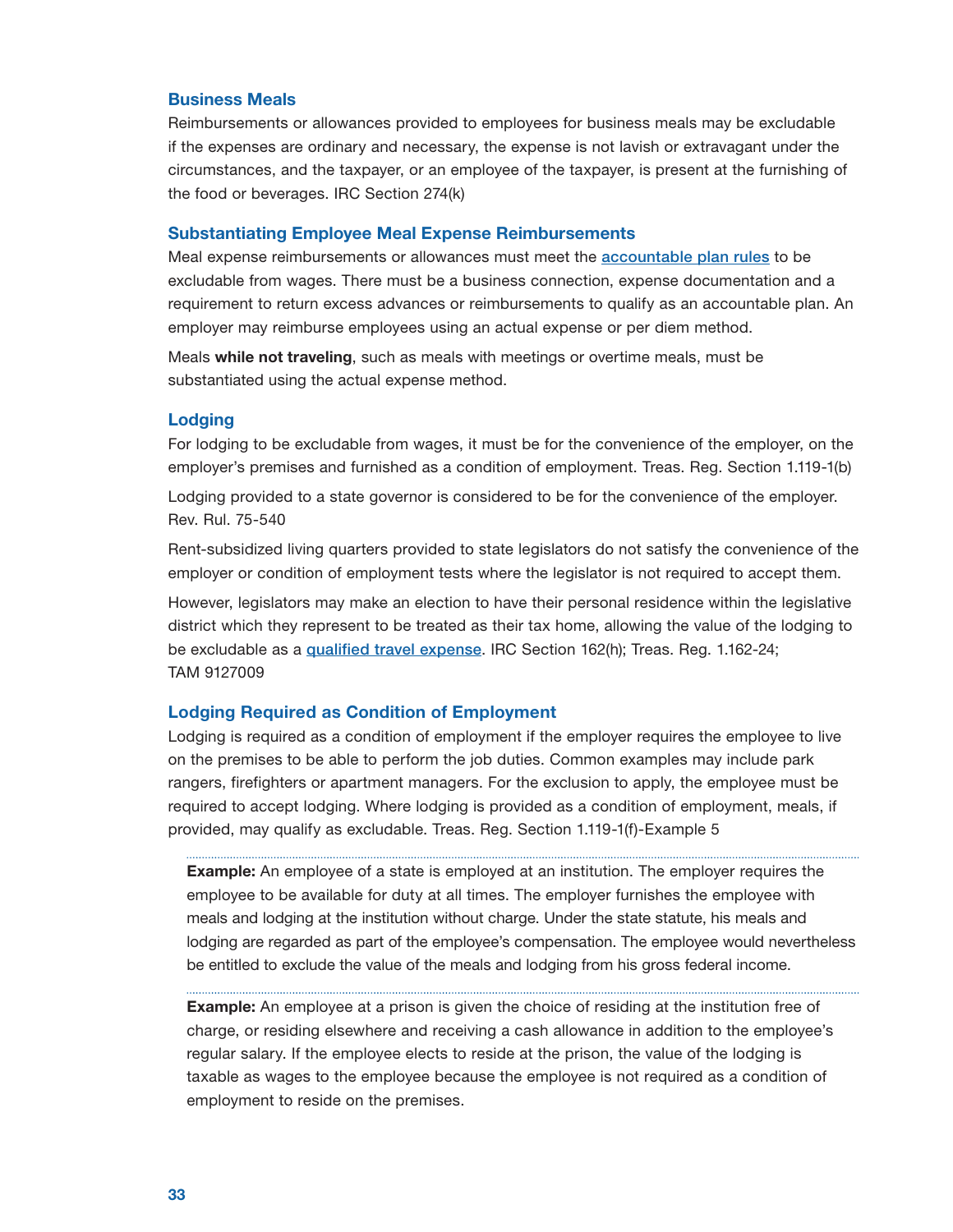<span id="page-35-0"></span>**Example:** A full-time executive works for a city but lives in another community. The city provides a rented apartment locally to help defray the executive's personal commuting costs. The requirements for lodging to be excluded from income have not been met. The lodging is not on the business premises of the employer, and therefore, does not qualify for an exclusion.

## Lodging Furnished by Certain Educational Institutions

Employees of an educational institution or an academic health center provided with lodging that isn't furnished for the convenience of the employer, as a condition of employment and on the employer's premises may still be able to exclude the value of the lodging from income if the lodging is qualified campus lodging and the employee pays an adequate rent.

## Qualified Campus Lodging

Qualified campus lodging is lodging furnished to the employee by an educational institution for use as a home. The benefit applies to employees of an educational institution and their spouses and dependents. The lodging must be located on or near a campus of the educational institution or an academic health center.

## Adequate Rent

The amount of rent the employee pays for the year for qualified campus lodging is considered adequate if it is at least equal to the lesser of:

- 5% of the appraised value of the lodging, or
- The average of rentals paid by individuals (other than employees or students) for comparable lodging held for rent by the educational institution.

If the employee pays annual rent that is less than the lesser of these amounts, the difference is included in wages. IRC Section 119(d)

Appraised value is the value determined as of the close of the calendar year and must be reviewed annually.

**Example:** Carl Johnson, a professor for State University, rents a home from the university that is qualified campus lodging. The house is appraised at \$200,000. The average rent paid for comparable university lodging by persons other than employees or students is \$14,000 a year. Carl pays an annual rent of \$11,000. Carl does not include in his income any rental value because the rent he pays equals at least 5% of the appraised value of the house (5%  $\times$ \$200,000 = \$10,000). If Carl paid annual rent of only \$8,000, he would have to include \$2,000 in his income (\$10,000 − \$8,000).

See [Publication 525, Taxable and Nontaxable Income](https://www.irs.gov/publications/p525), for more information.

## Reimbursements for Use of Employee-Owned Vehicles

Government employees often use their personal automobiles for official use. An employee can deduct the costs of operating a vehicle for work as an employee, using either actual expenses or a standard mileage rate. If an employer reimburses these expenses under an accountable plan, they are not deductible by the employee, but may be excludable from the employee's income. If reimbursements are not consistent with accountable plan rules, or exceed the allowable amounts, they may be taxable as wages. See [Publication 463, Travel, Gift, and Car Expenses](https://www.irs.gov/publications/p463), for more information.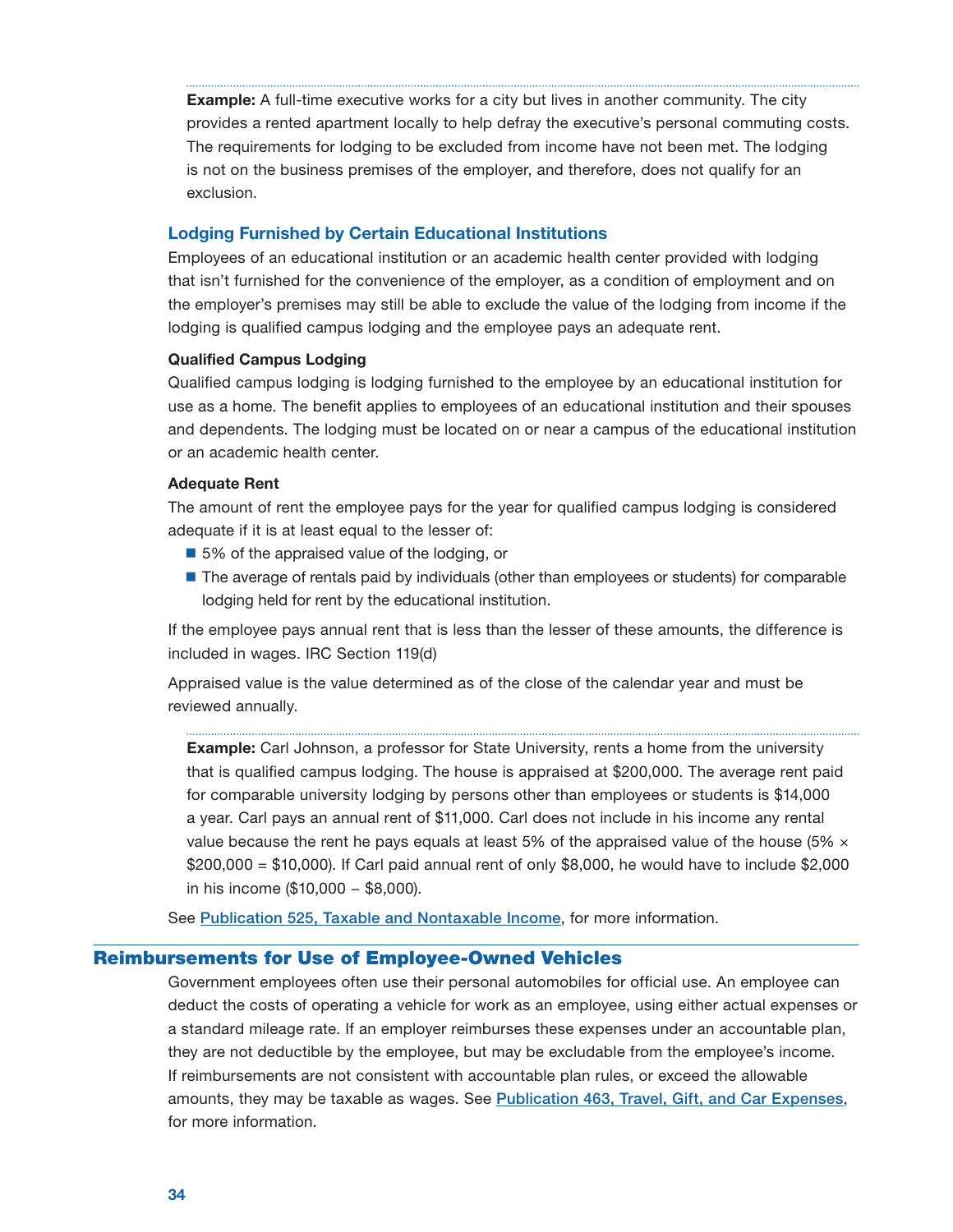## <span id="page-36-0"></span>Standard Federal Mileage Rate

In most situations, an employer can choose to reimburse the employees through a standard mileage rate allowance in lieu of actual automobile expenses and meet the accountable plan rules. A standard mileage rate is considered to cover all expenses of operating a vehicle, including insurance, maintenance, tires, oil and so on. It does not include parking or toll charges.

Mileage-rate reimbursements for allowable business travel are excludable from the wages of the employee if equal to or less than the standard federal mileage rate and the employee accounts for the business miles driven. IRC Section 274(d)

As of January 1, 2020, the standard mileage rate is 57.5 cents per mile. The rate for the current year can be found on **[IRS.gov](https://www.irs.gov/tax-professionals/standard-mileage-rates)**. Notice 2020-05

Reimbursements for non-business travel, including commuting, are always taxable even if paid at or below the federal mileage rate and are to be included in regular wages and subject to all income and employment taxes. (But see De Minimis Nontaxable Personal Use, later.)

[Personal commuting](#page-26-0) between the residence and the principal place of business is considered non-business travel or personal use.

## Employer Reimbursements in Excess of Federal Mileage Rate

Reimbursements in excess of the federal mileage rate are taxable as regular wages to the employee. When there is an excess reimbursement, both the nontaxable and taxable amounts are reported on Form W-2:

- Amounts up to federal mileage rate: box 12, code L.
- Amounts in excess of federal mileage rate (taxable): boxes 1, 3 and 5 (withholding reported in boxes 2, 4 and 6).

#### Employer Reimbursement Paid at or Less than the Federal Rate

If an employer reimburses an employee's business mileage under an accountable plan, at or below the federal mileage rate and the employee substantiates the business mileage, then:

- The reimbursement is not taxable to the employee.
- $\blacksquare$  No income tax is withheld.
- No reporting is required on Form W-2.

#### Reimbursement for Actual Expenses

If the employer reimburses the employee for actual expenses, such as fuel purchased in connection with the performance of work, including repairs, depreciation and parking, those expenses are excludable if made under an accountable plan. The employee must be able to document the amount of the expenses and their connection to the business. Any expenses that are personal in nature (for example, commuting) are never excludable and reimbursements for these must be included in taxable wages. Reimbursement for actual expenses cannot be excluded from wages if a standard mileage rate reimbursement is being provided.

See [Publication 463](https://www.irs.gov/publications/p463) for more information on allowable vehicle expenses.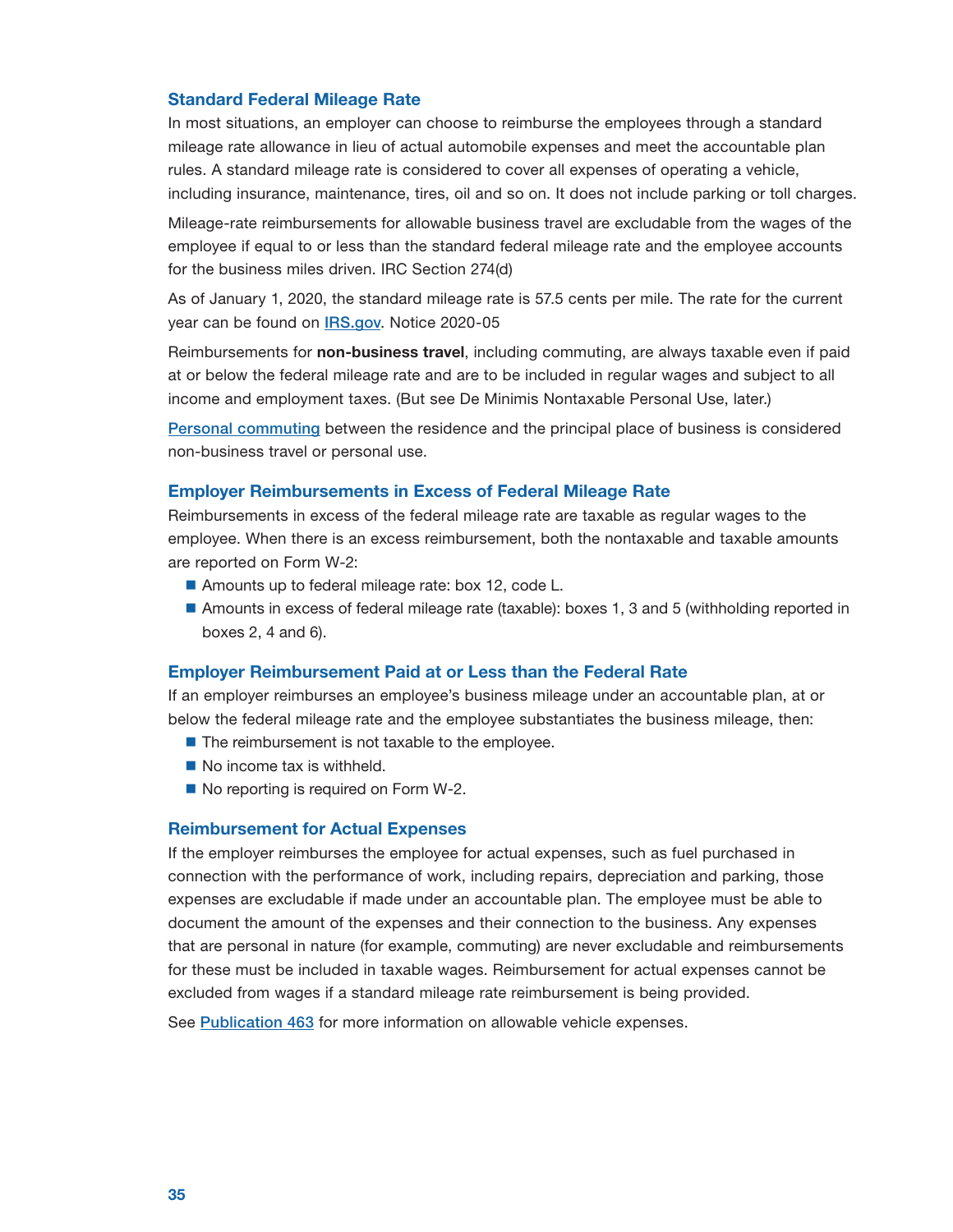#### <span id="page-37-0"></span>Employee Deduction

The Tax Cuts and Jobs Act P.L. 115-97 suspended all miscellaneous itemized deductions that are subject to the 2% of adjusted gross income floor under Section 67, including unreimbursed employee travel expenses. The suspension applies to tax years beginning after December 31, 2017, and before January 1, 2026. Therefore, the business standard mileage rate listed in Notice 2018-3 cannot be used to claim an itemized deduction for unreimbursed employee travel expenses during the suspension.

### Substantiation Requirements

The employee is required to provide substantiation to the employer. Substantiation rules require the employee to record the date, business purpose and place of each trip. IRC Section 274(d) Mileage should be recorded at or near the time incurred. Monthly expense reports generally meet this requirement.

 reimbursements are not included in employee wages. No reporting is required on Form W-2. **Example:** In 2020, a state agency paid automobile mileage reimbursements at the federal rate of 57.5 cents per mile to employees for business use of their personal vehicles. The employees verified their expenses on monthly expense reports. Because the reimbursement does not exceed the federal mileage rate and the business use has been verified, the

## Employer-Provided Vehicles

 for business. If an employer provides a vehicle that an employee uses exclusively for business purposes and the substantiation requirements are met, there are no tax consequences or reporting required for that use. The use is treated as a working condition fringe benefit. Business use does not include commuting. Employees should maintain records to substantiate that all vehicle use was

## Employer Vehicle Used for Both Business and Personal Purposes

If an employer-provided vehicle is used for both business and personal purposes, substantiated business use is not taxable to the employee (see Substantiation Requirements, below). Personal use is taxable to the employee as wages. The employer can choose to include all use as wages; in this case, the employee may reimburse the employer for personal use rather than having it treated as wages. Treas. Reg. Section 1.61-21(c)(2)

## What is Personal Use?

Examples of taxable personal use of an employer-provided vehicle include:

- Commuting between residence and work station
- Vacation or weekend use
- Use by spouse or dependents

**Example:** An employee goes into his office on the weekend. This is personal commuting, regardless of whether it's required by the employer. Any reimbursement for the transportation is taxable wages. Treas. Reg. Section 1.162-2(e)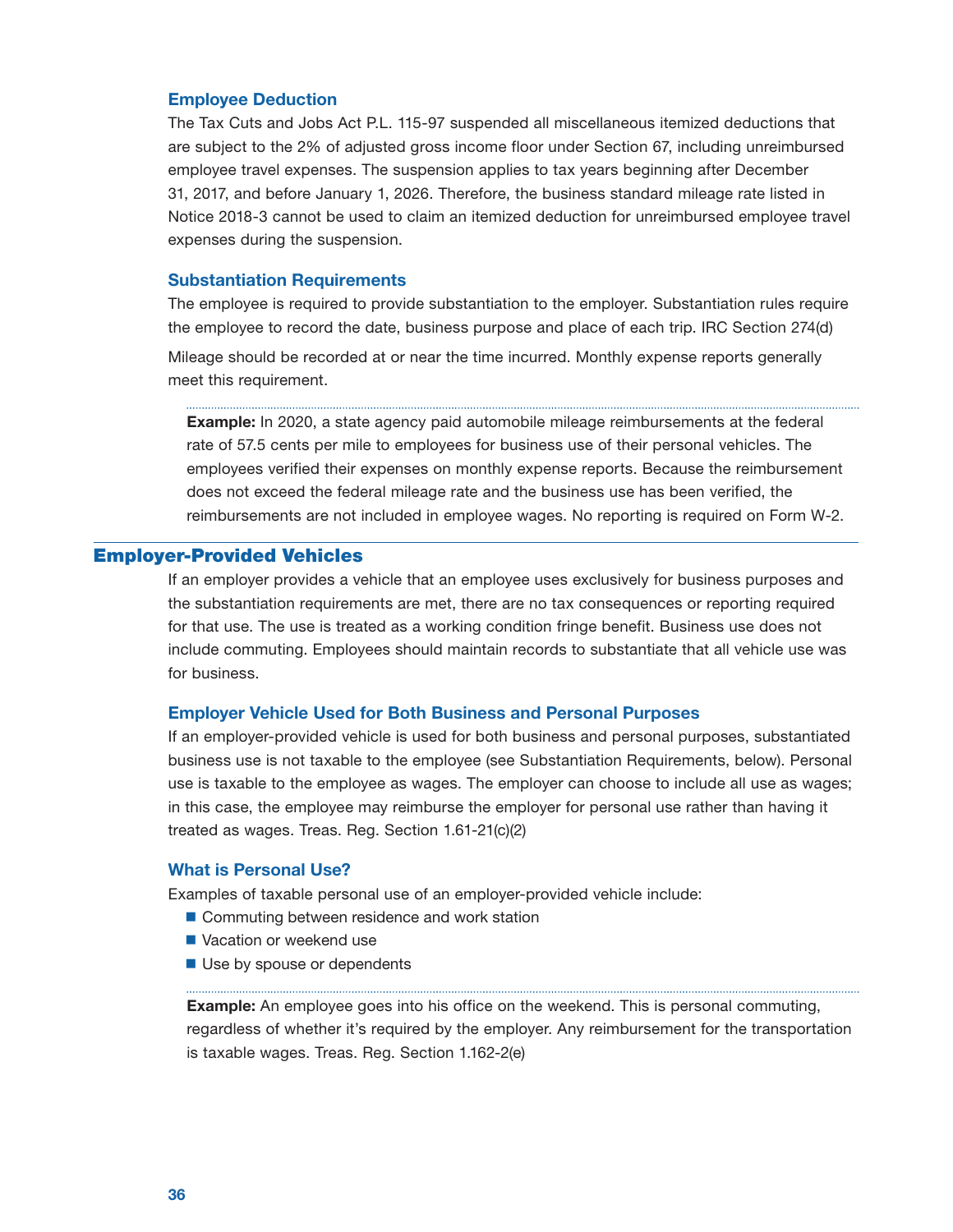## <span id="page-38-0"></span>De Minimis Nontaxable Personal Use

An exception to the limitation on personal use applies for use that qualifies as [de minimis](#page-9-0). Examples of excludable de minimis use of an employer-provided vehicle include:

- **Small personal detour while on business, such as driving to lunch while out of the office on** business.
- Infrequent (not more than one day per month) commuting in employer vehicle. This does not mean that an employee can receive excludable reimbursements for commuting 12 days a year. The rule is available to cover infrequent, occasional situations.

Treas. Reg. Section 1.132-6(e)(2) and 1.132-6(d)(3)

**Example:** An employee uses a motor pool vehicle for a business meeting. The employer requires that motor pool vehicles be returned at the end of the business day, but the employee is delayed, and the motor pool is closed when the employee arrives back at the office. The employee takes the vehicle home and returns it the next morning.

If this is an infrequent occurrence for that employee (generally happening no more than once a month) the commuting value of the trip is a nontaxable de minimis fringe benefit. If this is a frequent or routine occurrence, the commuting is taxable to the employee.

## Substantiation Requirements

Under IRC Section 280F, vehicles are considered "[listed property](#page-45-0)" and, therefore, to support an exclusion or deduction, separate records for business and personal mileage are required. IRC Section 274(d)

If the employee **does not provide** records documenting business and personal mileage separately, the value of all use of the automobile is wages to the employee. Treas. Reg. Section 1.132-5(b)

If the employee provides to the employer records documenting business and personal use separately, only the personal use of the automobile is wages to the employee.

Exceptions to the recordkeeping requirements apply in certain situations discussed later in this section.

## Valuation of Personal Use of Employer-Provided Vehicle

Personal use of an employer's vehicle that does not qualify for an exclusion creates taxable wages to the employee. The following procedures should be used to determine how much to include in wages on the employee's Form W-2.

Under the general valuation rule for fringe benefits, the amount to include in income is FMV, which is generally the lease value of the vehicle, but other rules may apply in certain circumstances. Treas. Reg. Section 1.132-5(b)

## Three Automobile Valuation Rules

- Automobile Lease Valuation Rule -Treas. Reg. Section 1.61-21(d)
- Vehicle Cents-Per-Mile Valuation Rule -Treas. Reg. Section 1.61-21(e)
- Commuting Valuation Rule -Treas. Reg. Section 1.61-21(f)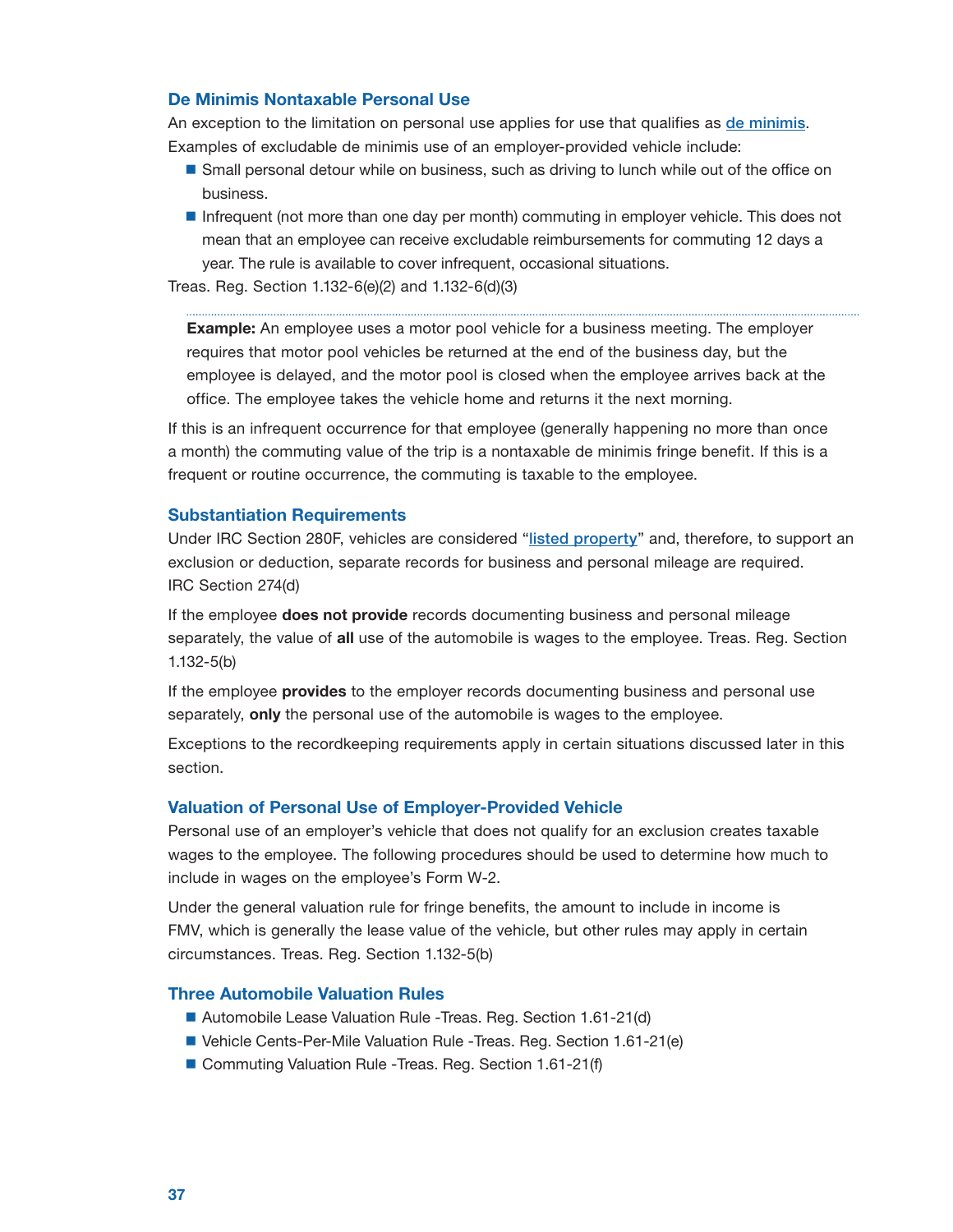## <span id="page-39-0"></span>General Requirements for Using These Special Valuation Rules

To use one of the special valuation rules, the employer and employee must timely report personal use as wages. Generally, the rules are applied on a vehicle-by-vehicle basis; the employer may use different rules for different vehicles.

## Automobile Lease Valuation Rule

Compute the value for purposes of the lease valuation rule as follows:

- 1. Determine the fair market value of the vehicle on the first day it is made available to employee.
- 2. Use the table in Treas. Reg. Section 1.61-21(d)(2)(iii) or [Publication 15-B](https://www.irs.gov/publications/p15b) to compute the annual lease value.
- 3. Multiply the annual lease value by the percentage of personal use computed in Step 1.
- 4. If fuel is provided, add 5.5 cents per mile driven by the employee to the table lease value.

Maintenance and insurance costs are included in the standard mileage rate. Treas. Reg. Section 1.61-21(d)(3)(i)

The employer's cost, including tax, title and so on, may be used to determine the FMV. See Treas. Reg. Section 1.61-21(d)(5) for information on the valuation of leased vehicles.

**Example:** Joe, an employee of Agency XYZ, uses an agency-provided car, for which fuel is provided. In 2020, Joe drives the car 20,000 miles, of which 4,000, or 20%, were personal miles. The FMV of the car is \$24,500, for an annual lease value of \$6,600. Personal use is valued at \$1,320: (\$6,600 x 20%) plus \$220 (5.5¢ x 4,000 miles) for fuel costs. \$1,540 (\$1,320 + \$220) is included in Joe's wages.

## Recalculation of Value after Four-Year Lease Term

Once computed, the annual lease value remains in effect through December 31 of the 4th full calendar year after the rule is first applied. Treas. Reg. Section 1.61-21(d)(2)(iv)

#### Transfer to Another Employee

If the vehicle is transferred to another employee, the employer may recalculate the annual lease value based on the FMV as of January 1 of the year of transfer. This recalculation is not allowed if the primary purpose of the transfer is to reduce federal tax liability. Treas. Reg. Section 1.61  $21(d)(2)(v)$ 

#### Daily Lease Value

This method is required if the vehicle is available for less than 30 days. Figure the daily lease value by multiplying the annual lease value by a fraction, using four times the number of days of availability as the numerator, and 365 as the denominator.

You can apply a prorated annual lease value for a period of continuous availability of less than 30 days by treating the automobile as if it had been available for 30 days. Use a prorated annual lease value if it would result in a lower valuation than applying the daily lease value to the shorter period of availability. Treas. Reg. Section 1.61-21(d)(4)

### Fleet Average Valuation Rule

If the employer has 20 or more cars used for business and personal use by employees, a "fleetaverage value" may be used to calculate the annual lease valuation. For 2020, each car must be valued at less than \$50,400. (For 2018, 2019 and 2020, there is no separate maximum amount for trucks and vans.) See **[Notice 2020-05](https://www.irs.gov/irb/2020-04_IRB#NOT-2020-5)**; Treas. Reg. Section  $1.61-21(d)(5)(v)$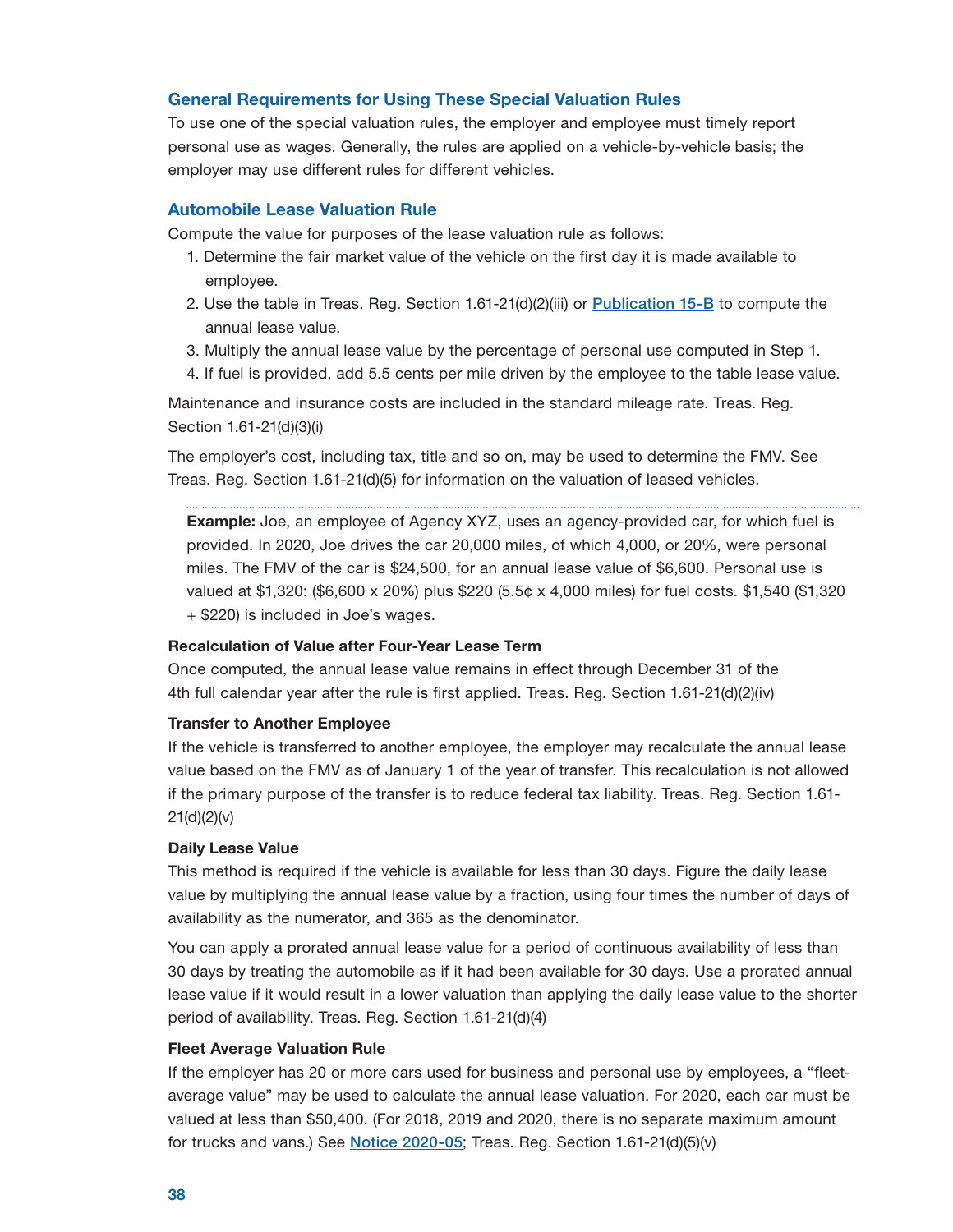## <span id="page-40-0"></span>Vehicle Cents-Per-Mile Rule

To use the vehicle cents-per-mile rule, one of the following tests must be met:

- **The employer reasonably expects the vehicle to be regularly used in the trade or business** throughout the calendar year.
- The mileage test is met. Treas. Section  $1.61-1(e)(1)(i)$

A vehicle is considered "regularly used in the business" if:

- At least 50% or more of the total annual mileage each year is in the employer's business; or
- $\blacksquare$  It is generally used each workday to transport at least three employees to and from work, in an employer-sponsored commuting vehicle pool. Treas. Reg. Section 1.61-21(e)(1)(iv)

The mileage test is met if the vehicle is:

- **Driven by employees at least 10,000 miles (personal and business) per year; and**
- Used primarily by employees. Treas. Reg. Section 1.61-21(e)(1)(ii)

### Continued Usage Rule

You must continue using the cents-per-mile rule for the vehicle for all later years, except that the employer can use the commuting rule for any year during which use of the vehicle qualifies under that rule. If the vehicle does not qualify for the cents-per-mile rule during a later year, you can use, for that year and thereafter, any other rule for which the vehicle then qualifies. Treas. Reg. Section 1.61-21(e)(5)(ii)

### Limitation on Value

For 2019, the maximum value for use of the vehicle-cents-per mile rule is \$50,400, on the first day of use. [Notice 2020-05](https://www.irs.gov/irb/2020-04_IRB#NOT-2020-5); Treas. Reg. Section 1.61-21(e)(1) and 1.280F

Multiply the standard mileage rate by the number of personal miles driven. If fuel is not provided by the employer, the standard mileage rate can be reduced by up to 5.5 cents (57.5 cents - 5.5 cents =  $52$  cents per mile in 2020). Treas. Reg. Section  $1.61-21(e)(3)(ii)$ ; Notice 2020-05.

**Example:** Joe drives his agency-provided car for 2,000 personal miles in 2020. The amount included as wages is \$1,150 (57.5 cents x 2,000 personal miles) or, if no fuel is provided by his employer, the amount would be \$1,040 (52 cents x 2,000 miles).

### Commuting Valuation Rule

Personal use for commuting can be valued at \$1.50 each way if all the following conditions are met:

- $\blacksquare$  The vehicle is owned or leased by the employer.
- The vehicle is provided to the employee for use in the business.
- The employer requires the employee to commute in the vehicle for a bona fide noncompensatory business reason:
	- The employer has a written policy prohibiting personal use other than commuting.
	- The employee does not use the vehicle for other than de minimis personal use.
	- The employee who uses the vehicle is not a control employee (defined below).

If more than one employee commutes in the vehicle, the \$1.50 each-way rule applies to each employee. Reg. Section 1.61-21(f)

Note: The employer must require the employee to use the vehicle for a business purpose; it cannot be voluntary on the employee's part. For example, a transportation employee, who is on call 24 hours a day to respond to road emergencies, is required by the employer to commute in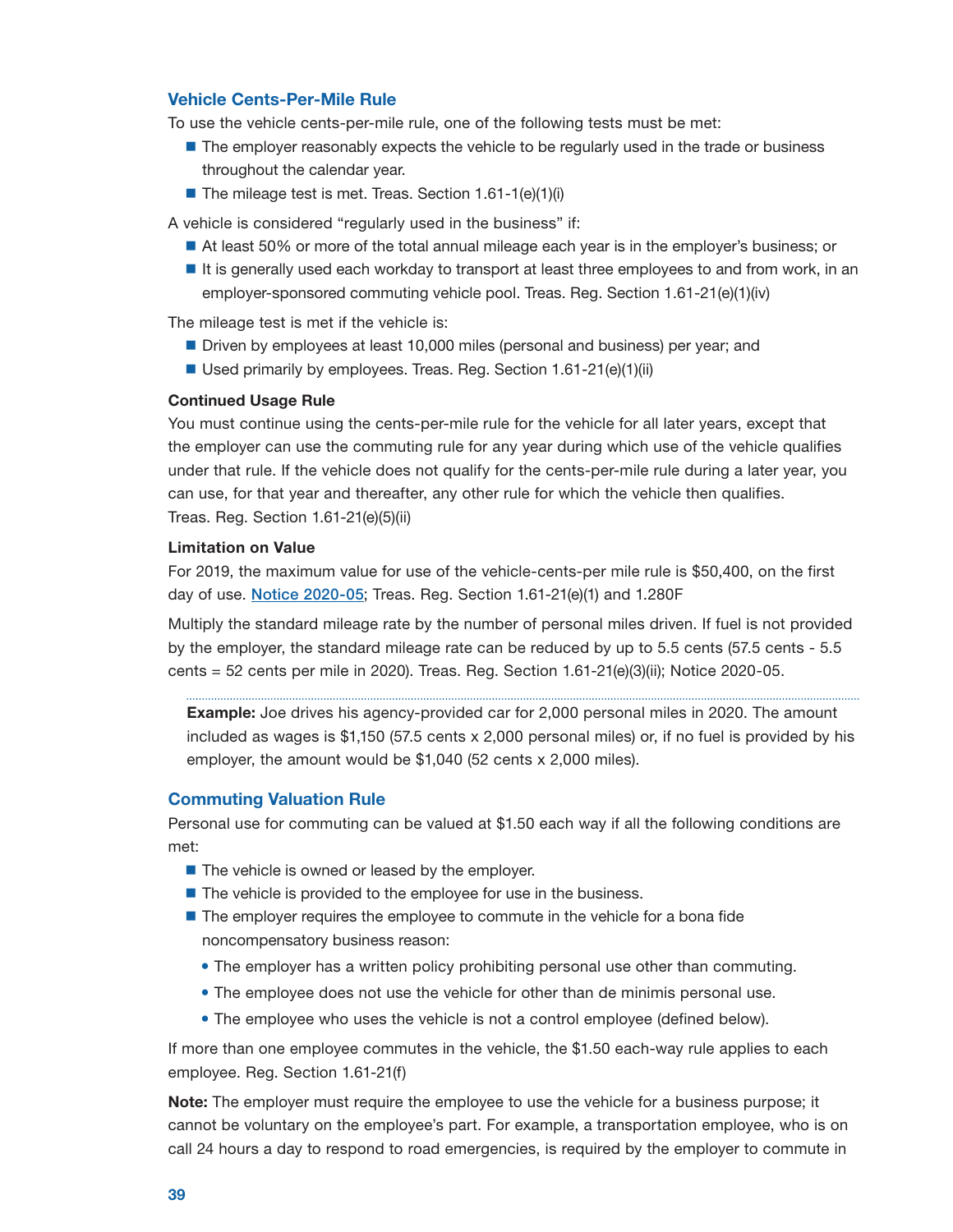<span id="page-41-0"></span>a vehicle outfitted with communications or other equipment the employee would need if called out at night.

## Commuting Rule Not Available for Control Employee

Personal use of a vehicle by a "control employee" cannot be valued using the commuting valuation rule (\$1.50 rule). A control employee in a governmental organization is either an:

- **Elected official; or**
- **Employee whose compensation is at least as great as a federal government employee at** Executive Level V (Beginning January 1, 2020, this is \$160,100). Treas. Reg. Section 1.61-21(f)(6)

Instead of the above definition of control employee, the employer may treat all employees who are "highly compensated" (generally, for 2020, those exceeding \$130,000 compensation) as their only control employees. Treas. Reg. Section 1.132-8(f); [Notice 2019-59](https://www.irs.gov/irb/2019-47_IRB#NOTE-2019-59)

**Example:** An agency in a rural area doesn't have secure parking and has a history of vandalism to its vehicles. The employer requires employees using the vehicles for the day on business to take the vehicles home overnight. The trip home and to the office the next day is considered taxable personal commuting. The commuting may be valued at \$1.50 each way, because the employee had a valid noncompensatory business reason for commuting in the employer's vehicle. If this was an unusual situation for the employee, that is, generally occurring no more than once a month, the commuting could also be considered a nontaxable de minimis fringe benefit.

**Example:** An agency requires an employee to take home a van to carry displays and

equipment to a trade show the next day. In this situation, the commuting could be valued at \$1.50 for the trip from the office to home, because the agency is requiring the employee to use a specific vehicle for valid business reasons (assuming the other rules listed above are met). If this was an unusual situation for the employee, that is, generally occurring no more than once a month, the commuting could be considered a nontaxable de minimis fringe benefit, even if the commuting valuation rule is not met.

### Qualified Nonpersonal Use Vehicles

Use of a qualified nonpersonal use vehicle, including commuting, is excludable to the employee as a working condition fringe benefit if the specific requirements for the type of vehicle are met. Recordkeeping and substantiation by the employee are not required by the IRS. IRC Sections 274(d) and (i)); Treas. Reg. Section 1.132-5(h)

### Eligible Vehicles

A qualified nonpersonal use vehicle is any vehicle that the employee is not likely to use more than minimally for personal purposes because of its design. Qualified nonpersonal use vehicles generally include:

- Clearly marked police, fire or public safety officer vehicles (discussed below).
- **Unmarked vehicles used by law enforcement officers if the use is officially authorized** (discussed below).
- Qualified specialized utility repair truck (discussed below).
- An ambulance or hearse used for its specific purpose.
- Any vehicle designed to carry cargo with a loaded gross vehicle weight over 4,000 pounds.
- Delivery trucks with seating for the driver only, or the driver plus a folding jump seat.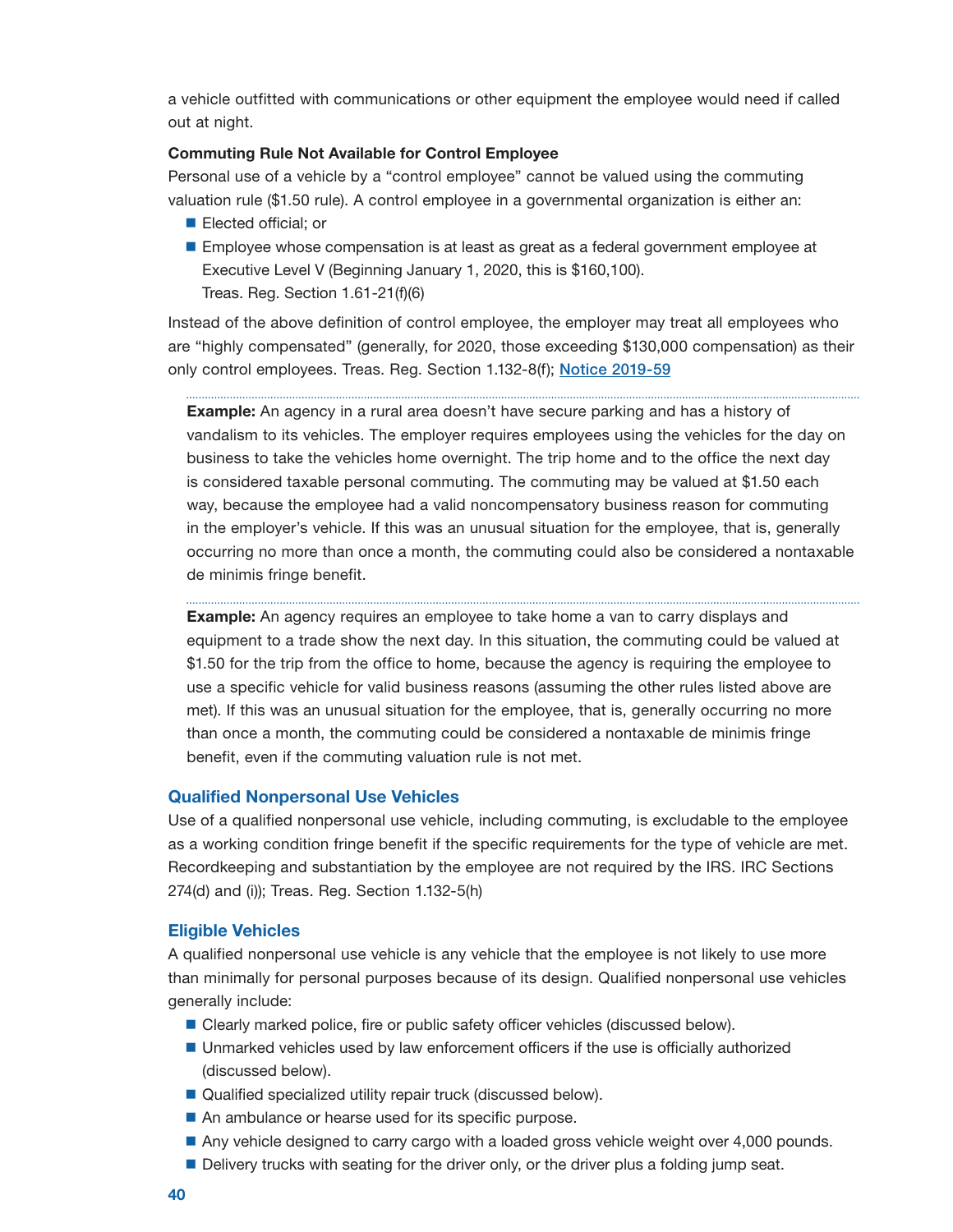- <span id="page-42-0"></span>A passenger bus with a capacity of at least 20 passengers used for its specific purpose.
- **Construction or specially designed work vehicles (for example, bucket trucks, dump trucks,** cement mixers, forklifts, garbage trucks).
- School buses.
- **Tractors, combines and other special-purpose farm vehicles. Treas. Reg. Section 1.274-5(k)(2)**

### Clearly Marked Police, Fire or Public Safety Officer Vehicles

A clearly marked police, fire or public safety officer vehicle is a qualified nonpersonal use vehicle only if the following apply:

- $\blacksquare$  The employee must always be on call.
- **The employee must be required by the employer to use the vehicle for commuting.**
- **The employer must prohibit personal use (other than commuting) for travel outside of the** officer or firefighter's jurisdiction.
- It is readily apparent, by words or painted insignia, that the vehicle is a public safety vehicle. A marking on a license plate isn't a clear marking for this purpose. Treas. Reg. Section 1.274-5(k)(3)

#### Public Safety Officer

A public safety officer is an individual serving a public agency in an official capacity, with or without compensation, as a law enforcement officer, as described above, or a firefighter, chaplain or member of a rescue squad or ambulance crew. TD 9483; Treas. Reg. Section 1.274-5

#### Unmarked Law Enforcement Vehicles

Unmarked law enforcement vehicles are qualified nonpersonal use vehicles only if:

- $\blacksquare$  The employer must officially authorize personal use.
- **Personal use must be incident to use for law-enforcement purposes; that is, no vacation or** recreational use.
- **The employer must be a governmental unit responsible for crime prevention or investigation.**
- **The vehicle must be used by a full-time law enforcement officer authorized to carry firearms,** execute warrants and make arrests. The officer must regularly carry firearms, except when it is not possible to do so because of the requirements of undercover work. Treas. Reg. Section 1.274-5(k)(6)(ii)

#### Qualified Specialized Utility Repair Truck

A specialized utility repair truck qualifies as a qualified nonpersonal use vehicle if:

- The truck (not a van or pickup) is designed to carry tools and equipment,
- **The truck has permanent interior construction, including shelves and racks, and**
- **The employer must require the employee to commute for emergency call-outs to restore or** maintain utility services (for example, gas, water and sewer). Treas. Reg. Section 1.274-5(k)(5)

Vans and pickup trucks do not qualify as qualified nonpersonal use vehicles unless specifically modified to be unlikely to allow more than minimal personal use. For a van or pickup truck with a loaded gross vehicle weight of 14,000 pounds or less, the vehicle must be clearly marked with permanently affixed decals, special painting or other advertising associated with the trade, business or function.

Vans must have a seat for the driver only (or the driver and one other person) and either:

- $\blacksquare$  Permanent shelving that fills most of the cargo area, or
- An open cargo area, and the van always carries merchandise, material or equipment used in your trade, business or function. Rev. Rul. 86-97; Private Letter Ruling 200236022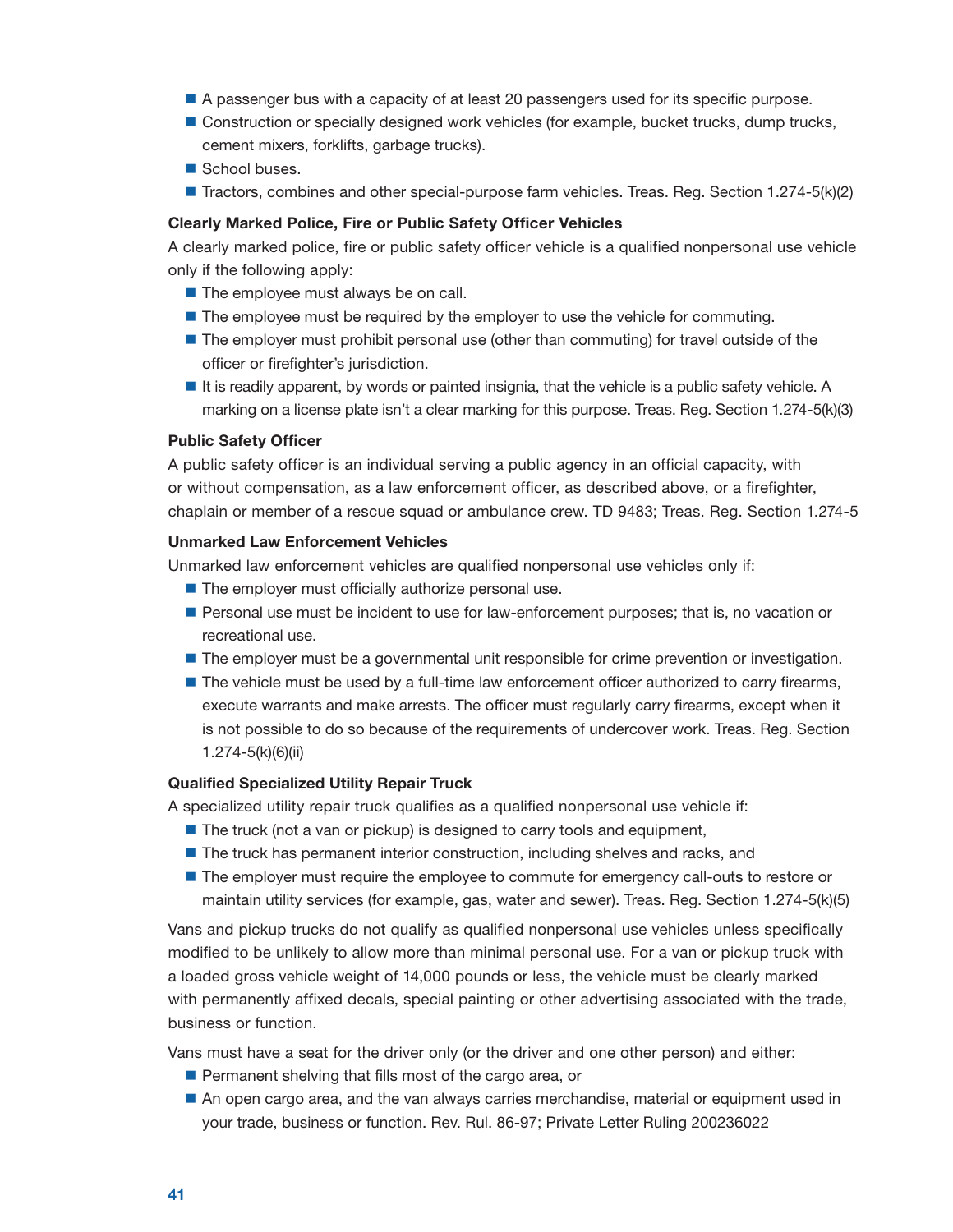Pickup trucks must be equipped with at least one of the following:

- A hydraulic lift gate.
- **Permanent tanks or drums.**
- **Permanent side boards or panels that materially raise the level of the sides of the truck bed.**

Otherwise, they must be used primarily to transport a particular type of load (other than over the public highways) in a construction, manufacturing, processing, arming, mining, drilling, timbering or other similar operation for which it was specially designed or significantly modified.

## Safe Harbor Substantiation Rules for Vehicles

If certain conditions are met, a safe harbor rule relieves employees of the requirement to keep detailed records of employee use of vehicles. How the safe harbor rule applies depends on whether the vehicles are used for any personal purposes, or for vehicles with no personal use other than commuting. Treas. Reg. Section 1.274-6T(a)(1)

Employees using employer vehicles are not required to keep detailed records of vehicle use if all the tests below are met:

For vehicles not used for personal purposes:

- **The vehicle is owned or leased by the employer and is provided to the employee for use in the** employer's business.
- When not in use, the vehicle is kept on the employer's premises (for example, motor pool cars).
- No employee using the vehicle lives at the employer's business premises.
- **The employer has a written policy prohibiting personal use, except de minimis use (such as** driving to lunch while away from the office).
- **The employer reasonably believes the vehicle is not used for any personal use (other than de** minimis). Treas. Reg. Section 1.132-5(e) and (f); Treas. Reg. Section 1.274-6T(a)(2)

For vehicles not used for personal purposes other than commuting:

- **The vehicle is owned or leased by the employer and is provided for use in the employer's** business.
- **For bona fide noncompensatory reasons, the employer requires the employee to commute to** and/or from work in the vehicle.
- **The employer has established a written policy prohibiting personal use other than commuting** and de minimis use.
- **The employer reasonably believes that, except for commuting and de minimis use, no** individual uses the vehicle for personal purposes.
- **The employee is not a control employee (for the definition, see "Commuting Rule Not Available** for Control Employee" earlier).
- **The employer accounts for the commuting use by including the commuting value in the** employee's wages. Treas. Reg. Section 1.274-6T(a)(3)

## Written Policy Statements

The employer must maintain a written policy statement that implements a policy restricting personal use of employer-provided vehicles. The Conference Report to P.L. 99-44, Contemporaneous Recordkeeping Requirements Repeal Act, states that a resolution of a city council, or a provision of state law or the state constitution qualifies as a written policy statement for the safe harbor provisions.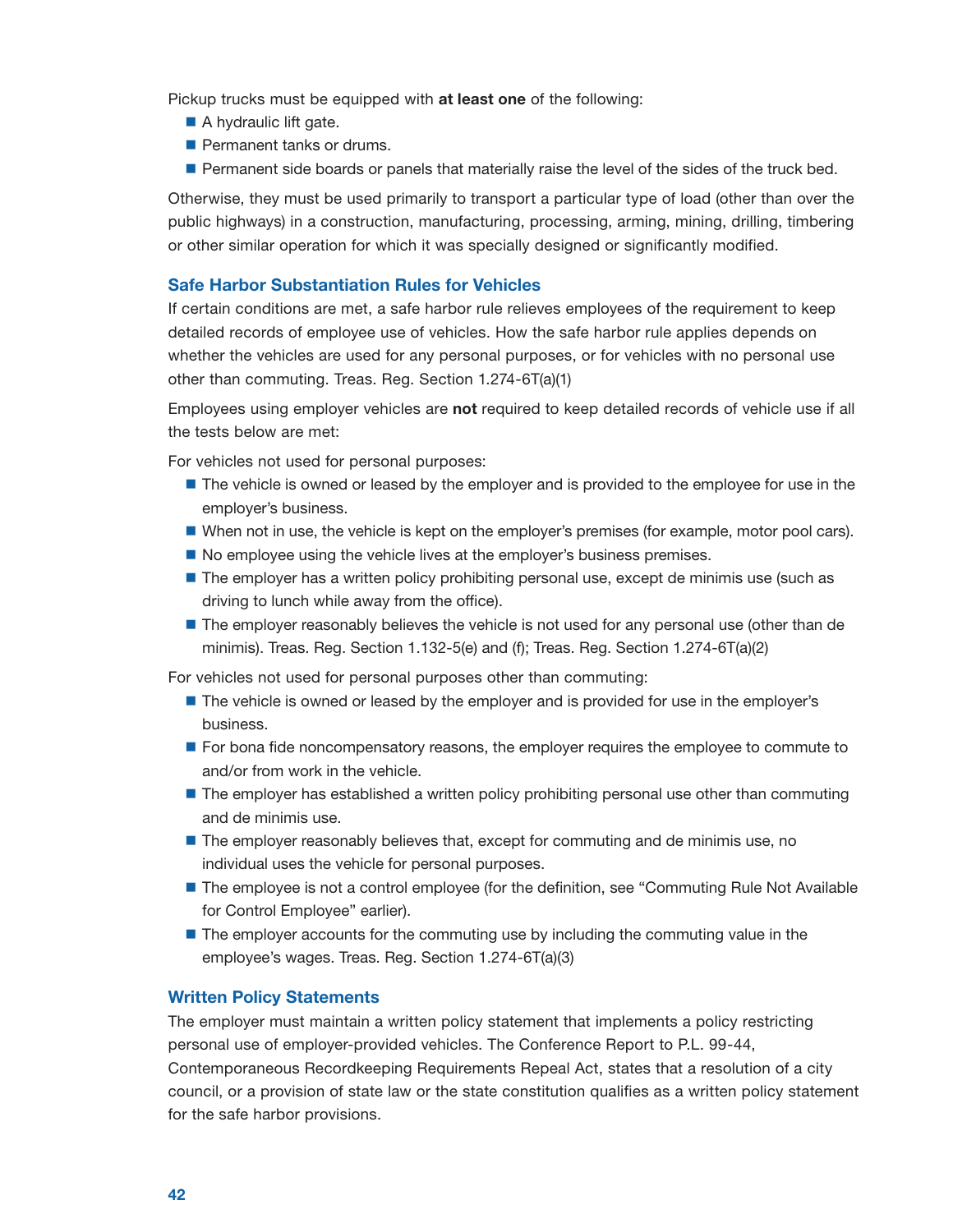### <span id="page-44-0"></span>Employer Monitoring Required

Although detailed recordkeeping is not required, the employer must have some way to prove that the vehicles are being used in accordance with the rules. For example, the employer may use internal controls such as requiring employees using motor pools to sign vehicles out, and signed statements by the employees agreeing to no personal use, or (if applicable) no personal use other than commuting.

## Equipment and Allowances

This section discusses some common situations involving employee use of equipment and supplies, as well as cash allowances provided by an employer to pay for them. In general, any equipment the employer provides that represents ordinary and necessary business expenses, are excludable from income. Allowances paid or reimbursements made by an employer under an accountable plan to an employee are excludable. IRC Section 162

The [accountable plan rules](#page-5-0) require:

- $\blacksquare$  Business connection the expenses must qualify as a business expense to the employer.
- Substantiation of amount, date and time, place and business purpose.
- Excess returned within a reasonable time. Treas. Reg. Section 1.62-2(c)(1); IRC Section 274(d)

Except where the law provides a specific exception (for example, the standard mileage rate) any allowance or reimbursement based on hours worked, units produced or other system that does not involve accounting for actual expenses, is treated as wages subject to withholding of income, Social Security and Medicare taxes. Rev. Rul. 2004-1; Rev. Rul. 2012-25

#### Wage Recharacterization

If an employer arranges to pay an amount to an employee, whether called an allowance, reimbursement or some other term, regardless of whether the employee incurs, or is reasonably expected to incur, deductible business expenses, the business connection requirement is not met for these payments. This constitutes "wage recharacterization" and all amounts paid are considered taxable wages for income, Social Security and Medicare tax purposes. See the discussion of accountable plans. Treas. Reg. 1.62-2(d)(3)(i); Rev. Rul. 2012-25

**Example:** An employer pays a premium per working hour (sometimes called a "tool allowance") for employees who provide their own tools. The employees retain ownership and control of their tools and there is no requirement to account to the employer. The employees are not required to substantiate the cost of each item. The premium is not specifically determined by the employees' actual expenses. Reimbursements based on the hours worked cannot meet the accountable plan requirements. Payments of this type do not meet the accountable plan rules and, therefore, are additional compensation includible in income and fully taxable as wages.

**Example:** An employer's mileage reimbursement plan operates to routinely pay an amount as a mileage reimbursement to workers who have not incurred (and are not reasonably expected to incur) deductible business expenses in connection with the employer's business. The purported mileage reimbursement is merely recharacterized wages because all workers receive an amount as a mileage reimbursement regardless of whether they incur (or are reasonably expected to incur) mileage expenses. The arrangement fails to satisfy the business connection requirement of Treas. Reg. Section 1.62-2(d) and does not meet the accountable plan rules.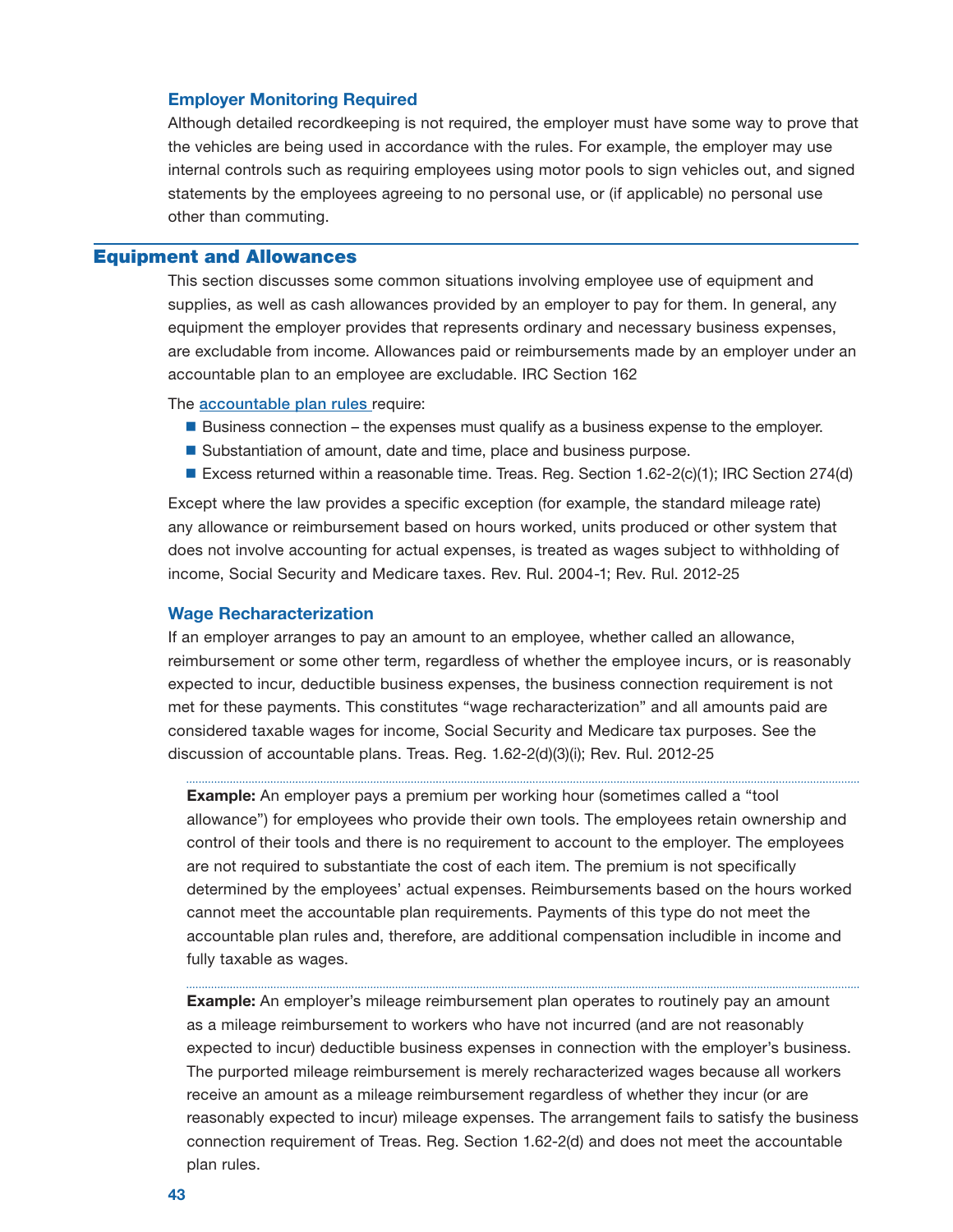## <span id="page-45-0"></span>Work Clothes and Uniform Allowances and Reimbursements

Clothing or uniforms are excluded from wages of an employee if they are:

- Specifically required as a condition of employment, and
- Are not worn or adaptable to general use as ordinary clothing.

The accountable plan rules must be met for reimbursements or clothing allowances. IRC Section 162; Treas. Reg. Section 1.62-2(c)(1)

Note: If the clothing qualifies as excludable, then reimbursements for the cleaning costs are also excludable.

 Periodic allowance payments made to employees for the purchase and maintenance of specific articles of **employer-required** uniforms are not taxable to the employees to the extent that the allowances are used to pay for uniforms that are not adaptable to general use and are not worn for general use, and the employees substantiate the expenses. If the employer does not require substantiation, the allowance is taxable as wages and subject to withholding when paid.

**Example:** An agency is required to reimburse certain employees for shoes under a union contract. The shoes are not safety shoes. Because the shoes are adaptable for general wear, the reimbursements are included as wages to the employees even if the employer is required to make the payment.

## Safety Equipment

Safety equipment is excludable from employee wages if the equipment is provided to help the employees perform their job in a safer environment. To be excludable, it is not necessary that the equipment be required by the employer. However, the accountable plan rules must be met for reimbursements for safety equipment. IRC Section 162; Treas. Reg. Section 1.62-2(c)(1)

Common examples include a hardhat, an anti-glare screen for computer and safety shoes.

**Example:** A government entity pays employees annually for part of the cost of safety equipment not required by the employer. The payments may be excludable even though the safety equipment is not required by the employer. If the equipment helps the employee perform their job in a safer environment, it may qualify as an employee business expense. If the expenses are substantiated, the reimbursement is excludable for the employee.

#### Mileage Allowances

Reimbursements for expenses of operating employee-owned vehicles are discussed in [Employer-Provided Vehicles](#page-37-0). The tax treatment of cash allowances or reimbursements for automobile use is governed by the accountable plan rules.

**Example:** An employer provides an employee with a car or mileage allowance and does not require substantiation. The accountable plan rules have not been met; the car allowance is fully taxable as wages to the employee.

### Listed Property

Employers often provide employees with certain equipment for use in the performance of their duties, outside of the employer's premises. Items listed in IRC Section 280F are considered "listed property" because the property by its nature lends itself to personal use. Strict substantiation requirements apply to property in this category. Employees are required to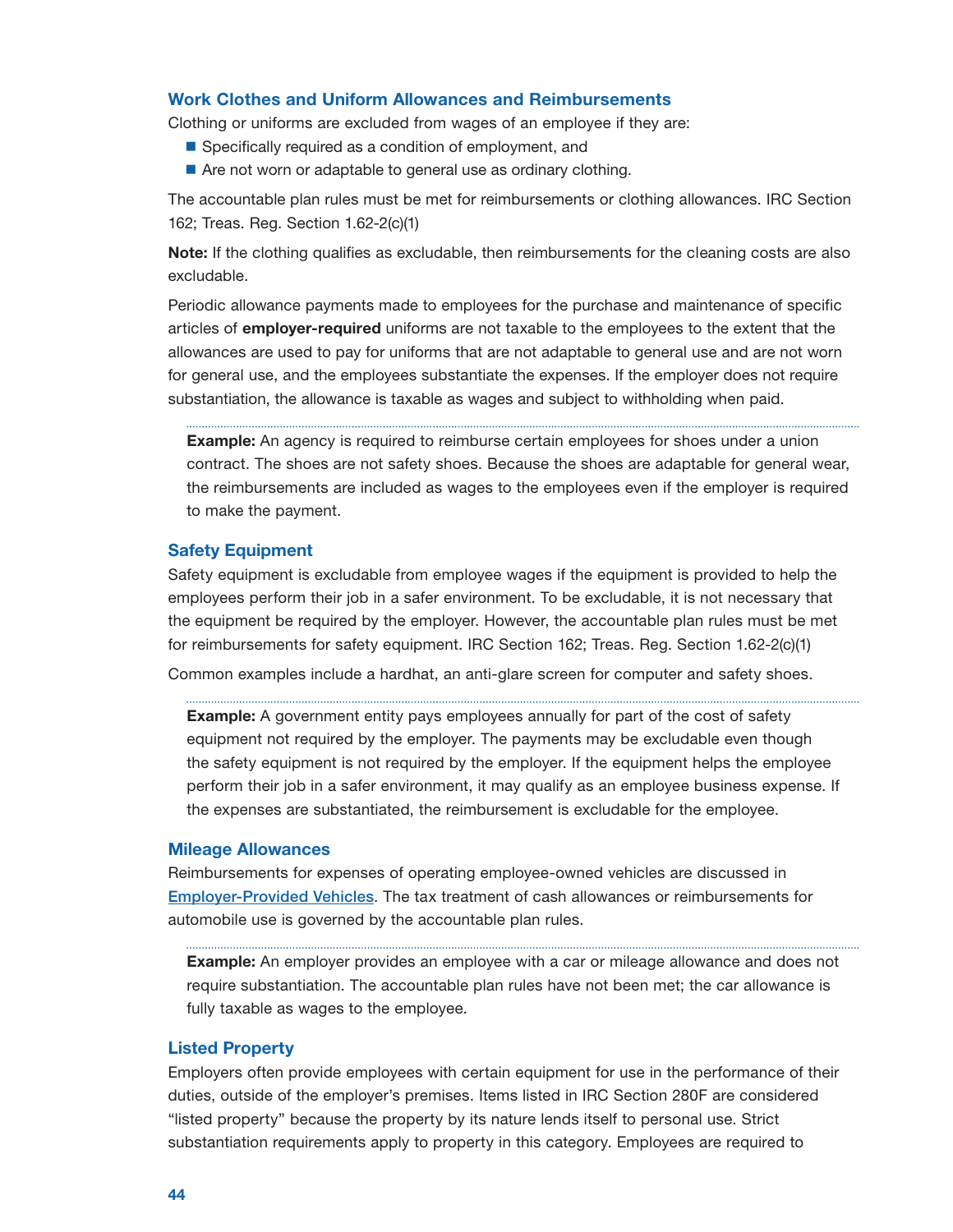<span id="page-46-0"></span>account for business and personal use. IRC Sections 274(d), 280F(d)(4) and 132(d)

Examples include automobiles and property used for recreation.

The following rules apply to listed property:

- **Business use is excludable from the wages of the employee as a working condition fringe** benefit.
- $\blacksquare$  Personal use is included in the wages of the employee.
- **If substantiation requirements are not met, all use is included in the wages of the employee.** IRC Section 280F(d)(4)

#### Substantiation Requirements

The employee must keep records of business and personal use of listed property to determine whether the value of any of the use is included in the employee's wages. IRC Section 274(d)

## Awards and Prizes

Unless specifically excluded, prizes or awards given to employees are taxable. The following awards are always taxable as wages to an employee (regardless of the cost or FMV):

- Cash or cash equivalent awards, such as savings bonds or gift certificates.
- Recognition awards, cash or non-cash, for job performance, unless they are qualifying de minimis fringe benefits.
- Non-cash prizes (unless de minimis) won by employees from random drawings at employer sponsored events.
- Awards for performance, such as outstanding customer service, employee of the month or awards based on productivity.
- Achievement awards, cash or non-cash, that do not meet specific qualified plan award rules, discussed below.
- Awards for length of service or safety achievement that do not meet specific requirements, discussed below. IRC Section 274(j)

Cash awards to employees are always taxable. Generally, the value of an award or prize given by an employer is taxable to an employee as wages, includable on Form W-2, and subject to federal income tax withholding, Social Security and Medicare. IRC Sections 74 and 3121(a)(20)

If the employer pays the employee's share of taxes on an award, the amount of taxes paid are additional wages to the employee (except for agricultural and domestic services) and are subject to all payroll taxes. For information on calculating the tax on employee taxes paid by the employer, see [Publication 15-A](https://www.irs.gov/publications/p15a), Rev. Rul. 86-14

#### Excludable Awards

There are three types of non-cash awards that may be excluded from income (subject to dollar limitations, discussed later). Each category has specific requirements that must be met to be excludable. These categories are:

- 1. Certain employee achievement awards
- 2. Certain prizes or awards transferred to charities
- 3. De minimis awards and prizes

### Employee Achievement Awards

An employee achievement award is an item of tangible personal property (not cash) for lengthof-service or safety. To be excludable the achievement:

■ Must be given for length-of-service or safety,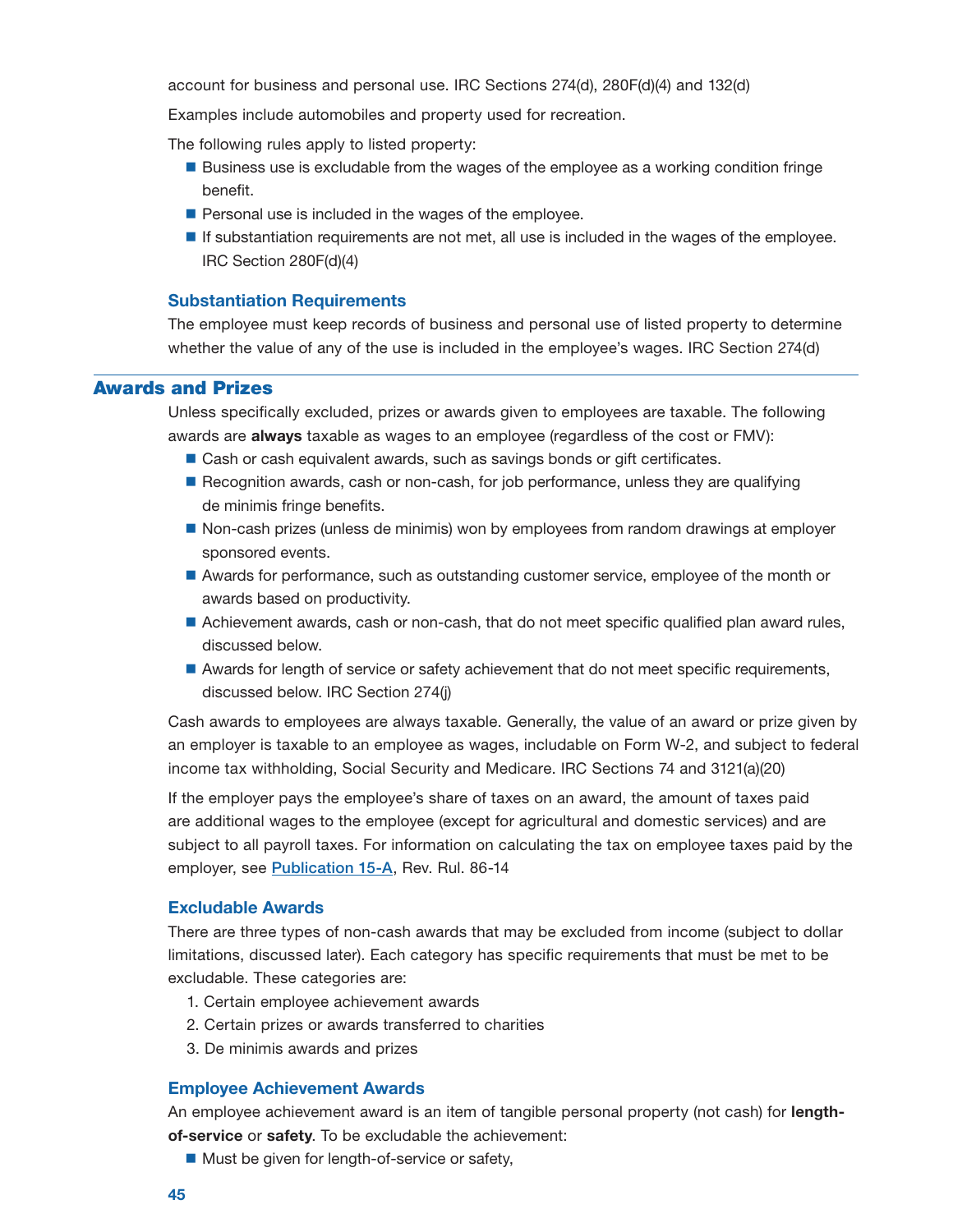- $\blacksquare$  Must be awarded as part of a meaningful presentation, and
- **Cannot be disguised wages or made under conditions and circumstances that create a** significant likelihood that it is disguised wages.

The amount of an award that is excludable depends on whether it is considered qualified. A plan is a qualified plan award if:

- $\blacksquare$  The award is made under an established written plan,
- **The plan does not discriminate in favor of highly compensated employees (generally, for 2020,** those whose compensation exceeds \$130,000), and
- **The average cost of all employee achievement awards (both qualified and nonqualified awards** for length-of-service and safety) made by the employer during a single year does not exceed \$1,600 (\$400 for awards that aren't qualified plan awards). IRC Section 274(j)

## Safety Achievement Awards

An award will qualify as an excludable safety achievement award unless one of the following applies:

- It is given to a manager, administrator, clerical employee or other professional employee.
- During the tax year, more than 10% of the employees, excluding those listed above, have already received a safety achievement award (other than one of very small value). Eligible employees must have worked full-time for a minimum of one year prior to the award. IRC Section 274(j)

**Example:** If an agency has 50 eligible employees and six receive safety awards, the sixth award is taxable because 10% of the eligible employees have already received it.

#### Length-of-Service Achievement Awards

An award made for length-of-service may be excludable. However, it does not qualify if either of the following applies:

- **The employee received the award during his or her first five years of employment.**
- **The employee received another length-of-service award (other than one of very small value)** during the same year or in any of the prior four years.

Note: A traditional retirement award is an exception to the five-year rule. IRC 274(j)

Awards other than for safety or for length-of-service are always nonqualified awards, unless they are qualifying de minimis fringe benefits.

### Dollar Limitation

The maximum amount of excludable awards to a single employee during a calendar year is limited to:

- \$400 for awards made under a nonqualified plan, or
- \$1,600 in total for awards made under both qualified and nonqualified plans.

An award is not a qualified plan award if the average cost of all the employee achievement awards given during the tax year (that would be qualified plan awards except for this limit) is more than \$400. To figure this average cost, ignore de minimis awards. IRC 274(j)

Generally, if an award is taxable to an employee, it is valued at its FMV. The taxable amount of an award to an employee depends on whether the award is made under a qualified plan, whether the cost of the award to the employer exceeds the dollar limitations and the FMV of the award. A length-of-service or safety achievement award may be a qualified plan award. IRC Section 274(j)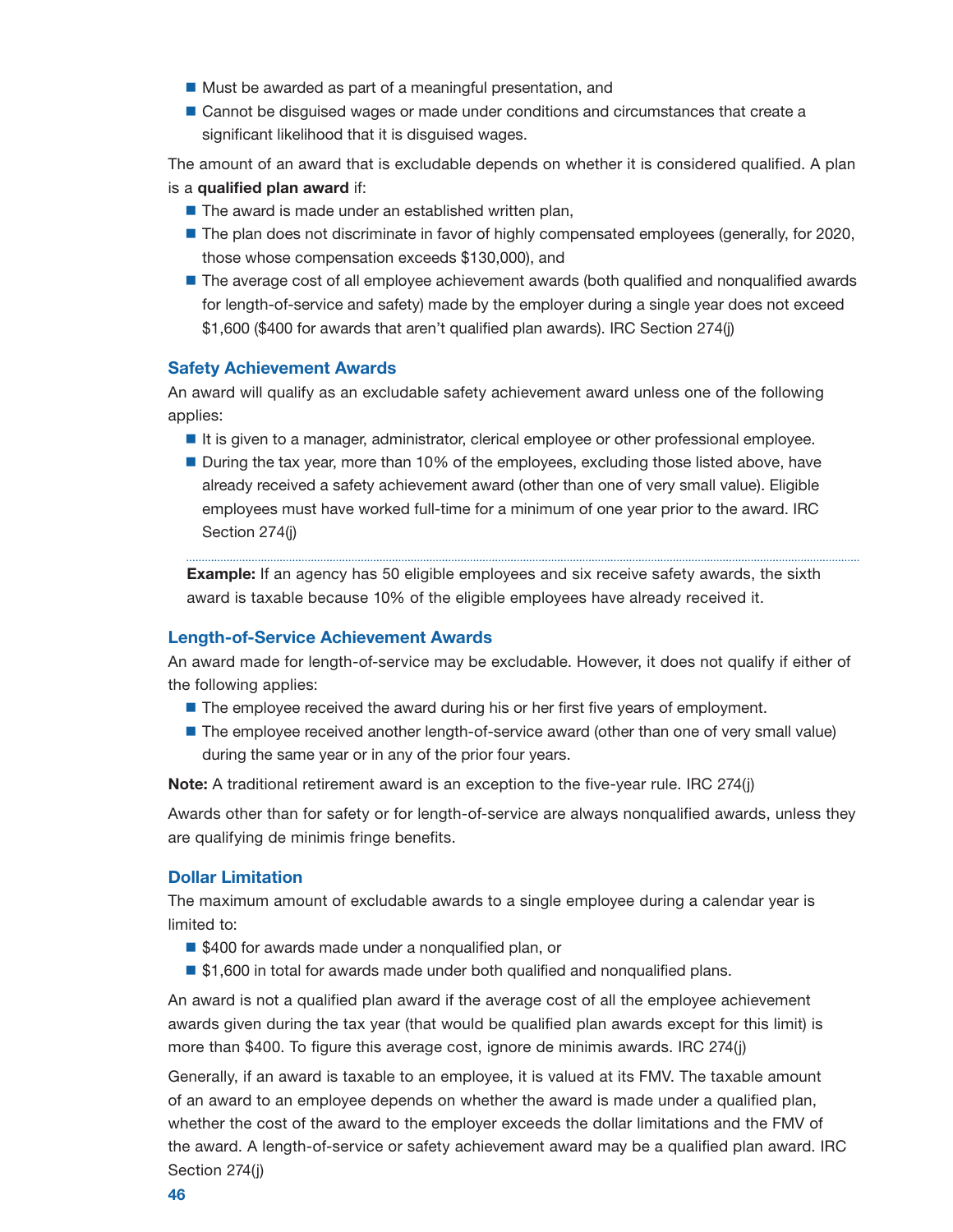**Example:** An employer only makes awards to employees that are non-cash, qualifying lengthof-service or safety awards. To avoid the extensive recordkeeping and tracking required for determining the taxability of awards, the employer has a policy of not making awards that exceed \$400 per employee annually. In this situation, none of the awards would be taxable to the employees.

**Example:** An employee receives two employee achievement awards during the year. For both awards, the cost and FMV of the awards were the same.

#### Cost and FMV

| Nonqualified plan award of a watch | \$400     |
|------------------------------------|-----------|
| Qualified plan award of a stereo   | $+ 1.350$ |
| Total awards                       | 1.750     |
| Less: annual limitation            | $-1.600$  |
| Taxable portion of awards          | \$150     |

## Cost Exceeds Dollar Limitations

Generally, if an award is taxable to an employee, it is valued at FMV. If the cost to an employer for an award exceeds the plan dollar limitations, either \$400 (nonqualified plan) or \$1,600 (qualified plan), then the amount included in wages is the greater of:

- **The part of the employer's cost that is more than the plan dollar limitation (but not more than** the FMV), or
- **The amount by which the FMV exceeds the amount of the plan dollar limitation.**

**Example:** An employer pays \$520 for golf clubs given to an employee as a nonqualified plan employee achievement award. The FMV of the award (golf clubs) at the time it is given to the employee is \$750.

|                        | Cost  | FMV   |
|------------------------|-------|-------|
| Award                  | \$520 | \$750 |
| Less: Limitation       | ⊿ററ   | - 400 |
| Excess over limitation | \$120 | \$350 |

The amount included in taxable wages to the employee is \$350, the greater of the cost less the limitation or the FMV less the limitation. If the award had been a qualified plan award, the employee would not have been taxed on any of the value of the award.

**Example:** An employer pays \$395 for golf clubs given to an employee as a nonqualified plan employee achievement award. The FMV of the clubs at the time the award is given to the employee is \$450.

|                        | Cost  | <b>FMV</b>                      |
|------------------------|-------|---------------------------------|
| Award                  | \$395 | \$450                           |
| Less: Limitation       | - 400 | 400<br>$\overline{\phantom{0}}$ |
| Excess over limitation | -SO   | ደ50                             |

Because the employer's cost of the award does not exceed the \$400 limitation for nonqualified awards, the employee is not taxed on the value of the award. Treas. Reg. Section 1.74-2(b)

Example: An agency presents employee length-of-service awards to six employees for a total cost to the employer of \$1,800. The average cost of all awards is \$300 (\$1,800/6). Since the average cost of all awards does not exceed \$400, the awards are considered qualified plan awards provided there is a written plan that does not discriminate in favor of highly paid employees.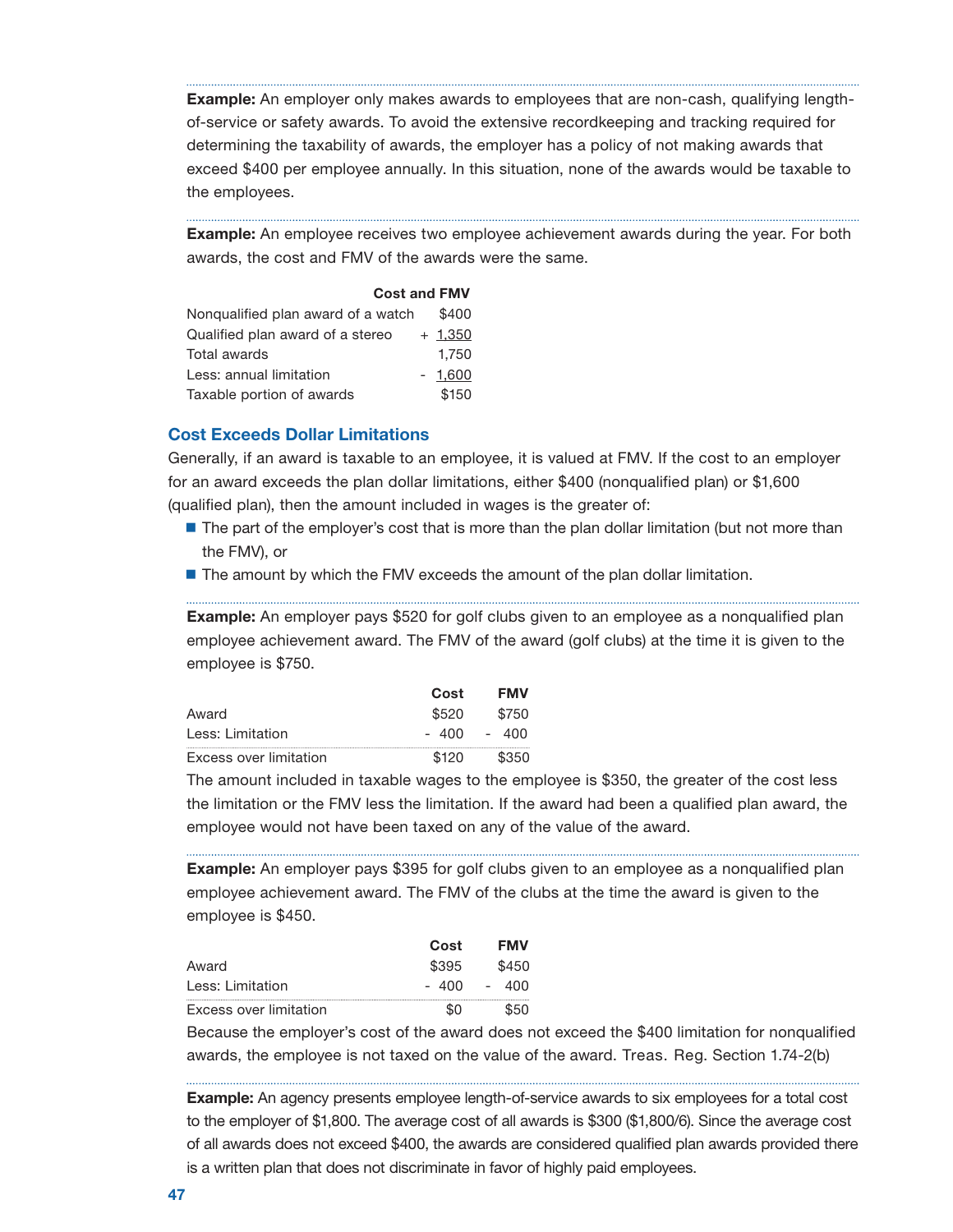## Prizes or Awards Transferred to Charities

Certain prizes and awards given in recognition of charitable, scientific, artistic or educational achievement are not taxable if the recipient transfers them to a charitable organization. IRC Section 74(b)

The following requirements must apply for a transferred award to be excludable from wages:

- Award is for achievement.
- $\blacksquare$  Recipient is selected without entering any contest.
- No substantial future services are required.
- Recipient transfers the award to a charitable organization recognized under IRC 170(c) prior to receiving the benefit.

**Example:** A college instructor is chosen as teacher of the year by a national education association. He is awarded \$5,000, which, before accepting the award, he directs the education association to transfer it to a college scholarship fund at the institution where he teaches. The award is not taxable to the college instructor.

## De Minimis Awards and Prizes

A prize or award that is not cash or cash equivalent, of nominal value and provided infrequently is excludable from an employee's wages. Prizes or awards that are given frequently to an employee do not qualify as an excludable de minimis award, even if each award is small in value. IRC Section 132(e)

## Examples of Excludable De Minimis Awards

- Nominal gifts for birthdays, holidays
- Holiday turkey and hams
- **Flowers, plaques, coffee mugs for special occasions**
- Gold watch on retirement
- Parking for employee of the month, if value is less than statutory limit for qualified transportation fringe benefits

"Nominal" for this purpose means small in value, relative to the value of total compensation. There is no set dollar amount in the law for nominal prizes or awards. (The IRS gave advice at least once, in 2001, that a benefit of \$100 did not qualify as de minimis.) CCA 200108042

"Cash equivalent" means readily convertible to cash, for example, a voucher for merchandise, a savings bond or a gift certificate.

**Example:** An employer provides dinner at an annual awards banquet for employees. The regulations specifically indicate that occasional group meals are considered nontaxable fringe benefits. Treas. Reg. Section 1.132-6(e)(1)

#### Cliff Provision

If an employer provides an award that exceeds either the value or frequency limitations for de minimis fringes, the entire award is included in the employee's wages, not just the portion that exceeds the de minimis limits. Treas. Reg. Section 1.132-6(d)(4)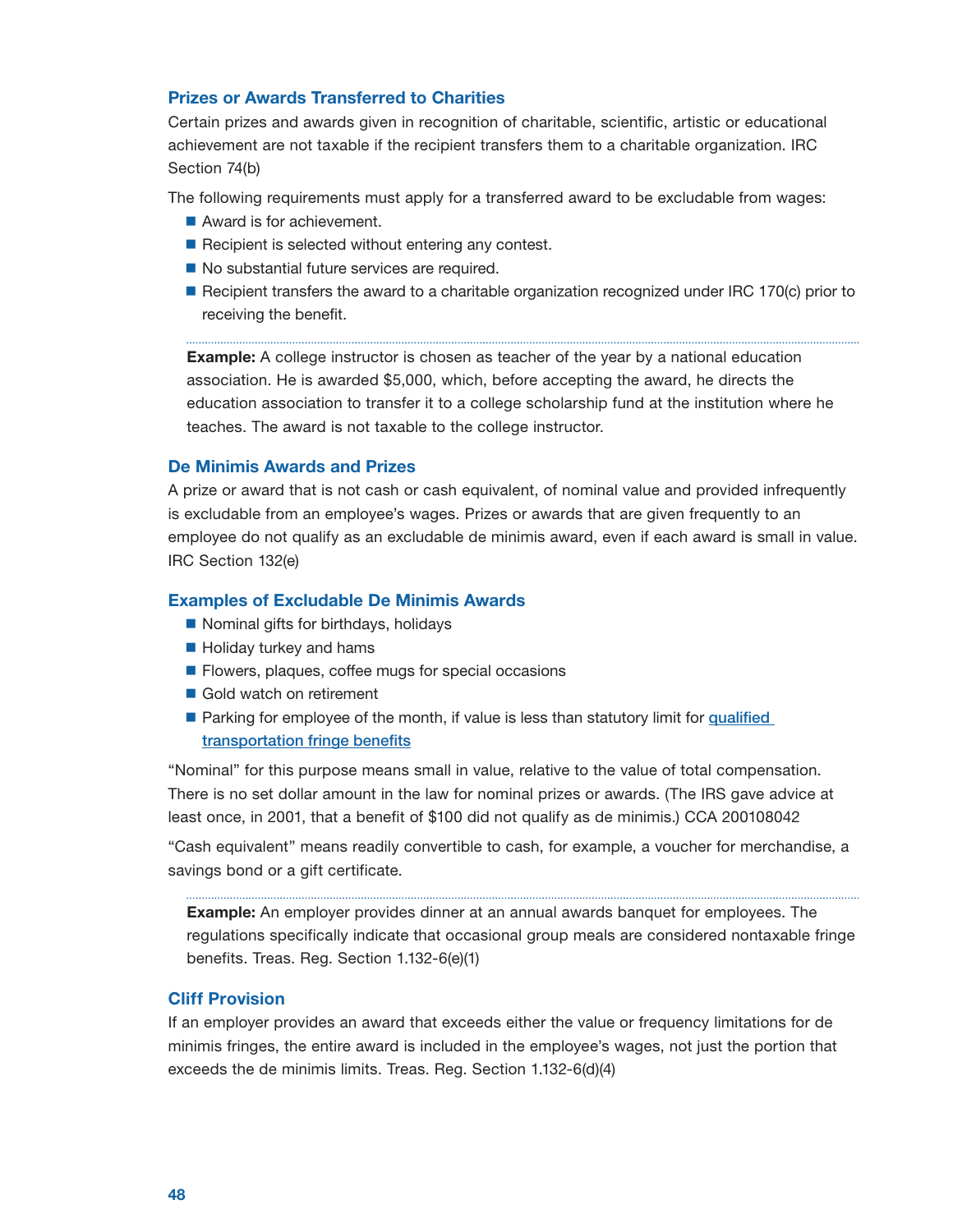### <span id="page-50-0"></span>Awards Funded by Third Party

If funds for awards or prizes are provided by an outside party, the award is taxable in the same way as if provided directly by the employer. If the funds are turned over to the employer to select and distribute the awards, the employer is responsible for all applicable payroll taxes and withholding. IRC Section 3402(d)

**Example:** A bank provides funds to a state agency to support a special performance award program. The agency chooses the recipients and distributes the awards. The value of the awards is additional compensation to these employees and reportable on their Forms W-2, subject to payroll taxes and withholding. The treatment would be the same if the outside party were a nonprofit organization or an educational foundation.

**Example:** A television set, donated by a business to a state agency, is awarded through a random drawing to an employee. The FMV of the television is considered taxable wages to the employee. Prizes in a random drawing of employees are considered wages. A television set is not considered a de minimis benefit.

In the case where the outside party selects and distributes the award directly to an agency employee without any direction or decision making from agency personnel, then the award is income to the recipient and must be reported. The outside party is required to furnish a Form 1099-MISC to the recipient for a calendar year if the total awarded to that individual in that year has a value of \$600 or more.

**Example:** Special duck prints donated by artists are given away as awards to employees. For purposes of determining the taxable value, the FMV can be determined by an appraisal, by establishing the sales price of similar prints by the artist or by any other reasonable method. The taxability of the value of the prints to the employees depends on the type of award, dollar limitations and other specific requirements.

## Professional Licenses and Dues

Employer reimbursements to employees for the cost of their professional licenses and professional organization dues may be excludable if they are directly related to the employee's job.

Once an employee has completed the education or experience required for a professional license, the expenses necessary to maintain a license or status are considered ordinary and necessary business expenses. If paid or reimbursed by an employer for an employee, the fees are a working condition fringe benefit. If paid under an accountable plan, they are excludable from the income of the employee. If paid under a nonaccountable plan, they are included in the income of the employee and are subject to federal income, Social Security and Medicare taxes. The employee may deduct the expenses on their income tax return. IRC Section 132(d); Treas. Reg. Section 1.132-5(a)(1)(v); IRC Section 62(a)(2)(A); Treas. Reg. Section 1.62-2(c)(2); IRC Section 62(c)(1)&(2); Treas. Reg. Section 1.62-2(c)(3)

**Example:** An employer pays the professional dues for an employee, who is a financial officer, to a national association of finance officers. If the accountable plan rules are met, this is an excludable reimbursement to the employee.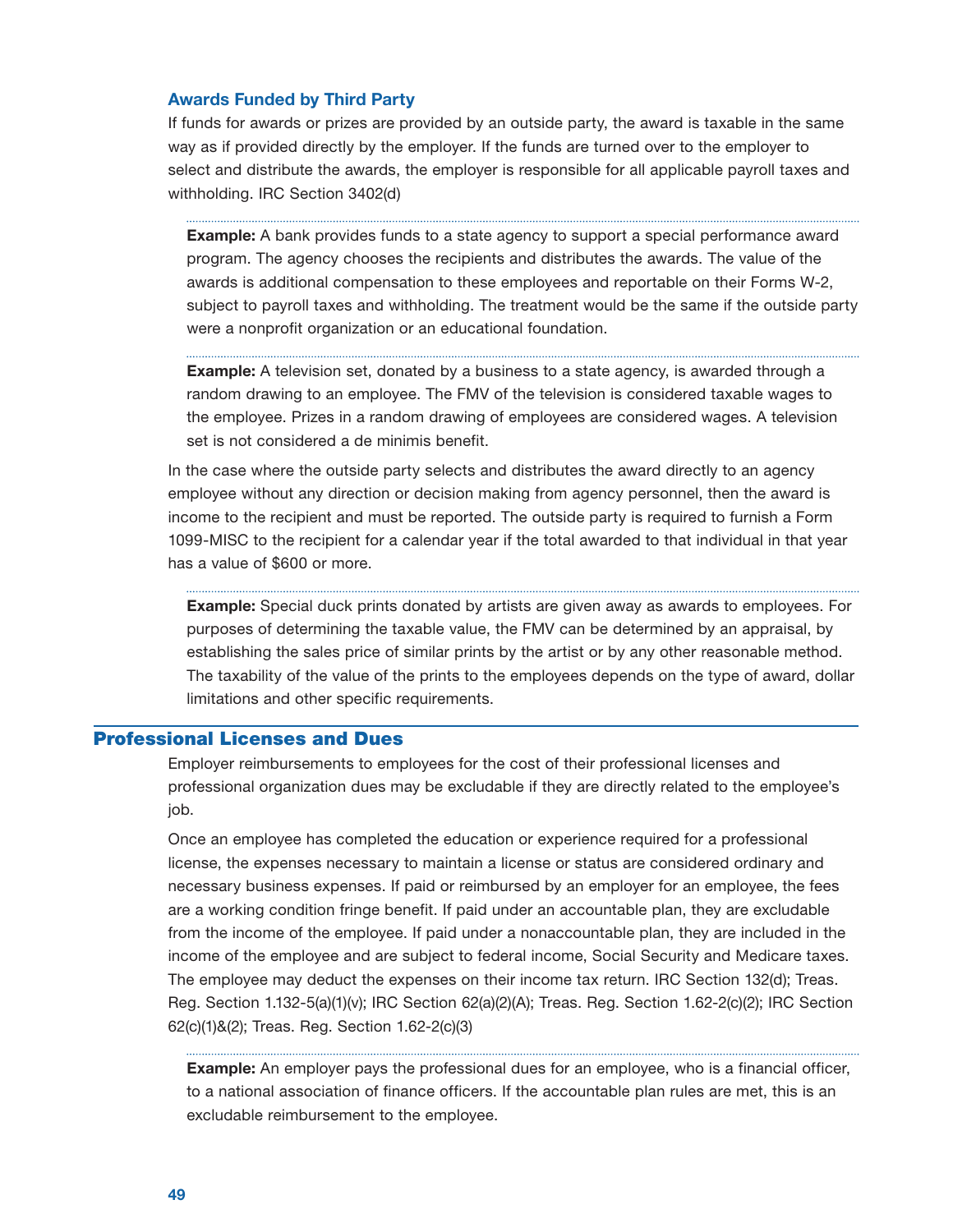<span id="page-51-0"></span>**Example:** A state agency requires an employee to be a notary. The employee submits the paid receipt for the annual fee to maintain this professional license to the agency, and the agency reimburses the employee. The reimbursement is not taxable to the employee because it is an ordinary and necessary business expense under IRC Section 162 and paid by the employer under an accountable plan.

**Example:** A state agency pays the annual CPA license fee for the chief game warden each year. The warden does not use his CPA expertise on the job for the agency. Because the game warden does not use his CPA expertise in his capacity as game warden with this state agency, it is not a working condition fringe benefit. The reimbursement to the game warden is taxable to him and is subject to federal income, Social Security and Medicare taxes.

## Business and Professional Organizations

Payment or reimbursement of dues to clubs organized for business purposes are excludable from income if:

- The organization is related to the employer's business, and
- **The employee is performing duties for the employer that are related to the professional** organization's focus or mission.

 CPAs, school officers or similar professional groups. Treas. Reg. Section 1.162-15(c); IRC Section Examples of these organizations include business leagues, professional organizations, and trade associations such as medical, legal and accounting associations including state associations of 162(a); Treas. Reg. Section 1.132-5(a)

## Entertainment and Recreational Organizations

 these benefits to an employee, they are taxable to the employee and subject to withholding for Club dues and memberships are not allowed as business deductions. If an employer provides income tax, Social Security and Medicare.

Similarly, the payment of club dues by the employer is a taxable fringe benefit. No business deduction is allowed for club dues. If an employer pays or reimburses an employee for club dues, the amount is taxable to the employee and subject to income tax withholding, Social Security and Medicare taxes. IRC Section 274(a)(3)

## Educational Reimbursements and Allowances

Employers frequently pay educational expenses on behalf of employees or reimburse them for educational expenses they incur. In addition, many educational institutions provide a benefit in the form of free or reduced-cost education to employees. To determine whether the reimbursement or value of the education is excludable from wages, it is first necessary to determine which provisions of the Internal Revenue Code apply. There are three sections of the IRC that permit the payments or reimbursements to be excludable from wages under certain circumstances.

The following IRC Sections apply to tuition reductions:

## For all employers:

IRC 132(d) – Education as Working Condition Fringe Benefit

IRC 127 – Qualified Educational Assistance Program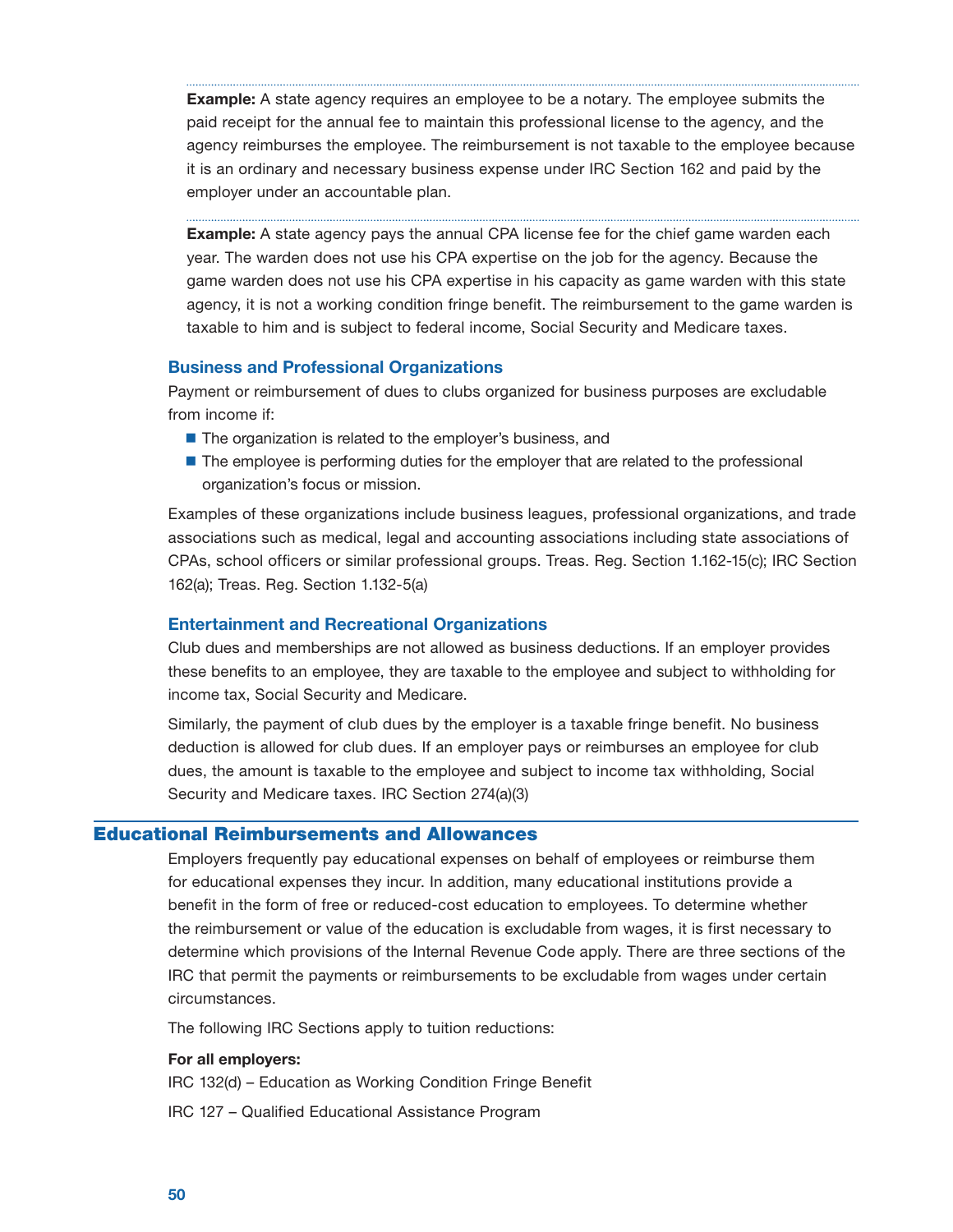#### <span id="page-52-0"></span>For certain other employers:

IRC 117(b) – Qualified Scholarships

IRC 117(d) – Qualified Tuition Reductions

An educational payment that is not exempt from tax under one IRC section may be exempt under a different section. An educational benefit under IRC Section 132(d) (working condition fringe benefit) can be excludable only if benefits under any other IRC sections do not apply. A chart at the end of this section provides help in determining whether specific payments or reimbursements for education expenses are excludable.

This section summarizes these provisions for employer-paid education. For more detailed information, see [Publication 970, Tax Benefits for Education](https://www.irs.gov/publications/p970).

## Education as a Working Condition Fringe Benefit (Section 132(d))

condition fringe benefit, which is an excludable benefit of property or services provided by an Job-related educational expenses may be excludable from an employee's income as a working employer to an employee so that the employee can perform his or her job. It applies to the extent the cost of the property or services would be allowable as a business expense to the employee if the employee had paid for it. The exclusion is generally available for any form of educational instruction or training that maintains or improves the job-related capabilities of an employee, or meets certain express requirements of the employer, or of applicable law or regulations. IRC Section 132(d); Treas. Reg. Section 1.162-5

For governmental entities, working condition fringe benefits for education may be available to current employees or independent contractors. For purposes of working condition fringe benefits, independent contractors, directors and partners, and volunteers are considered employees. Treas. Reg Section 1.132-5(r) and 1.132-1(b)

For educational reimbursement to qualify as a working condition fringe benefit, the education must be job-related. It is not required that the employer have a written plan or dollar limitations, and the employer may discriminate in favor of highly compensated employees. IRC Section 132(d); Treas. Reg. Section 1.132-1(f)(1)

## Job-Related

The educational course must be job-related, and either maintain or improve job skills, or be expressly required by the employer or by law.

Examples of qualifying (excludable) courses include work toward an advanced degree necessary to retain the job or pay level. IRC Section 132(d); Treas. Reg. Section 1.162-5(a)(1)

To be excludable, the educational course must not:

- **Be needed to meet the minimum educational requirements of the current job, or**
- Qualify the employee for a new trade or business. Treas. Reg. Section 1.162-5(b)(2) and 1.162-5(b)(3)

## Substantiation Requirements for Cash Payments to Employees

If an employee receives cash, the employer must require the employee to:

- Use the amount provided for payment of education expenses that qualify as a working condition fringe benefit,
- $\blacksquare$  Verify that the payment was used for the expenses, and
- Return to the employer any unused portion of the payment. Treas. Reg. Section 1.132-5(a)(1)(v)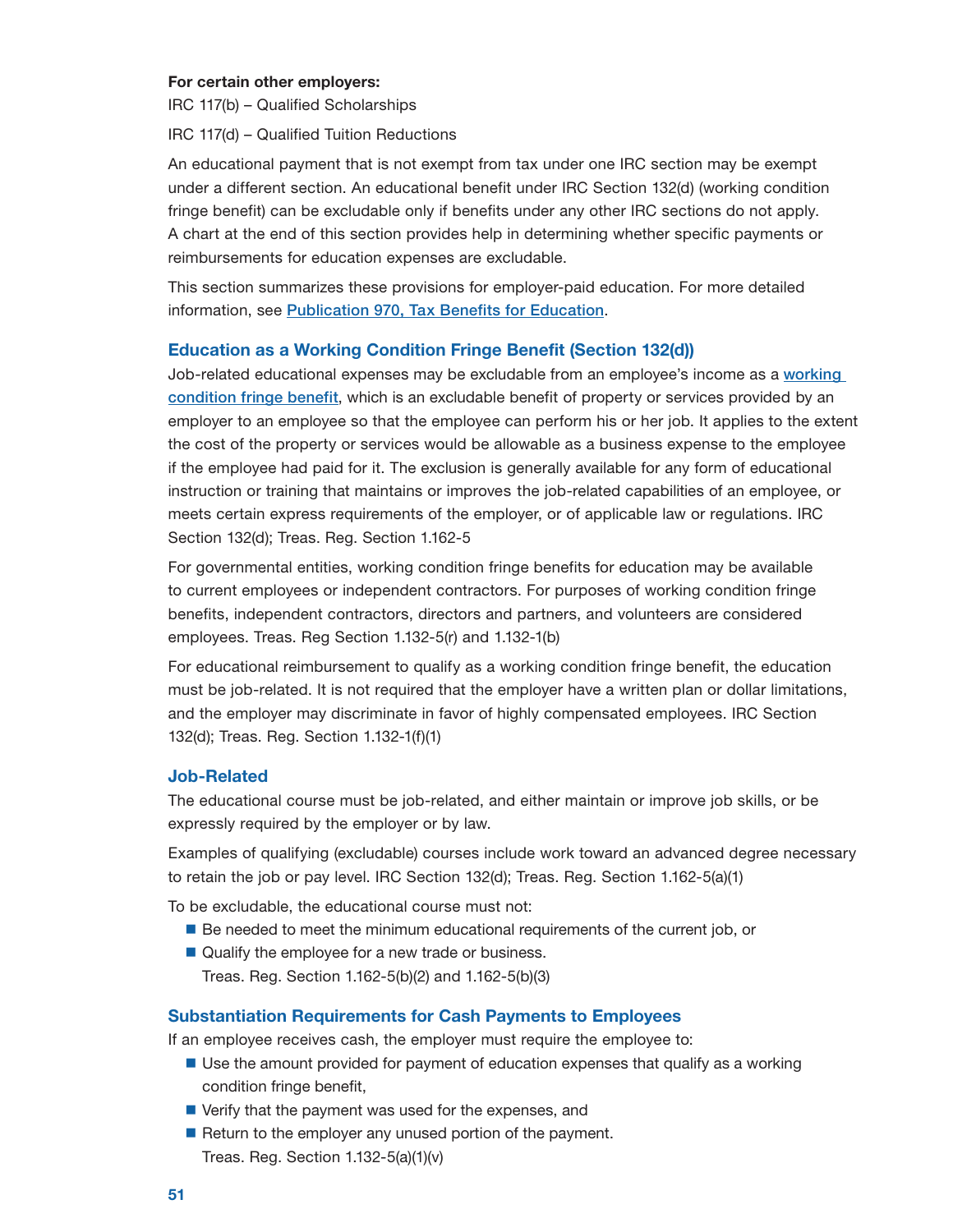## Qualifying Educational Expenses

The following may qualify for exclusion as working condition fringe benefits:

- Tuition, books, supplies, equipment -Treas. Reg. Section 1.162-5(a)
- Certain travel and transportation costs -Treas. Reg. Section 1.162-5(d)
- Graduate or undergraduate level courses -Treas. Reg. Section 1.162-5(a)

#### Courses Qualifying Employee for New Position

Generally, education courses that qualify an employee for a new position or specialty within their existing trade or business are not excludable as a working condition fringe benefit. These are considered to be qualifying an employee for a new trade or business. Examples of excludable courses that qualify employees for a new position rather than a new trade or business include:

- Teacher to principal
- Elementary school teacher to secondary school teacher
- Teacher in one subject area to teacher in another subject area
- Teacher to guidance counselor

Treas. Reg. Section 1.162-5(b)(3)

Often, courses needed for acquiring a license or certificate are considered to be leading to a new trade or business. Examples include the following:

- Accountant to CPA
- CPA to lawyer
- Mechanic to engineer

#### Minimum Job Requirements

You cannot exclude payments for education to meet the minimum requirements of a job. Even if an employee is already performing service, this does not establish that the employee has met the minimum requirements of the job. Treas. Reg. Section 1.162-5(b)(2)

**Example:** Veronica is a computer technician at a state agency. The agency pays for her to take a graduate computer course at STU University to enhance her current job skills. The class is excludable as a working condition fringe because it is job-related and maintains or improves Veronica's skills, and it does not prepare her for a new trade or business.

**Example:** Due to a teacher shortage, Doug, who has 80 hours of college credits, is given a position as a teacher although the job normally requires 120 hours of credits. Doug is reimbursed by his employer for the expenses of completing the 40 credits at night school while he is teaching. The reimbursement is not excludable as a working condition fringe benefit because the courses are needed to meet the minimum requirements of his present job. (This amount may be excludable under another IRC section, for example, Section 127. See Qualified Educational Assistance, later.)

**Example 3:** Peter, a fiscal technician hired into an Accountant I position, does not have all the accounting credits he needs for the job. He registers for and takes the courses required for the position. The courses may improve his job performance, but the primary purpose of taking them is to acquire the minimum requirements for the position. The reimbursement for Peter's classes is not excludable under IRC Section 132(d) because the education is needed to meet the minimum educational requirements of his position. The reimbursement is included in Peter's wages, unless it is excludable under another IRC Section, such as Section 127. (See Qualified Educational Assistance, later.)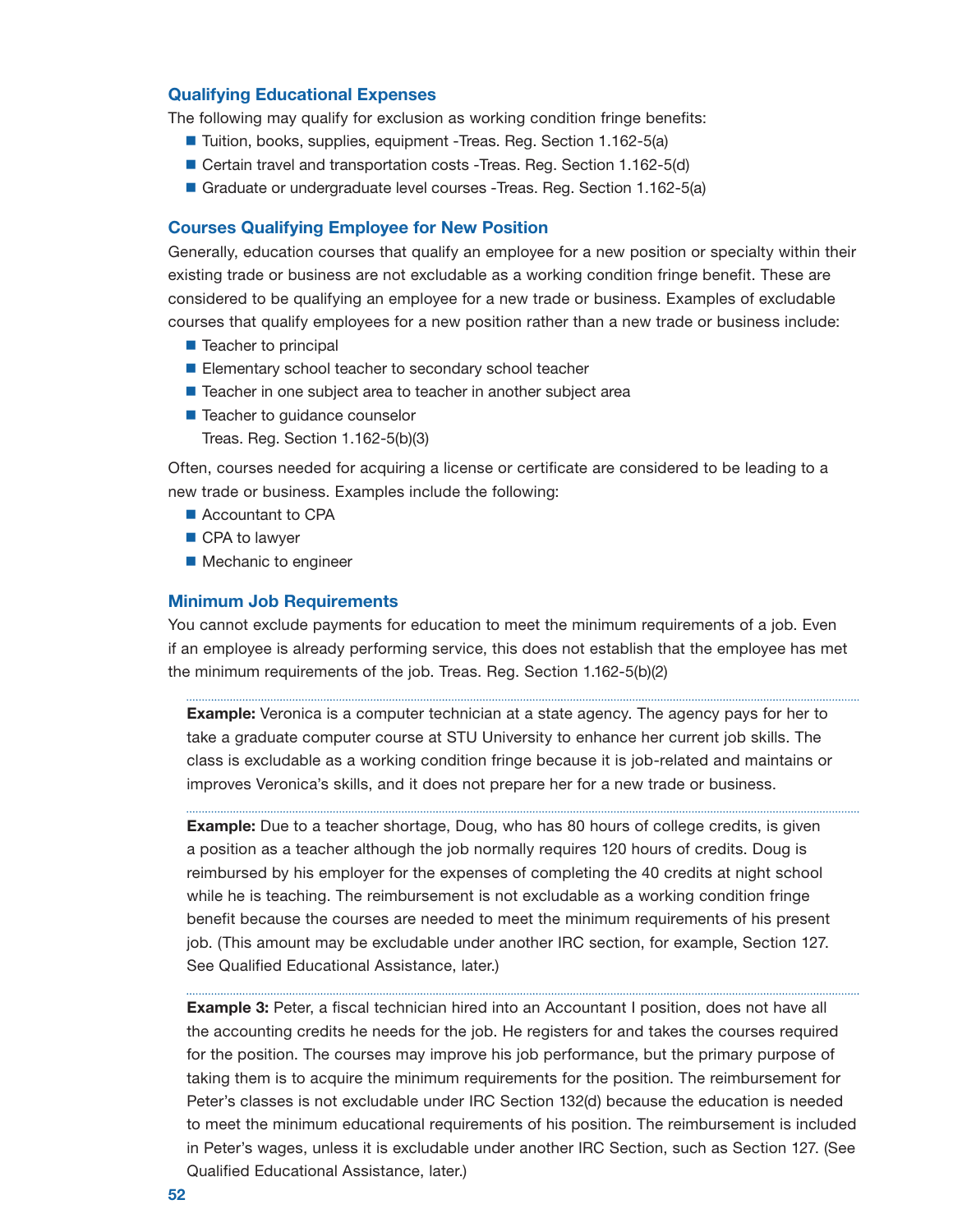## Working Condition Educational Fringe Benefit - General Guide



## Qualified Educational Assistance (Section 127)

Under an educational assistance plan, an employer may exclude up to \$5,250 paid or incurred on behalf of an employer from the wages of each employee, if certain requirements are met. The education may be at undergraduate or graduate level and is not required to be job-related. IRC Section 127

The following requirements apply for a qualified educational assistance plan:

- $\blacksquare$  The employer must have a written plan.
- $\blacksquare$  The plan may not offer other benefits that can be selected instead of education.
- Assistance does not exceed \$5,250 per calendar year for all employers of the employee combined.
- **The plan must not discriminate in favor of highly compensated employees (generally, for 2020,** those receiving \$130,000 or more). IRC Sections 127(a)(2) and 127(b)(2); Notice 2019-59 for 2020

## Eligible Employees

Individuals who may qualify for the Section 127 benefit include current and laid off employees, employees retired or on disability, and certain self-employed individuals. Spouses or dependents of employees are not eligible. Treas. Reg. Section 1.127-2(h)

## Educational Expenses

Educational expenses include tuition, books, supplies and equipment necessary for class.

Educational expenses do not include tools or supplies that the employee may keep after the course is completed; education involving sports, games, hobbies (unless job-related), meals, lodging or transportation. IRC Section 127(c)(1)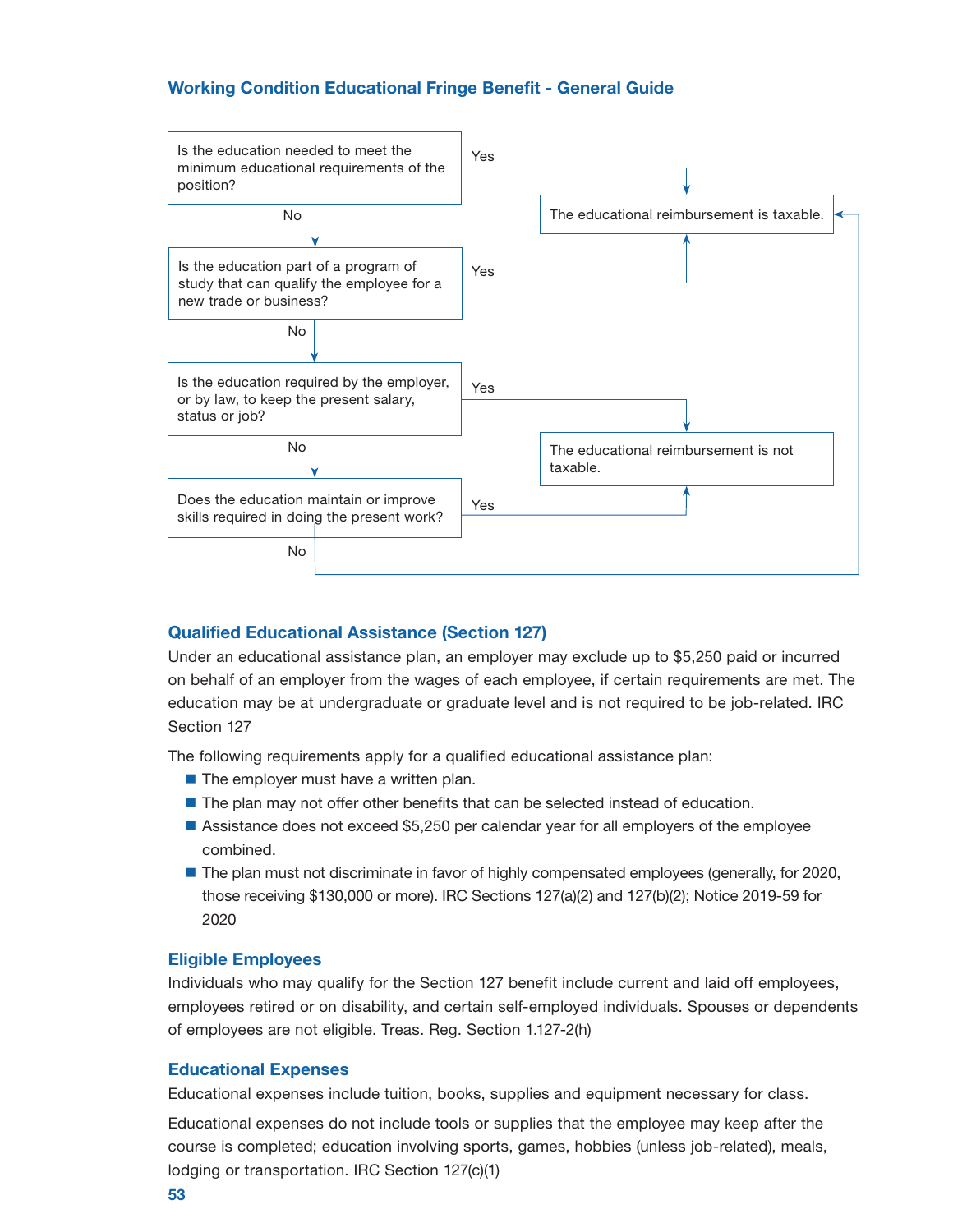<span id="page-55-0"></span>**Example:** Karen is a secretary at a state agency. She wants to take an undergraduate psychology class at MNO Community College. The state agency has a written educational assistance plan. The state agency pays \$250 for the tuition to the community college for the course. Karen receives no taxable income from this benefit because the requirements for an educational assistance plan have been met under IRC 127.

**Example:** Joe, a janitor at a state agency, wants to take a math class toward his bachelor's degree. The state agency has a qualified educational assistance plan and reimburses Joe \$300 for the course after he verifies the cost. Joe does not have taxable wages from this reimbursement.

**Example:** Tom is a recreation specialist for a municipality. His employer pays for him to take courses toward a license as a soccer referee. If the employer has a qualified plan, Tom does not have taxable income from this benefit, even though the courses he is taking are sportsrelated. The courses have a reasonable relationship to the business of the employer, and this meets an exception to the rule that sports, games and hobby classes are not permitted under educational assistance programs.

### Qualified Tuition Reduction (Section 117)

Free or reduced tuition provided by educational institutions to its employees may be excludable from their wages. At the undergraduate level, the education need not be at the same institution where the employee works. Whether a tuition reduction is a qualified tuition reduction, and therefore excludable from income, depends on whether it's for education below or at the graduate level, and whether the tuition reduction represents payment for services. IRC Section 117(d)

An "educational organization" for this purpose must:

- **Maintain a faculty and curriculum, and**
- Normally have a regularly enrolled student body on site. IRC Section  $170(b)(1)(A)(ii)$

#### Nondiscrimination

Generally, a qualified tuition reduction cannot discriminate in favor of highly compensated employees (for 2020, employees with total compensation exceeding \$130,000). IRC Section 117(d)(3); IRC Section 414(q)(1)(B)(i); Treas. Reg. Section 1.132-8(f); Notice 2019-59 for 2020

## Qualified Tuition Below Graduate Level

A tuition reduction for education below the graduate level is excludable only if the student is associated with the educational institution as a:

- Current employee
- **Former employee who retired or left on disability**
- Widow or widower of an individual who died while an employee
- Widow or widower of a former employee who retired or left on disability
- Dependent child or spouse of one of the above IRC Section 117(d)(2)(A); IRC Section 132(h)

The tuition reduction cannot represent payment for services.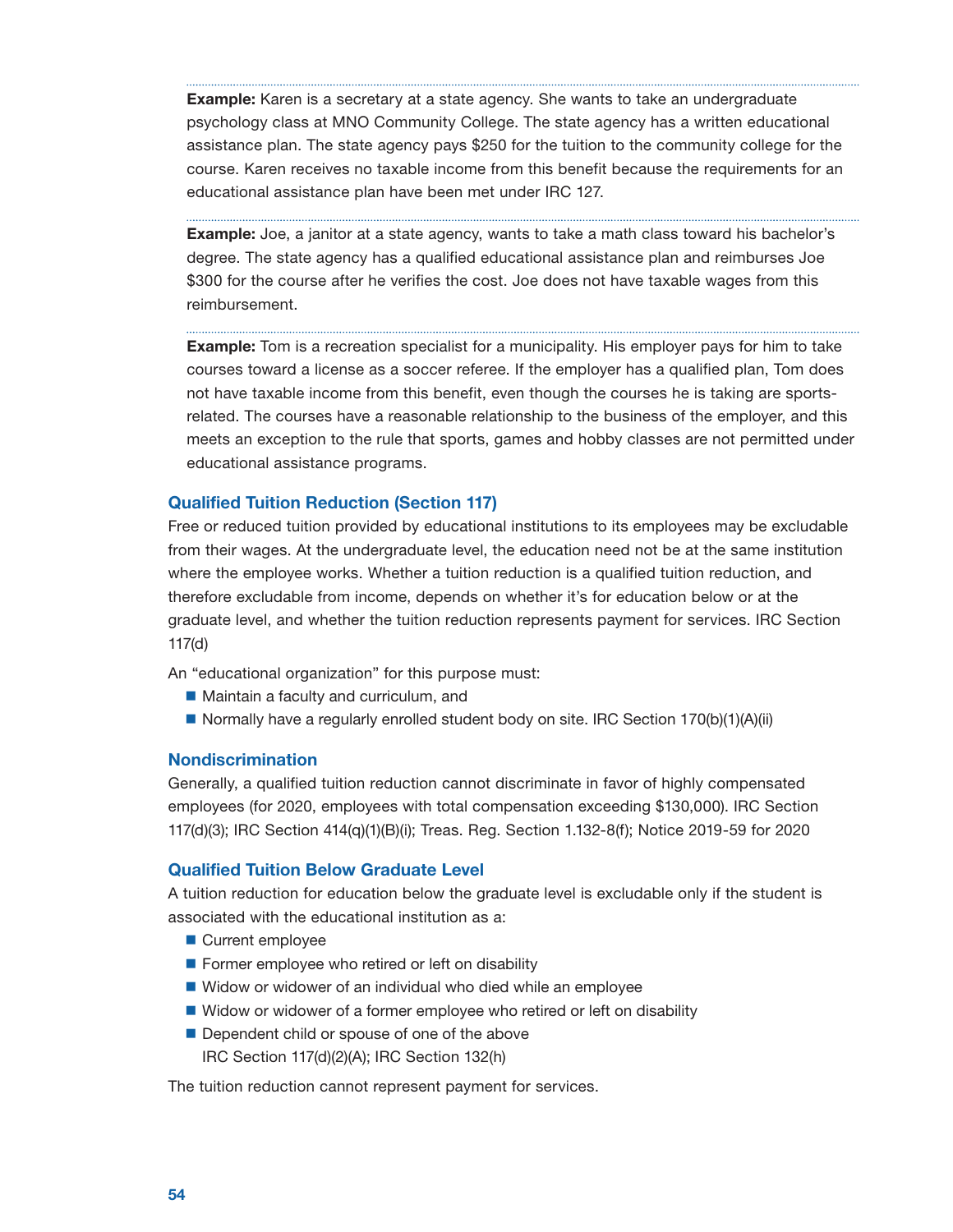<span id="page-56-0"></span>**Example:** Carl works for ABC Community College, a division of the State University, as a physics teacher. His two children attend the State University undergraduate program at a reduced tuition. This situation meets the requirements for qualified tuition reduction and does not result in any taxable income for Carl.

**Example:** The facts are the same as in the above example, but in addition to reduced tuition, Carl's children are receiving free room and board. The tuition reduction remains excludable, but the value of the free room and board will be taxed as wages to Carl.

## Qualified Tuition Reduction at Graduate Level

Tuition reductions for graduate education are considered "qualified" and are excludable only if they are provided by an eligible educational institution to a graduate student performing teaching or research activities for the educational institution. The courses must be taken at the school where the employee is working. The employee must include in income any other tuition reductions received for graduate education. IRC Section 117(d)(5); Section 170(b)(1)(A)(ii)

### Officers, Owners and Highly Compensated Employees

Qualified tuition reductions apply to officers, owners or highly compensated employees only if benefits are available to employees on a nondiscriminatory basis. This means that the tuition reduction benefits must be available on substantially the same basis to each member of a group of employees. The group must be defined under a reasonable classification set up by the employer. The classification must not discriminate in favor of owners, officers or highly compensated employees.

#### Tuition Waiver for State Employees

Some state laws permit state colleges and universities to waive all or a portion of tuition, services and activities fees for state employees. For example, the benefit is made available to those employed half-time or more in certain classifications for permanent employees.

If a tuition waiver or reduction does not meet the requirements for a qualified tuition reduction, it may still qualify for an exclusion as an educational assistance plan or as a working condition fringe benefit. IRC Sections 117(d), 127 and 132(d)

## Qualified Tuition Reductions and IRC 132

If the tax treatment of an educational expense is expressly provided for in a specific IRC section, then it is not covered by IRC Section 132 (except for Section 132(e), de minimis fringe benefits). Because Section 117(d) applies specifically to tuition reductions, the exclusions under Section 132, such as no-additional-cost benefits or working condition fringe benefits do not apply to free or discounted tuition provided to employees of an educational institution. Treas. Reg. Section 1.132-1(f)(1)

If the amounts paid (not the value of reduced or free tuition) by the employer for education relating to the employee's trade or business as an employee of the employer is such that, if the employee had paid for the education, the amount paid would be allowable as an employee business expense deduction, the costs of the education may be eligible for exclusion as a working condition fringe benefit under Section 132. Field Service Advice 200231016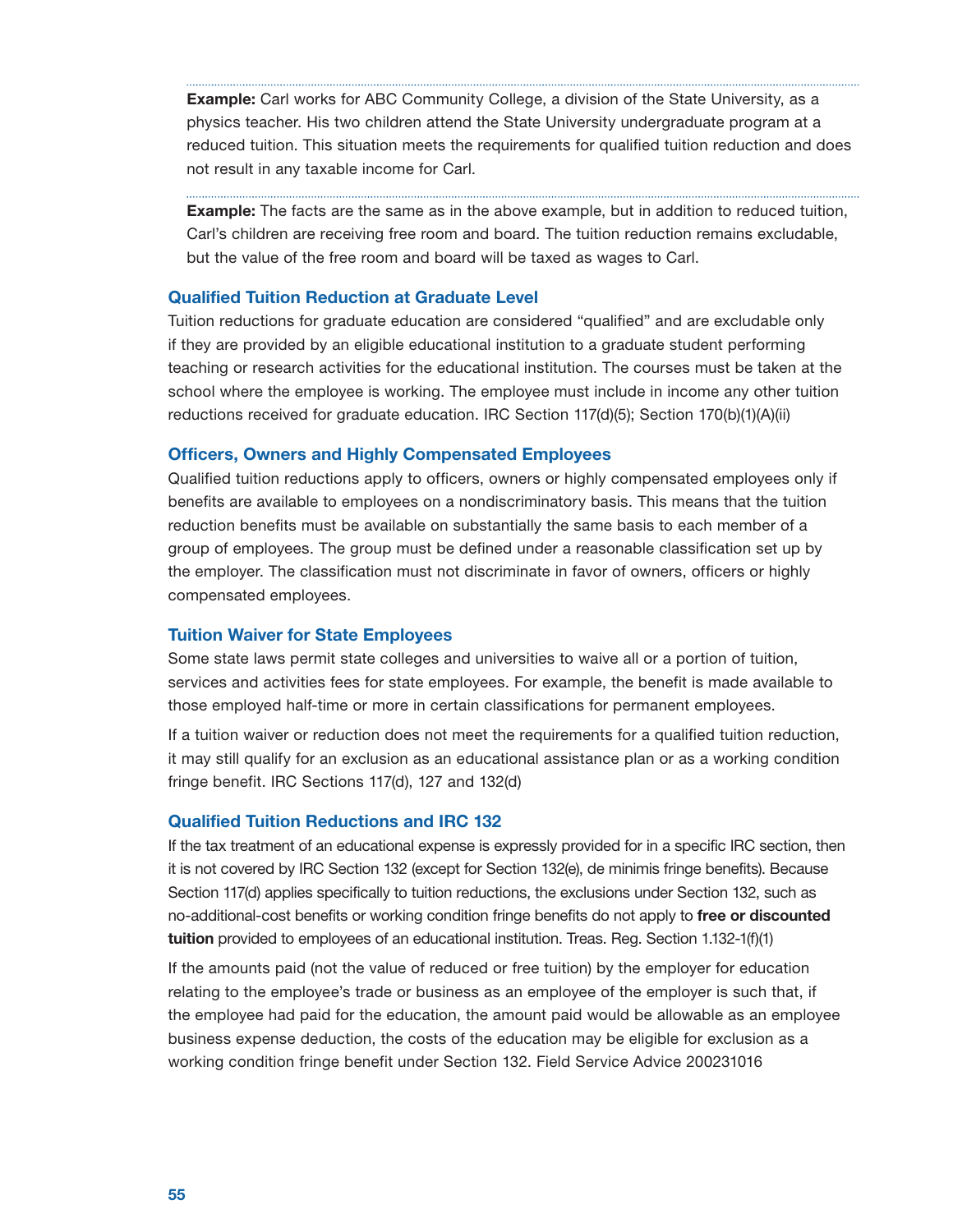## <span id="page-57-0"></span>Scholarships and Fellowships

 Individuals pursuing a course of study or research often receive awards or funds to pay for their educational costs in the form of scholarships, fellowships, stipends or grants. Regardless of the name given the benefit, the taxability of the award depends on whether the provisions of IRC Section 117 are met.

The amount is excludable if it is a "qualified" scholarship or fellowship, discussed below, and the recipient is a candidate for degree at a qualified educational organization. IRC Section 117(a)

The amount is taxable if it represents payment for, or requires, past, present or future services, or is a payment that funds study or research primarily for the benefit of the grantor. Treas. Reg. Section 1.117-4(c)

## Candidate for Degree

A candidate for degree, for this purpose, is:

- A primary or secondary school student, or
- An undergraduate or graduate student pursuing studies or conducting research toward a degree at a college or university, or
- A full- or part-time student at an accredited educational institution. Treas. Reg. Section 1.117-6(c)(4)

**Example:** Jeff, a professor of anthropology, is awarded a fellowship by the college that allows him to devote 100% of his time to a research project of his choice. The fellowship is designed to award faculty for present or past services. The fellowship is taxable wages to Jeff.

**Example:** Tracy is granted a stipend by the city of Riverdale to attend a paramedic training program. She is required to accept employment with the grantor at the conclusion of the training. The stipend is taxable wages to Tracy.

**Example:** Mona is a candidate for an advanced medical degree at a university. She receives a fellowship grant of \$4,000 per month for performing surgery in a residency program at the university's hospital and a one-time payment of \$3,000 for independent research of Mona's choosing. The \$3,000 for research is excludable from income. The \$4,000 per month grant to perform surgery represents payment for services and is taxable as wages.

## Qualified Scholarship or Fellowship

 class. Qualified expenses do not include travel, meals or lodging. IRC Section 117(b) A qualified scholarship or fellowship is excludable to the extent the amounts are used for qualified tuition and related expenses. This includes fees, books, supplies and equipment required for a

An educational institution is an organization that exists for an educational purpose, maintains a regular faculty and curriculum, and has a regularly enrolled body of students on site. IRC Section 170(b)(1)(A)(ii)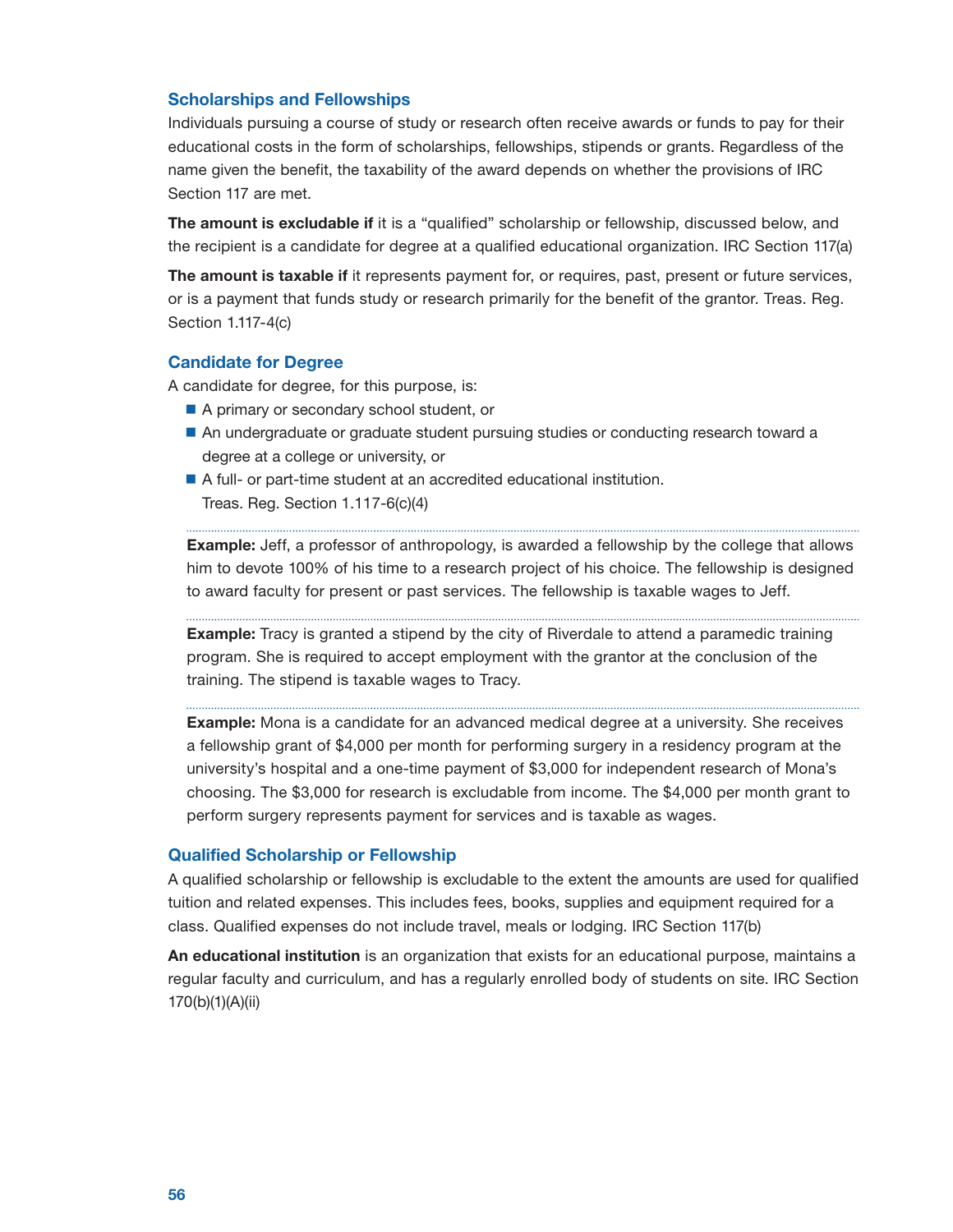## <span id="page-58-0"></span>Comparison of Code Sections Covering Educational Assistance

 The following table is for quick reference. For more information, see the relevant IRC Sections or [Publication 970](https://www.irs.gov/publications/p970).

| <b>Feature</b>                                                   | <b>Section 127</b><br><b>Qualified</b><br><b>Educational</b><br><b>Assistance</b> | <b>Section</b><br>132(d)<br><b>Working</b><br><b>Condition</b><br><b>Fringe</b> | Section 117(d)<br><b>Qualified</b><br><b>Tuition</b><br><b>Reduction</b> |
|------------------------------------------------------------------|-----------------------------------------------------------------------------------|---------------------------------------------------------------------------------|--------------------------------------------------------------------------|
| Written plan required                                            | Yes                                                                               | <b>No</b>                                                                       | <b>No</b>                                                                |
| Undergraduate courses covered                                    | Yes                                                                               | Yes                                                                             | Yes                                                                      |
| Graduate courses covered                                         | Yes                                                                               | Yes                                                                             | $No*$                                                                    |
| Must be job-related                                              | <b>No</b>                                                                         | Yes                                                                             | <b>No</b>                                                                |
| Courses qualifying employee for new trade or<br>business covered | Yes                                                                               | <b>No</b>                                                                       | Yes                                                                      |
| Courses needed to meet minimum job<br>requirements covered       | Yes                                                                               | <b>No</b>                                                                       | Yes                                                                      |
| Can discriminate in favor of highly compensated<br>employees     | <b>No</b>                                                                         | Yes                                                                             | No                                                                       |
| Dollar limitation                                                | \$5,250                                                                           | <b>No</b>                                                                       | No                                                                       |
| <b>Definition of employee includes:</b>                          |                                                                                   |                                                                                 |                                                                          |
| Current employees                                                | Yes                                                                               | Yes                                                                             | Yes                                                                      |
| Family members                                                   | <b>No</b>                                                                         | <b>No</b>                                                                       | Yes                                                                      |
| Laid-off employees                                               | Yes                                                                               | <b>No</b>                                                                       | <b>No</b>                                                                |
| Employees retired or on disability                               | Yes                                                                               | No                                                                              | Yes                                                                      |
| Independent contractors                                          | <b>No</b>                                                                         | Yes                                                                             | No                                                                       |
| <b>Educational expenses covered:</b>                             |                                                                                   |                                                                                 |                                                                          |
| Tuition                                                          | Yes                                                                               | Yes                                                                             | Yes                                                                      |
| Books, supplies, equipment                                       | Yes                                                                               | Yes                                                                             | No                                                                       |
| Tools or supplies employee may keep                              | <b>No</b>                                                                         | <b>No</b>                                                                       | <b>No</b>                                                                |
| Education involving sports, games, hobbies                       | $No**$                                                                            | $No**$                                                                          | Yes                                                                      |
| Meals, lodging or transportation                                 | No                                                                                | Yes                                                                             | No                                                                       |

\* See text for exceptions

\*\* Yes, if specifically job related

Note: These are general rules.

## Dependent Care Assistance

Under Section 129, an exclusion is provided for household and dependent care services provided by an employer for a qualifying person's care and provided to allow the employee to work. The employer can exclude the value of these benefits from employee wages if the employer reasonably believes that the employee can exclude the benefits from gross income.

An employee can generally exclude from gross income up to \$5,000 of benefits received under a dependent care assistance program each year. However, the exclusion cannot be more than the smaller of the earned income of either:

- The employee, or
- The employee's spouse. IRC Section 129(b)(2)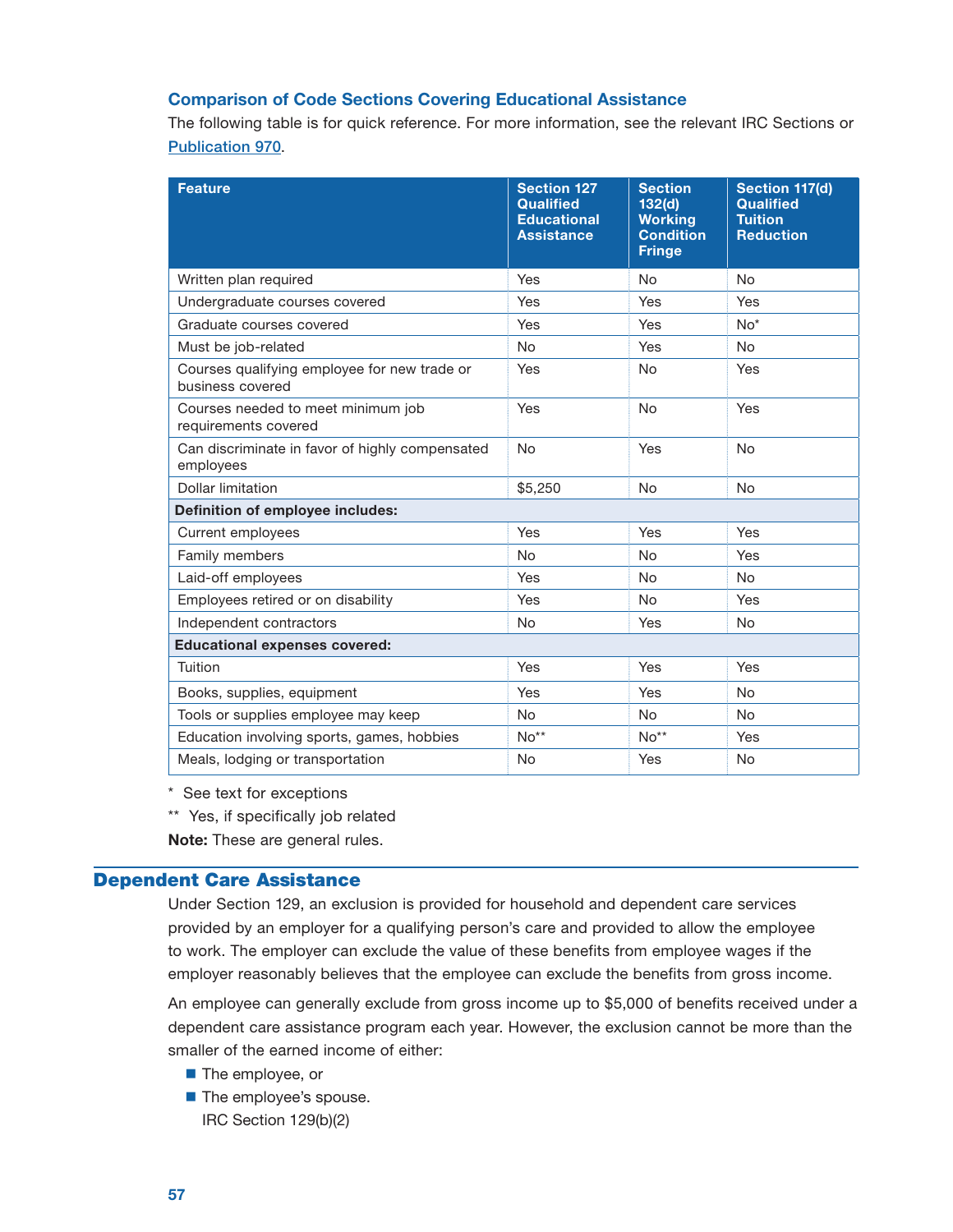## <span id="page-59-0"></span>Nondiscrimination Rule

You cannot exclude dependent care assistance from the wages of a highly compensated employee unless the benefits provided under the program do not favor highly compensated employees (generally, for 2020, those earning \$130,000 or more). For more information, see [Publication 15-B](https://www.irs.gov/publications/p15b). IRC Section 129(d)(2)

#### Reporting

Amounts that the employer does not believe will qualify for exclusion are reported as wages on Form W-2, subject to income tax, Social Security and Medicare withholding. Amounts that are excluded are shown in box 10 of Form W-2.

Dependent care assistance may be offered as part of a cafeteria plan. For more information, see Publication 15-B and [Publication 503, Child and Dependent Care Expenses](https://www.irs.gov/publications/p503).

## Group-Term Life Insurance

An employer may exclude the imputed cost of up to \$50,000 of employer-provided coverage under a group-term life insurance plan, if the plan:

- $\blacksquare$  Provides a general death benefit that is not included in income;
- Is provided to a group of employees (generally, at least 10 full-time employees at some time during the year). Certain exceptions apply to this rule (see the discussion in [Publication 15-B](https://www.irs.gov/publications/p15b) and Treas. Reg. Section 1.79-1(b)and (c));
- **Provides an amount of insurance to each employee based on a formula that prevents** individual selection. This formula must use factors such as the employee's age, years of service, pay or position; and
- Benefit is provided under a policy carried directly or indirectly by the employer. Even if the employer does not pay any of the policy's cost, the employer is considered to carry it if it arranges for payment of its cost by its employees and charges at least one employee less than, and at least one employee more than, the cost of their insurance. IRC Section 79

### Coverage of More Than \$50,000

The employer must include in employee's wages the imputed cost of group-term life insurance for more than \$50,000 worth of coverage, reduced by the amount the employee paid toward the insurance. To determine the amount to include in employee wages, do not use the actual cost; you must use a table designated by the Regulations. This table provides a monthly cost per \$1,000 of coverage, and may be found as Table 2-2 in [Publication 15-B](https://www.irs.gov/publications/p15b) or Table 1 in Treas. Reg. Section 1.79-3(d)(2). Use this table to determine the value of additional coverage to include in wages.

## Dependent Coverage

Group-term life insurance coverage paid by the employer for the spouse or dependents of an employee may be excludable from income as a de minimis fringe benefit if the face amount is not more than \$2,000. If the face amount is greater than \$2,000, the entire amount of the dependent coverage must be included in income unless the amount over \$2,000 is purchased with employee contributions on an after-tax basis. Notice 89-110

## Former Employees

When group-term life insurance coverage of more than \$50,000 is provided to an employee or former employee (including retirees) after their termination, the employee share of Social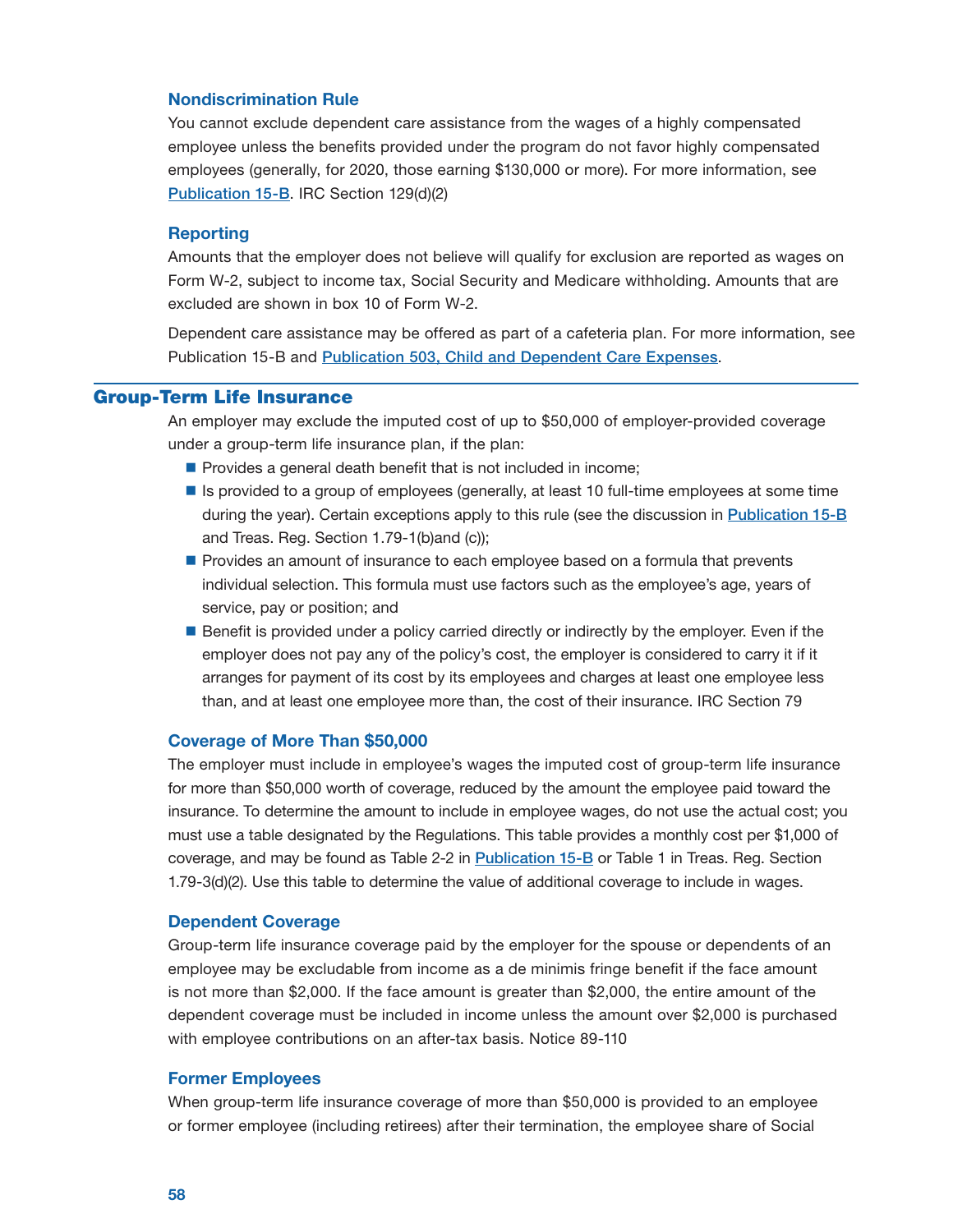<span id="page-60-0"></span>Security and Medicare taxes on that period of coverage is paid by the former employee with their tax return on Form 8919, Uncollected Social Security and Medicare Tax on Wages, and is not collected by the employer. The employer is not required to collect those taxes. The value of the insurance coverage is computed in the same way as with current employees, as discussed above.

Use the table providing monthly cost per \$1,000 of coverage to determine the amount of Social Security and Medicare taxes owed by the former employee for coverage provided after separation from service. Report those uncollected amounts separately in box 12 on Form W-2 using codes "M" and "N." See the [Instructions for Form W-2 and W-3](https://www.irs.gov/instructions/iw2w3) and the [Instructions for](https://www.irs.gov/instructions/i941)  Form 941.

See [Publication 15-B](https://www.irs.gov/publications/p15b) for more information on how to apply the nondiscrimination tests, and other eligibility rules and reporting requirements for group-term life insurance benefits.

## Fringe Benefits for Volunteers

Individuals designated as "volunteers" perform significant services for many governmental entities. Although not providing fixed salaries or wages, the entities may provide the volunteers with various reimbursements, stipends, property or other benefits. The general rules for employment tax apply to any compensation received, regardless of the title given to or used by the worker. Reimbursements made under the accountable plan rules for employees, discussed earlier, are excludable from income. In addition, volunteers may be able to deduct businessrelated expenses against compensation they receive.

**Example:** Volunteer workers for County X receive no cash payments for their services but are entitled to a reduction in their personal property taxes based on the number of hours of volunteer work provided. The value of the tax reduction constitutes taxable wages to the volunteers.

As is the case with employees generally, the treatment of the payments or reimbursements for federal payroll purposes depends on whether the volunteer is an employee or nonemployee, and on the form of payment. The same tests that are used to determine whether other workers are common-law employees apply to workers who are considered volunteers. The commonlaw tests are discussed in detail in [Publication 15-A.](https://www.irs.gov/publications/p15a) The discussion below illustrates how the common-law rules may apply to volunteers.

Bona fide volunteers who perform services for a government entity are covered by the rules generally applied to employees for [working condition fringe benefits](#page-9-0). An individual is considered a bona fide volunteer if the volunteer does not have a profit motive. In general, if the value of the services the volunteer provides is substantially greater than the benefit received, this indicates an absence of a profit motive. Treas. Reg. Section 1.132-5(r)(3)

#### Right to Control

A volunteer is an employee under common law if an entity has the right to direct and control the volunteer's performance, not only as to the results to be accomplished, but also as to the methods by which the results are accomplished. It is the right to control, even if the entity does not exercise the right, that is important. Many factors in an employment relationship may have to be considered before a decision can be made as to whether the entity has the right to direct and control. If an entity does not retain the right to direct and control the details and means of performing the work, the volunteer worker is not an employee.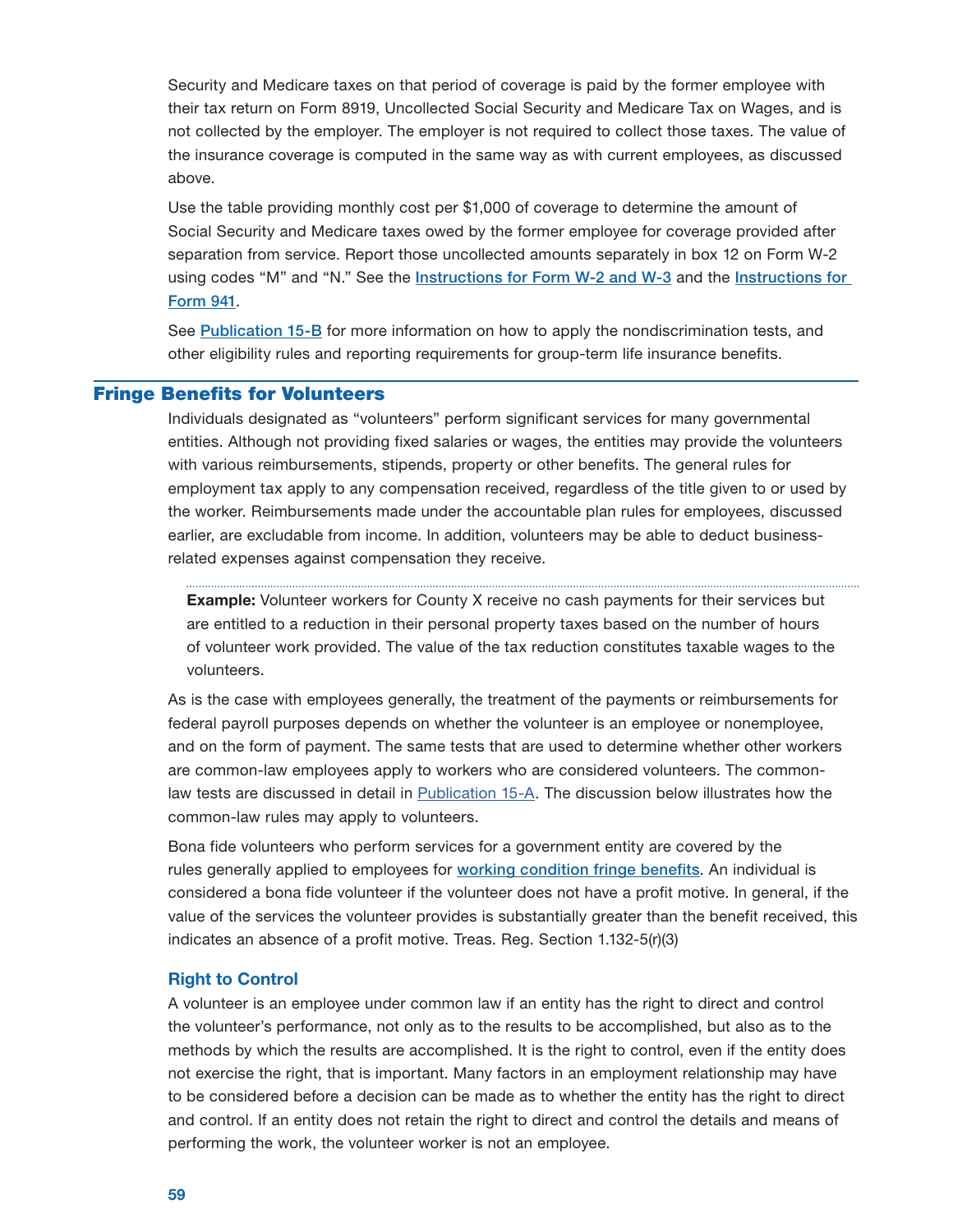## <span id="page-61-0"></span>Evidence of the Right to Control

In determining whether an entity retains the right to control a worker, the IRS generally looks at facts that fall into three main categories of evidence: behavioral control, financial control and relationship of the parties. The facts considered in these categories include whether the agency provides training or instructions, whether the worker can earn a profit or incur a loss, or whether benefits are provided. All these elements do not apply in every situation and the degree of importance varies depending on circumstances.

**Example:** An agency is required to build a watershed in a state forest. Volunteers who are experienced in forestry work have offered their services. The agency asks the volunteers to build the watershed in accordance with environmental laws to the best of their abilities and experience. The agency does not provide other instructions or supervision. These individuals are not employees.

**Example:** The circumstances are the same as above, except an agency employee oversees the project. The agency gives instructions, provides the tools and materials, and sets the hours of operation. In this case, the volunteers are common-law employees for tax purposes. See [Publication 15-A](https://www.irs.gov/publications/p15a) for more information on the tests for common-law employees.

## Volunteer Firefighters

Generally, "volunteer" firefighters are employees of the fire department or district for which they perform services. The usual common-law tests apply to determine their employment status. For example, the relationship between the firefighter and the fire department will generally indicate that the department provides training and direction in how the work will be performed and provides the equipment to perform the work.

Many jurisdictions provide some kind of compensation to volunteer firefighters, or emergency responders, other than payments designated as wages. For instance, in some cases, volunteer firefighters receive no amounts designated as salaries, but receive amounts intended to reimburse them for expenses. They may also receive other cash or in-kind benefits, including reductions in property or other local taxes that may be includible in gross income for federal tax purposes. They may receive no regular payment but receive a certain amount of reimbursement per call. None of these payments are automatically excluded from income. Volunteer firefighters who are employees can receive tax-free reimbursements for their expenses provided the [accountable plan rules](#page-5-0) are met; any reimbursements that are provided without an accountable plan are includible in income.

#### Payments under Domestic Volunteer Service Act (Title II and III)

Payments for supportive services or reimbursements of out-of-pocket expenses of volunteers under Title II and III of the Domestic Volunteer Service Act are not wages or compensation and no withholding or reporting is required by the payer. Rev. Rul. 74-322; Rev. Rul. 78-80

Programs under Title II and III include:

- Retired Senior Volunteer Program (RSVP)
- Foster Grandparent Program and other older volunteer programs
- SCORE Association
- Active Corps of Executives (ACE)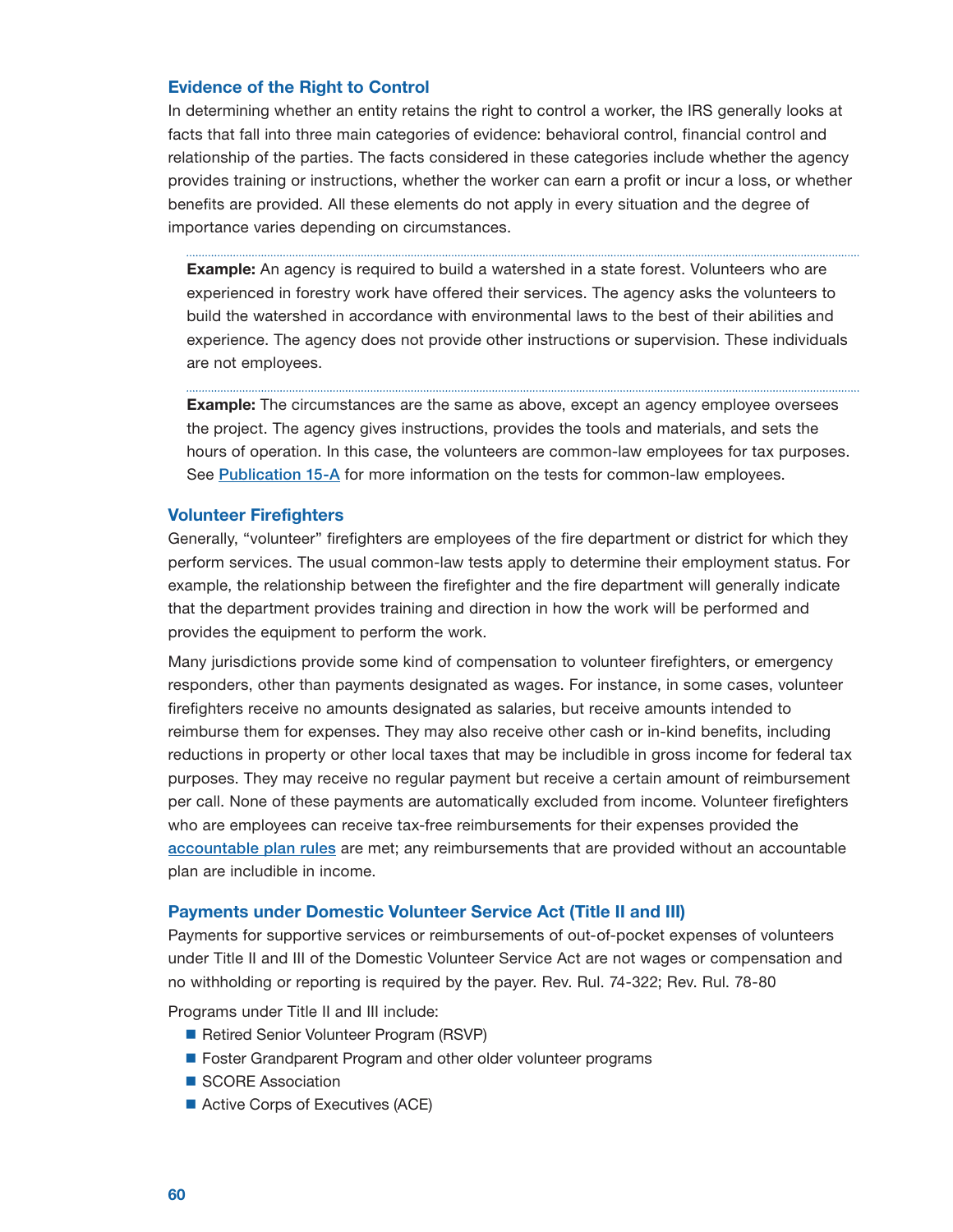### <span id="page-62-0"></span>Liability Insurance for Volunteers

Liability insurance provided for volunteers by an entity qualifies as a tax-free working condition fringe benefit. Treas. Reg. Section 1.132-5(r)(3)(ii)

## Reporting Payments to Volunteers

If a volunteer meets the definition of an employee, the reporting rules are the same as for other employees. Therefore:

- $\blacksquare$  Stipends and other payments for services are wages,
- Reimbursements paid under an accountable plan are not taxable and not reportable, and
- Reimbursements not paid under an accountable plan are taxable and reportable on Form W-2 as wages subject to withholding.

No reporting for these types of payments is necessary if the only payments are reimbursements for substantiated expenses. However, if the reimbursements are greater than the expenses, the excess is gross income (unless some other exclusion applies), and is reportable on Form 1099 MISC. Treas. Reg Section 1.6041-1; Rev. Rul. 67-30

## Fringe Benefits for Independent Contractors

Generally, the taxability of fringe benefits or reimbursements paid to independent contractors is similar to that for employees. However, different withholding and reporting requirements apply to these workers. Treas. Reg. Section 1.132-1(b)(2)(iv)

Note: Independent contractors are not eligible for qualified transportation fringe benefits. Treas. Reg. Section 1.132-9(b) Q-5

## Reimbursements for Travel, Transportation and Other Out-of-Pocket Expenses

Expense reimbursements or advances must meet the accountable plan rules to be excluded from reporting and income. In general, all compensation for services for an independent contractor must be reported on Form 1099-MISC when the amount (excluding reimbursements under an accountable plan) is \$600 or more in a calendar year. The amounts are not subject to income or employment tax withholding.

**Example:** An independent contractor is hired to perform specific services for a set fee, plus out-of-pocket expenses. If the contractor provides adequate substantiation for the out-ofpocket expenses, reimbursements for these expenses will not be reported as income by the payer on Form 1099-MISC, or by the contractor on their individual income tax return. The contractor may not deduct the expenses if they are reimbursed by the payer. If the contractor is not reimbursed, adequate substantiation of the expenses should be retained to claim expenses on the contractor's individual income tax return.

If the individual is considered an independent contractor and does not properly account to the payer for reimbursed expenses, then any advances or reimbursements are to be included on a Form 1099-MISC as taxable nonemployee compensation, along with other payments for their services.

### Substantiation Requirements

[Publication 463](https://www.irs.gov/publications/p463) provides information on records, substantiation and reporting requirements for independent contractors.

Independent contractors are treated in the same manner as are employees for purposes of working condition fringe benefits.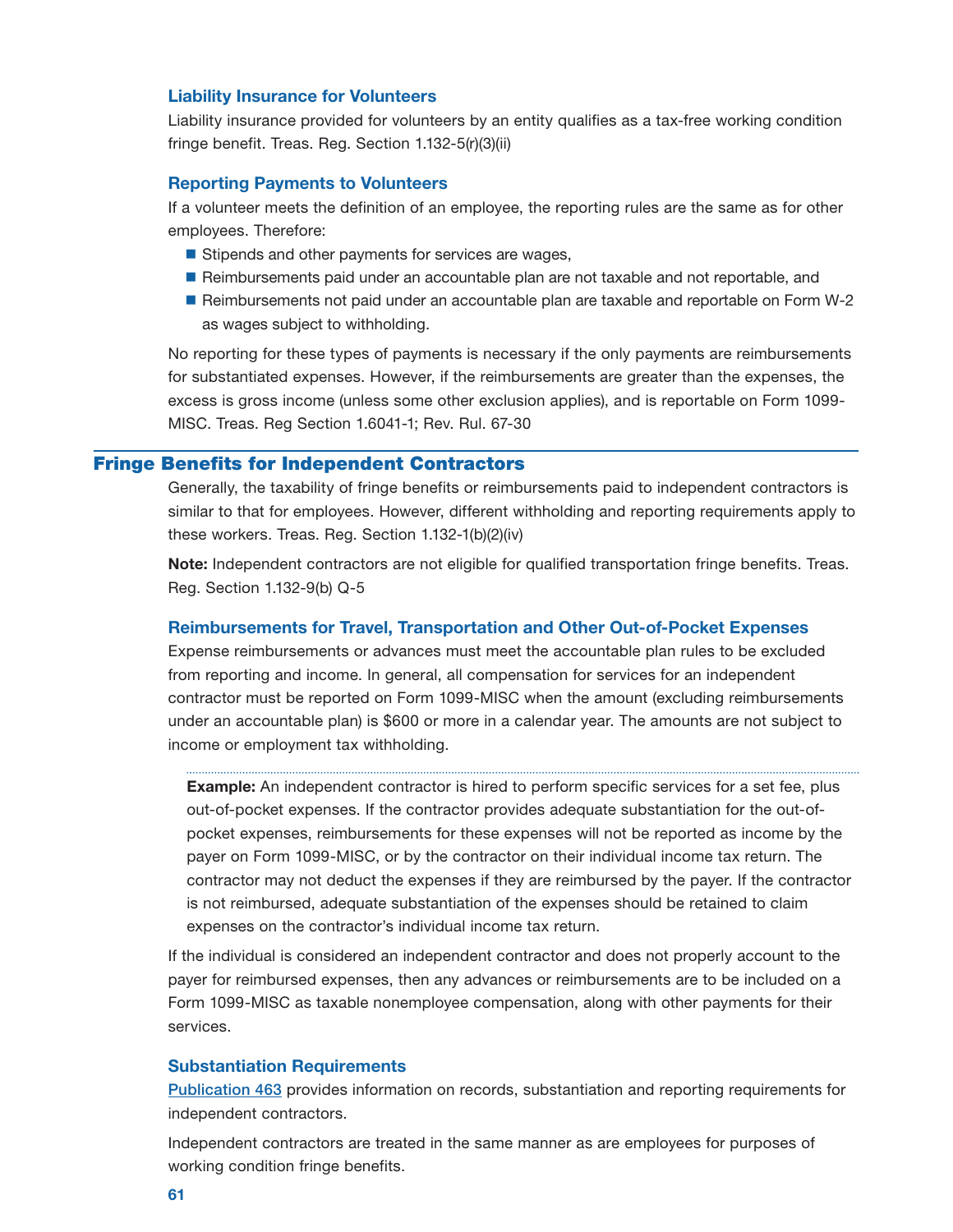## <span id="page-63-0"></span>Board and Commission Members

Some of the independent contractor rules and reporting requirements may also apply for board or commission members. Board or commission members of a government entity are generally considered public officials, and therefore are considered employees; however, under some circumstances, and based on local statutes, they may be independent contractors. Officers, employees and elected officials of states and their political subdivisions and instrumentalities are employees for purposes of federal income tax withholding. But for FICA (Social Security and Medicare) purposes, the common-law rules apply to determine whether an individual is an employee.

Public officials are usually subject to a degree of control that is characteristic of an employeremployee relationship. If you are not sure of the employment status of a board or commission member, it may be necessary to consult the statutes or ordinances establishing a position to determine whether that position is a public office.

In the case of school boards, the statutes or ordinances usually provide ample evidence that the school board members are public officials. Elected public officials serve a term designated by the voters and are subject to control by a supervisor, and should generally be classified as employees. Appointed public officials are generally employees, but under some circumstances may be independent contractors. See [Publication 963](http://www.irs.gov/pub/irs-pdf/p963.pdf) and [CCA 200113024](https://www.irs.gov/pub/irs-wd/0113024.pdf).

| <b>Publication number</b> | <b>Title</b>                            |
|---------------------------|-----------------------------------------|
| 15                        | (Circular E), Employer's Tax Guide      |
| $15 - A$                  | Employer's Supplemental Tax Guide       |
| $15 - B$                  | Employer's Tax Guide to Fringe Benefits |
| 463                       | Travel, Gift, and Car Expenses          |
| 521                       | <b>Moving Expenses</b>                  |
| 525                       | Taxable and Nontaxable Income           |
| 535                       | <b>Business Expenses</b>                |
| 963                       | Federal-State Reference Guide           |
| 970                       | <b>Tax Benefits for Education</b>       |
| 1542                      | Per Diem Rates                          |

## IRS Publications

New revisions of the publications are generally available after the first of the year. Forms and publications may also be ordered by calling 800-829-3676.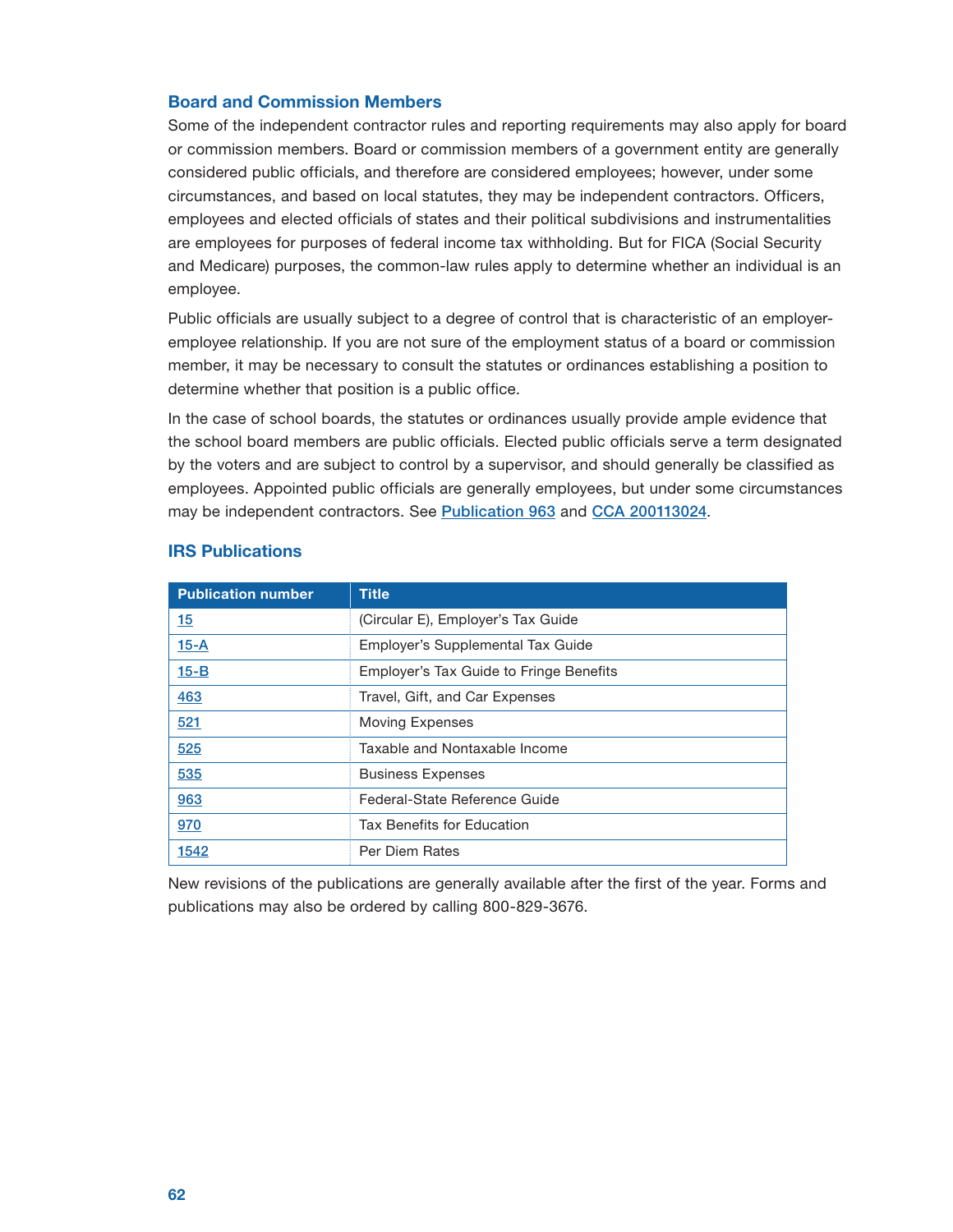## Legend for Reading the Citations in this Publication

| <b>Citation Source</b>     | <b>Example</b>                        |
|----------------------------|---------------------------------------|
| Internal Revenue Code      | IRC Section 132(a)(1)                 |
| <b>Treasury Regulation</b> | Treas. Reg. Section 1.162-<br>2(a)(2) |
| Revenue Procedure          | Rev. Proc. 2007-1                     |
| Publication                | Pub. 15-B                             |
| Revenue Ruling             | Rev. Rul. 2006-36                     |
| Notice                     | Notice 98-03                          |
| Field Service Advice       | FSA 200132035                         |
| <b>IRS News Release</b>    | IR 2007-171                           |
| Tax Court Memorandum       | 1986-64, 51 TCM 455                   |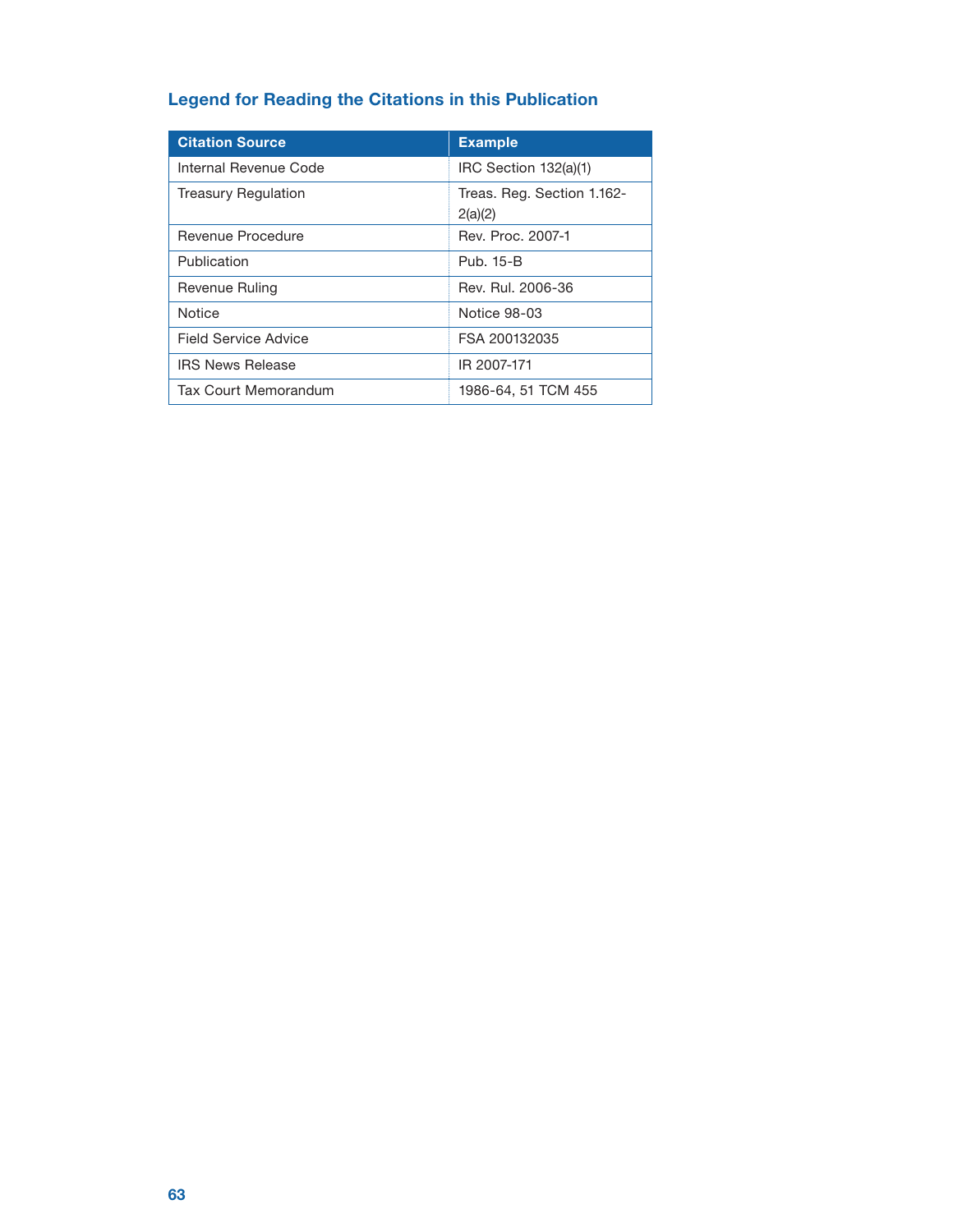## <span id="page-65-0"></span>Index

## A

Accountable plan [4](#page-5-0) Achievement awards [45](#page-46-0) Adoption assistance [3](#page-4-0) Automobiles, *See* Vehicles Awards and prizes [45](#page-46-0) 

## B

Bicycle expenses [17](#page-18-0) Board and commission members [62](#page-63-0) Business use of employee vehicle [34](#page-35-0) 

## C

Cafeteria plans [3,](#page-4-0) [18](#page-19-0) Cell phones [9](#page-10-0) Cents-per-mile rule [16](#page-17-0), [39](#page-40-0) Common-law employee [59](#page-60-0) Commuter vehicle [16](#page-17-0) Commuting expenses [17](#page-18-0), [25](#page-26-0) Control employee [39](#page-40-0), [40](#page-41-0)

## D

De minimus benefit defined [9](#page-10-0) meals [10](#page-11-0) unsafe conditions [11](#page-12-0) 

## E

Educational assistance program [50](#page-51-0) Educational benefits [51](#page-52-0) Educational reimbursements [50](#page-51-0) Employee, definition [8](#page-9-0) Entertainment meals [31](#page-32-0) 

## F

Fair market value [2](#page-3-0) Fellowships [56](#page-57-0) Firefighters [60](#page-61-0) Fleet average valuation rule [38](#page-39-0) Flexible spending arrangement [18](#page-19-0) Form W-2 [2](#page-3-0) Fringe benefit, defined [1](#page-2-0)

## G

General valuation rule [2](#page-3-0) Group-term life insurance [58](#page-59-0)

## H

Health and medical benefits [17](#page-18-0) High-low substantiation method [24](#page-25-0)

## I

Independent contractors [61](#page-62-0) 

## L

Lease valuation rule [38](#page-39-0) Life insurance [58](#page-59-0) Lodging required by employer [20](#page-21-0), [33](#page-34-0)

## M

Meals as entertainment [31](#page-32-0) away from home [32](#page-33-0) for conveninence of employer [31](#page-32-0) occasional [10](#page-11-0) Meals and lodging for convenience of employer [31](#page-32-0) furnished with a charge [31](#page-32-0) reimbursements [33](#page-34-0) Mileage allowance [44](#page-45-0) Moving expense reimbursement [3](#page-4-0) Moving expenses [28](#page-29-0) 

## N

No-additional-cost service [3](#page-4-0), [12](#page-13-0) Nonaccountable plan defined [5](#page-6-0) travel advances [5](#page-6-0)

## O

Overnight rule [20](#page-21-0) 

## P

Parking [17](#page-18-0) Per diem rules [23](#page-24-0) Prizes [45](#page-46-0) Public safety officer [41](#page-42-0)